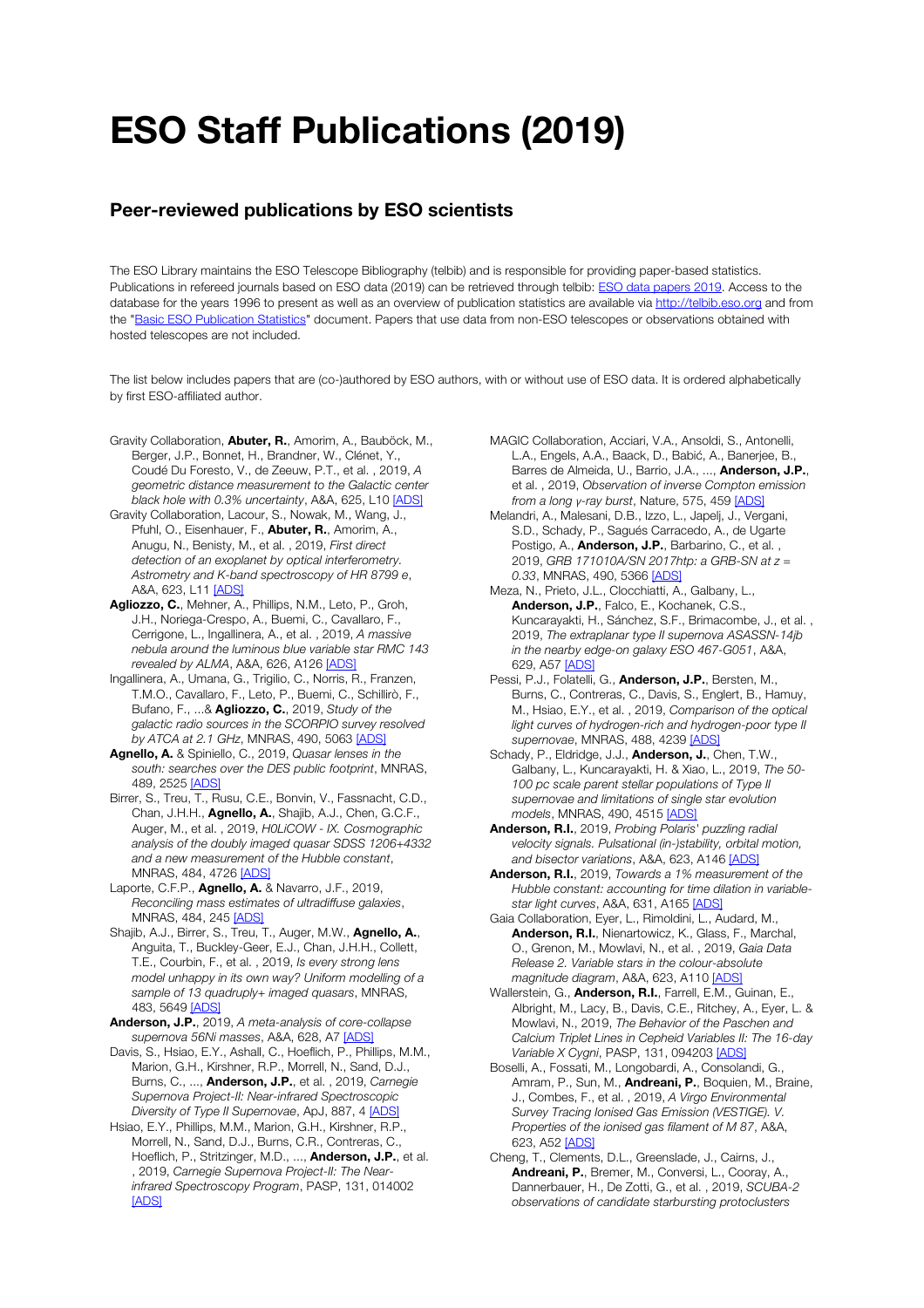*selected by Planck and Herschel-SPIRE*, MNRAS, 490, 3840 [ADS]

- Vio, R., Andreani, P., Biggs, A. & Hayatsu, N., 2019, *The correct estimate of the probability of false detection of the matched filter in weak-signal detection problems. III. Peak distribution method versus the Gumbel distribution method*, A&A, 627, A103 [ADS]
- Arrigoni Battaia, F., Obreja, A., Prochaska, J.X., Hennawi, J.F., Rahmani, H., Bañados, E., Farina, E.P., Cai, Z. & Man, A., 2019, *Discovery of intergalactic bridges connecting two faint z ̃3 quasars*, A&A, 631, A18 [ADS]
- Arrigoni Battaia, F., Hennawi, J.F., Prochaska, J.X., Oñorbe, J., Farina, E.P., Cantalupo, S. & Lusso, E., 2019, *QSO MUSEUM I: a sample of 61 extended Ly αemission nebulae surrounding z ̃3 quasars*, MNRAS, 482, 3162 [ADS]
- Li, Q., Cai, Z., Prochaska, J.X., Arrigoni Battaia, F., Ivison, R.J., Falgarone, E., Cantalupo, S., Matuszewski, M., Neill, J.D., Wang, R., et al. , 2019, *Discovery of a Lyαemitting Dark Cloud within the z* <sup>∼</sup> *2.8 SMM J02399- 0136 System*, ApJ, 875, 130 [ADS]
- Lusso, E., Fumagalli, M., Fossati, M., Mackenzie, R., Bielby, R.M., Arrigoni Battaia, F., Cantalupo, S., Cooke, R., Cristiani, S., Dayal, P., et al. , 2019, *The MUSE Ultra Deep Field (MUDF) - I. Discovery of a group of Lyα nebulae associated with a bright z* ≈ *3.23 quasar pair*, MNRAS, 485, L62 [ADS]
- Rickards Vaught, R.J., Rubin, K.H.R., Arrigoni Battaia, F., Prochaska, J.X. & Hennawi, J.F., 2019, *A VLT/FORS2 Narrowband Imaging Search for Mg II Emission around z* <sup>∼</sup> *0.7 Galaxies*, ApJ, 879, 7 [ADS]
- Stach, S.M., DudzevičiÅ«tÄ--, D.-,.U., Smail, I., Swinbank, A.M., Geach, J.E., Simpson, J.M., An, F.X., Almaini, O., Arumugam, V., Blain, A.W., et al. , 2019, *An ALMA survey of the SCUBA-2 Cosmology Legacy Survey UKIDSS/UDS field: source catalogue and properties*, MNRAS, 487, 4648 [ADS]
- Thomson, A.P., Smail, I., Swinbank, A.M., Simpson, J.M., Arumugam, V., Stach, S., Murphy, E.J., Rujopakarn, W., Almaini, O., An, F., et al. , 2019, *Radio Spectra and Sizes of Atacama Large Millimeter/submillimeter Arrayidentified Submillimeter Galaxies: Evidence of Agerelated Spectral Curvature and Cosmic-Ray Diffusion?*, ApJ, 883, 204 [ADS]
- Jewitt, D., Asmus, D., Yang, B. & Li, J., 2019, *Highresolution Thermal Infrared Imaging of 3200 Phaethon*, AJ, 157, 193 [ADS]
- Augustin, R., Quiret, S., Milliard, B., Péroux, C., Vibert, D., Blaizot, J., Rasera, Y., Teyssier, R., Frank, S., Deharveng, J.M., et al. , 2019, *Emission from the circumgalactic medium: from cosmological zoom-in simulations to multiwavelength observables*, MNRAS, 489, 2417 [ADS]
- Panoglou, D., Borges Fernandes, M., **Baade, D.**, Faes, D.M., Rivinius, T., Carciofi, A.C. & Okazaki, A.T., 2019, *Modelling the periodical variations in multiband polarization and photometry for discs of binary Be stars*, MNRAS, 486, 5139 [ADS]
- Stevance, H.F., Maund, J.R., Baade, D., Bruten, J., Cikota, A., Höflich, P., Wang, L., Wheeler, J.C., Clocchiatti, A., Spyromilio, J., et al. , 2019, *The 3D shape of Type IIb SN 2011hs*, MNRAS, 485, 102 [ADS]
- Akiyama, E., Vorobyov, E.I., **Baobabu Liu, H.**, Dong, R., de Leon, J., Liu, S.-Y. & Tamura, M., 2019, *A Tail Structure Associated with a Protoplanetary Disk around SU Aurigae*, AJ, 157, 165 [ADS]
- Bartlett, E.S., Clark, J.S. & Negueruela, I., 2019, *CI Camelopardalis: The first sgB[e]-high mass X-ray binary twenty years on: A supernova imposter in our own Galaxy?*, A&A, 622, A93 [ADS]
- Beccari, G., Ferraro, F.R., Dalessandro, E., Lanzoni, B., Raso, S., Origlia, L., Vesperini, E., Hong, J., Sills, A. & Dieball, A., 2019, *Discovery of a Double Blue Straggler*

*Sequence in M15: New Insight into the Core-collapse Process*, ApJ, 876, 87 [ADS]

- Biazzo, K., Beccari, G., De Marchi, G. & Panagia, N., 2019, *Photometric Determination of the Mass Accretion Rates of Pre-main-sequence Stars. VI. The Case of LH 95 in the Large Magellanic Cloud*, ApJ, 875, 51 [ADS]
- Ferraro, F.R., Lanzoni, B., Dalessandro, E., Cadelano, M., Raso, S., Mucciarelli, A., Beccari, G. & Pallanca, C., 2019, *Size diversity of old Large Magellanic Cloud clusters as determined by internal dynamical evolution*, NatAs, 3, 1149 [ADS]
- Lanzoni, B., Ferraro, F.R., Dalessandro, E., Cadelano, M., Pallanca, C., Raso, S., Mucciarelli, A., Beccari, G. & Focardi, P., 2019, *Star-density Profiles of Six Old Star Clusters in the Large Magellanic Cloud*, ApJ, 887, 176 [ADS]
- Aguado, D.S., Ahumada, R., Almeida, A., Anderson, S.F., Andrews, B.H., Anguiano, B., Aquino Ortíz, E., Aragón-Salamanca, A., Argudo-Fernández, M., Aubert, M., ..., Belfiore, F., et al. , 2019, *The Fifteenth Data Release of the Sloan Digital Sky Surveys: First Release of MaNGAderived Quantities, Data Visualization Tools, and Stellar Library*, ApJS, 240, 23 [ADS]
- Belfiore, F., Vincenzo, F., Maiolino, R. & Matteucci, F., 2019, *From `bathtub' galaxy evolution models to metallicity gradients*, MNRAS, 487, 456 [ADS]
- Belfiore, F., Westfall, K.B., Schaefer, A., Cappellari, M., Ji, X., Bershady, M.A., Tremonti, C., Law, D.R., Yan, R., Bundy, K., et al. , 2019, *The Data Analysis Pipeline for the SDSS-IV MaNGA IFU Galaxy Survey: Emission-line Modeling*, AJ, 158, 160 [ADS]
- Kumari, N., Maiolino, R., Belfiore, F. & Curti, M., 2019, *Metallicity calibrations for diffuse ionized gas and lowionization emission regions*, MNRAS, 485, 367 [ADS]
- Lin, L., Pan, H.-A., Ellison, S.L., Belfiore, F., Shi, Y., Sánchez, S.F., Hsieh, B.-C., Rowlands, K., Ramya, S., Thorp, M.D., et al. , 2019, *The ALMaQUEST Survey: The Molecular Gas Main Sequence and the Origin of the Star-forming Main Sequence*, ApJL, 884, L33 [ADS]
- Oyarzún, G.A., Bundy, K., Westfall, K.B., Belfiore, F., Thomas, D., Maraston, C., Lian, J., Aragón-Salamanca, A., Zheng, Z., Gonzalez-Perez, V., et al. , 2019, *Signatures of Stellar Accretion in MaNGA Early-type Galaxies*, ApJ, 880, 111 [ADS]
- Schaefer, A.L., Tremonti, C., Pace, Z., Belfiore, F., Argudo-Fernandez, M., Bershady, M.A., Drory, N., Jones, A., Maiolino, R., Stark, D., et al. , 2019, *SDSS-IV MaNGA: Evidence for Enriched Accretion onto Satellite Galaxies in Dense Environments*, ApJ, 884, 156 [ADS]
- Westfall, K.B., Cappellari, M., Bershady, M.A., Bundy, K., Belfiore, F., Ji, X., Law, D.R., Schaefer, A., Shetty, S., Tremonti, C.A., et al. , 2019, *The Data Analysis Pipeline for the SDSS-IV MaNGA IFU Galaxy Survey: Overview*, AJ, 158, 231 [ADS]
- Berg, T.A.M., Ellison, S.L., Sánchez-Ramírez, R., López, S., D'Odorico, V., Becker, G.D., Christensen, L., Cupani, G., Denney, K.D. & Worseck, G., 2019, *Sub-damped Lyman α systems in the XQ-100 survey - I. Identification and contribution to the cosmological H I budget*, MNRAS, 488, 4356 [ADS]
- Hill, R., Chapman, S.C., Scott, D., Smail, I., Steidel, C.C., Krips, M., Babul, A., Berg, T., Bertoldi, F., Gao, Y., et al. , 2019, *Erratum to: The SCUBA-2 web survey: I. Observations of CO(3-2) in hyper-luminous QSO fields*, MNRAS, 486, 2790 [ADS]
- Hill, R., Chapman, S.C., Scott, D., Smail, I., Steidel, C.C., Krips, M., Babul, A., Berg, T., Bertoldi, F., Gao, Y., et al. , 2019, *The SCUBA-2 web survey: I. Observations of CO(3-2) in hyper-luminous QSO field*, MNRAS, 485, 753 **[ADS]**
- Bhattacharya, S., Vaidya, K., Chen, W.P. & Beccari, G., 2019, *The blue straggler population of the old open cluster Berkeley 17*, A&A, 624, A26 [ADS]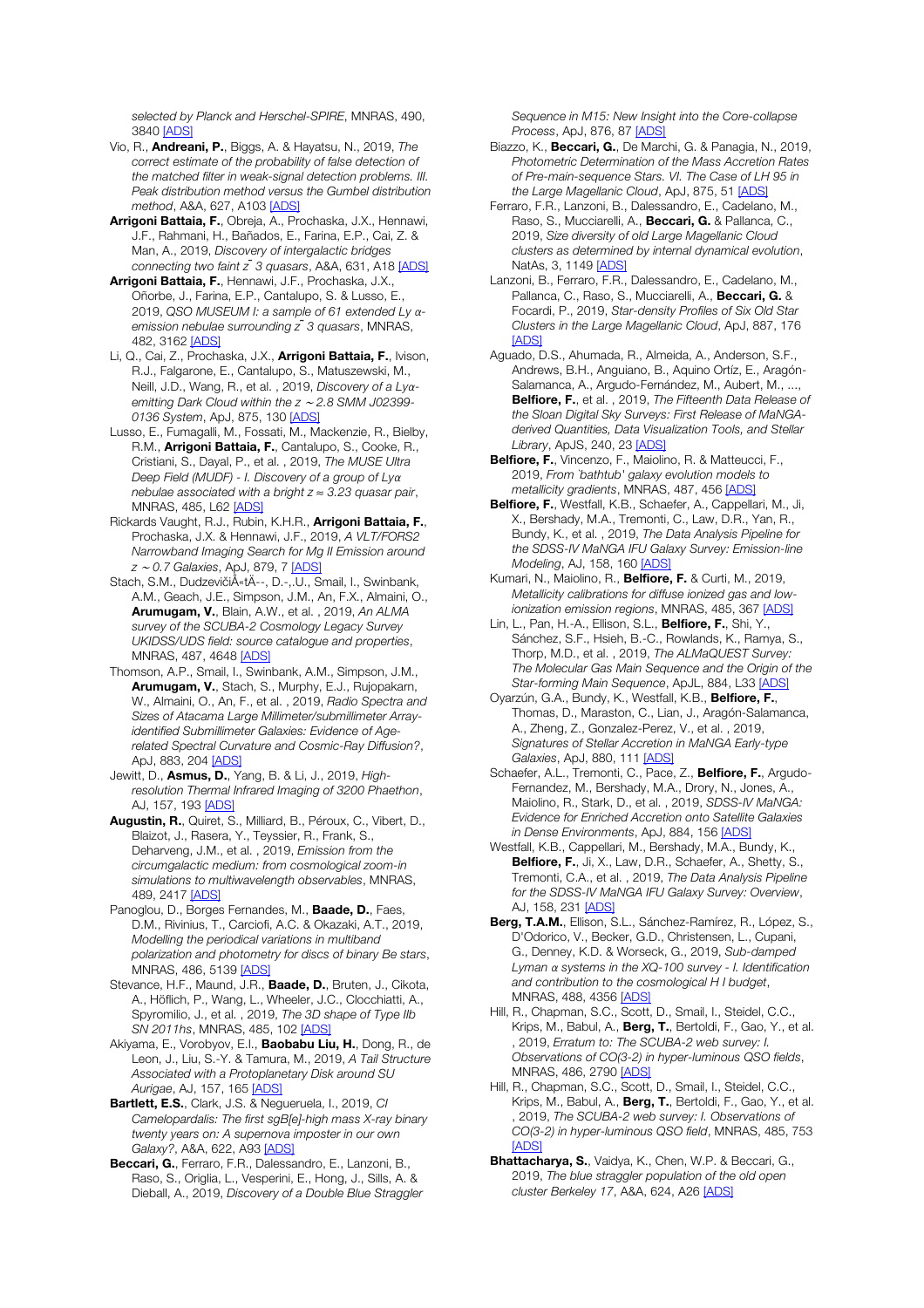Bhattacharya, S., Arnaboldi, M., Hartke, J., Gerhard, O., Comte, V., McConnachie, A. & Caldwell, N., 2019, *The survey of planetary nebulae in Andromeda (M 31). I. Imaging the disc and halo with MegaCam at the CFHT*, A&A, 624, A132 [ADS]

Bhattacharya, S., Arnaboldi, M., Caldwell, N., Gerhard, O., Blaña, M., McConnachie, A., Hartke, J., Guhathakurta, P., Pulsoni, C. & Freeman, K.C., 2019, *The survey of planetary nebulae in Andromeda (M 31). II. Age-velocity dispersion relation in the disc from planetary nebulae*, A&A, 631, A56 [ADS]

Acharyya, A., Kewley, L.J., Rigby, J.R., Bayliss, M., Bian, F., Nicholls, D., Federrath, C., Kaasinen, M., Florian, M. & Blanc, G.A., 2019, *Rest-frame UV and optical emission line diagnostics of ionized gas properties: a test case in a star-forming knot of a lensed galaxy at z ̃1.7*, MNRAS, 488, 5862 [ADS]

Fan, X., Wang, F., Yang, J., Keeton, C.R., Yue, M., Zabludoff, A., Bian, F., Bonaglia, M., Georgiev, I.Y., Hennawi, J.F., et al. , 2019, *The Discovery of a Gravitationally Lensed Quasar at z = 6.51*, ApJ, 870, **L11 [ADS]** 

Just, D.W., Kirby, M., Zaritsky, D., Rudnick, G., Desjardins, T., Cool, R., Moustakas, J., Clowe, D., De Lucia, G., Aragón-Salamanca, A., ..., **Bian, F.-Y.**, et al., 2019, *Preprocessing among the Infalling Galaxy Population of EDisCS Clusters*, ApJ, 885, 6 [ADS]

Wang, F., Yang, J., Fan, X., Wu, X.-B., Yue, M., Li, J.-T., Bian, F., Jiang, L., Bañados, E., Schindler, J.-T., et al. , 2019, *Exploring Reionization-era Quasars. III. Discovery of 16 Quasars at 6.4* <sup>≲</sup> *z* <sup>≲</sup> *6.9 with DESI Legacy Imaging Surveys and the UKIRT Hemisphere Survey and Quasar Luminosity Function at z ̃6.7*, ApJ, 884, 30 [ADS]

Yang, J., Wang, F., Fan, X., Yue, M., Wu, X.-B., Li, J.-T., Bian, F., Jiang, L., Bañados, E. & Beletsky, Y., 2019, *Exploring Reionization-era Quasars. IV. Discovery of Six New z* <sup>≳</sup> *6.5 Quasars with DES, VHS, and unWISE Photometry*, AJ, 157, 236 [ADS]

Yang, J., Venemans, B., Wang, F., Fan, X., Novak, M., Decarli, R., Walter, F., Yue, M., Momjian, E., Keeton, C.R., ...& Bian, F., 2019, *Far-infrared Properties of the Bright, Gravitationally Lensed Quasar J0439+1634 at z = 6.5*, ApJ, 880, 153 [ADS]

Yang, J., Wang, F., Fan, X., Wu, X.-B., Bian, F., Bañados, E., Yue, M., Schindler, J.-T., Yang, Q., Jiang, L., et al. , 2019, *Filling in the Quasar Redshift Gap at z* <sup>∼</sup> *5.5. II. A Complete Survey of Luminous Quasars in the Postreionization Universe*, ApJ, 871, 199 [ADS]

Bittner, A., Falcón-Barroso, J., Nedelchev, B., Dorta, A., Gadotti, D.A., Sarzi, M., Molaeinezhad, A., Iodice, E., Rosado-Belza, D., de Lorenzo-Cáceres, A., et al. , 2019, *The GIST pipeline: A multi-purpose tool for the analysis and visualisation of (integral-field) spectroscopic data*, A&A, 628, A117 [ADS]

Iodice, E., Sarzi, M., Bittner, A., Coccato, L., Costantin, L., Corsini, E.M., van de Ven, G., de Zeeuw, P.T., Falcón-Barroso, J., Gadotti, D.A., et al. , 2019, *The Fornax3D project: Tracing the assembly history of the cluster from the kinematic and line-strength maps*, A&A, 627, A136 [ADS]

Brown, A.J., Jones, D., Boffin, H.M.J. & Van Winckel, H., 2019, *On the post-common-envelope central star of the planetary nebula NGC 2346*, MNRAS, 482, 4951 [ADS]

Escorza, A., Karinkuzhi, D., Jorissen, A., Siess, L., Van Winckel, H., Pourbaix, D., Johnston, C., Miszalski, B., Oomen, G.M., Abdul-Masih, M., Boffin, H.M.J., et al., 2019, *Barium and related stars, and their white-dwarf companions. II. Main-sequence and subgiant starss*, A&A, 626, A128 [ADS]

Escorza, A., Boffin, H.M.J., Jorissen, A., Van Eck, S., Siess, L., Van Winckel, H., Karinkuzhi, D., Shetye, S. & Pourbaix, D., 2019, *Hertzsprung-Russell diagram and* 

*mass distribution of barium stars (Corrigendum)*, A&A, 625, C3 [ADS]

Jones, D., Boffin, H.M.J., Sowicka, P., Miszalski, B., Rodríguez-Gil, P., Santander-García, M. & Corradi, R.L.M., 2019, *The short orbital period binary star at the heart of the planetary nebula M 3-1*★, MNRAS, 482, **L75 [ADS]** 

Jorissen, A., Boffin, H.M.J., Karinkuzhi, D., Van Eck, S., Escorza, A., Shetye, S. & Van Winckel, H., 2019, *Barium and related stars, and their white-dwarf companions. I. Giant stars*, A&A, 626, A127 [ADS]

Kabáth, P., Žák, J., Boffin, H.M.J., Ivanov, V.D., Jones, D. & Skarka, M., 2019, *Detection Limits of Exoplanetary Atmospheres with 2-m Class Telescopes*, PASP, 131, 085001 [ADS]

Žák, J., Kabáth, P., **Boffin, H.M.J.**, Ivanov, V.D. & Skarka, M., 2019, *High-resolution Transmission Spectroscopy of Four Hot Inflated Gas Giant Exoplanets*, AJ, 158, 120 [ADS]

Bolmer, J., Ledoux, C., Wiseman, P., De Cia, A., Selsing. J., Schady, P., Greiner, J., Savaglio, S., Burgess, J.M., D'Elia, V., et al. , 2019, *Evidence for diffuse molecular gas and dust in the hearts of gamma-ray burst host galaxies. Unveiling the nature of high-redshift damped Lyman-α systems*, A&A, 623, A43 [ADS]

Izzo, L., de Ugarte Postigo, A., Maeda, K., Thöne, C.C., Kann, D.A., Della Valle, M., Sagues Carracedo, A., Michałowski, M.J., Schady, P., Schmidl, S., ..., Bolmer, J., et al. , 2019, *Signatures of a jet cocoon in early spectra of a supernova associated with a γ-ray burst*, Nature, 565, 324 [ADS]

Selsing, J., Malesani, D., Goldoni, P., Fynbo, J.P.U., Krühler, T., Antonelli, L.A., Arabsalmani, M., **Bolmer, J.**, Cano, Z., Christensen, L., et al. , 2019, *The X-shooter GRB afterglow legacy sample (XS-GRB)*, A&A, 623, A92 [ADS]

Lacour, S., Vincent, F.H., Nowak, M., Le Tiec, A., Lapeyrere, V., David, L., Bourget, P., Kellerer, A., Jani, K., Martino, J., et al. , 2019, *SAGE: finding IMBH in the black hole desert*, CQGra, 36, 195005 [ADS]

Cairns, J., Stroe, A., De Breuck, C., Mroczkowski, T. & Clements, D., 2019, *Large Molecular Gas Reservoirs in Star-forming Cluster Galaxies*, ApJ, 882, 132 [ADS]

An, F.X., Simpson, J.M., Smail, I., Swinbank, A.M., Ma, C. Liu, D., Lang, P., Schinnerer, E., Karim, A., Magnelli, B., ..., Chen, C.-C., et al. , 2019, *Multi-wavelength Properties of Radio- and Machine-learning-identified Counterparts to Submillimeter Sources in S2COSMOS*, ApJ, 886, 48 [ADS]

Apostolovski, Y., Aravena, M., Anguita, T., Spilker, J., Weiß, A., Béthermin, M., Chapman, S.C., Chen, C.-C., Cunningham, D., De Breuck, C., et al. , 2019, *Imaging the molecular interstellar medium in a gravitationally lensed star-forming galaxy at z = 5.7*, A&A, 628, A23 **[ADS]** 

Cooke, E.A., Smail, I., Stach, S.M., Swinbank, A.M., Bower, R.G., Chen, C.-C., Koyama, Y. & Thomson, A.P., 2019, *The submillimetre view of massive clusters at z ̃0.8-1.6*, MNRAS, 486, 3047 [ADS]

Dong, C., Spilker, J.S., Gonzalez, A.H., Apostolovski, Y., Aravena, M., Béthermin, M., Chapman, S.C., Chen, C.- C., Hayward, C.C., Hezaveh, Y.D., et al. , 2019, *Source Structure and Molecular Gas Properties from Highresolution CO Imaging of SPT-selected Dusty Starforming Galaxies*, ApJ, 873, 50 [ADS]

Gullberg, B., Smail, I., Swinbank, A.M., Dudzevičiūtė, U., Stach, S.M., Thomson, A.P., Almaini, O., Chen, C.C., Conselice, C., Cooke, E.A., et al. , 2019, *An ALMA survey of the SCUBA-2 Cosmology Legacy Survey UKIDSS/UDS field: high-resolution dust continuum morphologies and the link between sub-millimetre galaxies and spheroid formation*, MNRAS, 490, 4956 [ADS]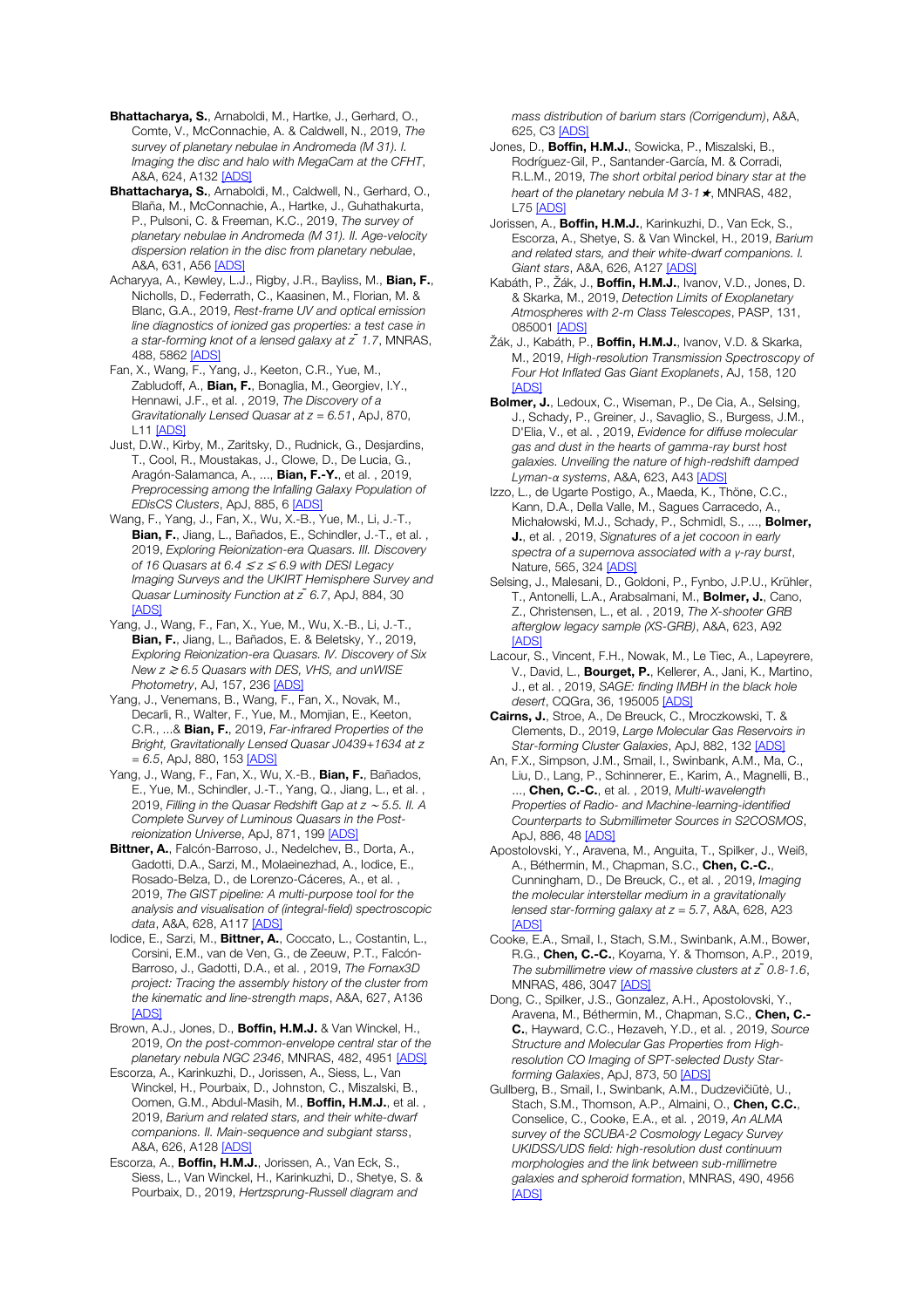Hodge, J.A., Smail, I., Walter, F., da Cunha, E., Swinbank, A.M., Rybak, M., Venemans, B., Brandt, W.N., Calistro Rivera, G., Chapman, S.C., Chen, C.-C., et al., 2019, *ALMA Reveals Potential Evidence for Spiral Arms, Bars, and Rings in High-redshift Submillimeter Galaxies*, ApJ, 876, 130 [ADS]

Lang, P., Schinnerer, E., Smail, I., Dudzevičiūtė, U., Swinbank, A.M., Liu, D., Leslie, S.K., Almaini, O., An, F.X., Bertoldi, F., ..., Chen. C.-C., et al., 2019. *Revealing the Stellar Mass and Dust Distributions of Submillimeter Galaxies at Redshift 2*, ApJ, 879, 54 [ADS]

Litke, K.C., Marrone, D.P., Spilker, J.S., Aravena, M., Béthermin, M., Chapman, S., Chen, C.-C., de Breuck, C., Dong, C., Gonzalez, A., et al. , 2019, *Spatially Resolved [C II] Emission in SPT0346-52: A Hyperstarburst Galaxy Merger at z* <sup>∼</sup> *5.7*, ApJ, 870, 80 [ADS]

Rybak, M., Calistro Rivera, G., Hodge, J.A., Smail, I., Walter, F., van der Werf, P., da Cunha, E., Chen, C.-C., Dannerbauer, H., Ivison, R.J., et al. , 2019, *Strong Farultraviolet Fields Drive the [C II]/Far-infrared Deficit in z* <sup>∼</sup> *3 Dusty, Star-forming Galaxies*, ApJ, 876, 112 [ADS]

Simpson, J.M., Smail, I., Swinbank, A.M., Chapman, S.C., Chen, C.-C., Geach, J.E., Matsuda, Y., Wang, R., Wang, W.-H., Yang, Y., et al. , 2019, *The East Asian Observatory SCUBA-2 Survey of the COSMOS Field: Unveiling 1147 Bright Sub-millimeter Sources across 2.6 Square Degrees*, ApJ, 880, 43 [ADS]

Cikota, A., Patat, F., Wang, L., Wheeler, J.C., Bulla, M., Baade, D., Höflich, P., Cikota, S., Clocchiatti, A., Maund, J.R., et al. , 2019, *Linear spectropolarimetry of 35 Type Ia supernovae with VLT/FORS: an analysis of the Si II line polarization*, MNRAS, 490, 578 [ADS]

Cullen, F., McLure, R.J., Dunlop, J.S., Khochfar, S., Davé, R., Amorín, R., Bolzonella, M., Carnall, A.C., Castellano, M., Cimatti, A., Cirasuolo, M., et al. , 2019, *The VANDELS survey: the stellar metallicities of star-forming galaxies at 2.5 < z < 5.0*, MNRAS, 487, 2038 [ADS]

Circosta, C., Vignali, C., Gilli, R., Feltre, A., Vito, F., Calura, F., Mainieri, V., Massardi, M. & Norman, C., 2019, *X-ray emission of z > 2.5 active galactic nuclei can be obscured by their host galaxies*, A&A, 623, A172 [ADS]

Puglisi, A., Daddi, E., Liu, D., Bournaud, F., Silverman, J.D., Circosta, C., Calabrò, A., Aravena, M., Cibinel, A., Dannerbauer, H., et al. , 2019, *The Main Sequence at z* <sup>∼</sup> *1.3 Contains a Sizable Fraction of Galaxies with Compact Star Formation Sizes: A New Population of Early Post-starbursts?*, ApJ, 877, L23 [ADS]

Cuomo, V., Corsini, E.M., Aguerri, J.A.L., Debattista, V.P., Coccato, L., Costantin, L., Dalla Bontà, E., Iodice, E., Méndez-Abreu, J., Morelli, L., et al. , 2019, *Evidence of a fast bar in the weakly-interacting galaxy NGC 4264 with MUSE*, MNRAS, 488, 4972 [ADS]

Pinna, F., Falcón-Barroso, J., Martig, M., Coccato, L., Corsini, E.M., de Zeeuw, P.T., Gadotti, D.A., Iodice, E., Leaman, R., Lyubenova, M., et al. , 2019, *The Fornax 3D project: Thick disks in a cluster environment*, A&A, 625, A95 [ADS]

Pinna, F., Falcón-Barroso, J., Martig, M., Sarzi, M., Coccato, L., Iodice, E., Corsini, E.M., de Zeeuw, P.T., Gadotti, D.A., Leaman, R., et al. , 2019, *The Fornax 3D project: Unveiling the thick disk origin in FCC 170; possible signs of accretion*, A&A, 623, A19 [ADS]

Sluse, D., Rusu, C.E., Fassnacht, C.D., Sonnenfeld, A., Richard, J., Auger, M.W., Coccato, L., Wong, K.C., Suyu, S.H., Treu, T., et al. , 2019, *H0LiCOW - X. Spectroscopic/imaging survey and galaxy-group identification around the strong gravitational lens system WFI 2033-4723*, MNRAS, 490, 613 [ADS]

Viaene, S., Sarzi, M., Zabel, N., Coccato, L., Corsini, E.M., Davis, T.A., De Vis, P., de Zeeuw, P.T., Falcón-Barroso, J., Gadotti, D.A., et al. , 2019, *The Fornax 3D project: dust mix and gas properties in the centre of early-type galaxy FCC 167*, A&A, 622, A89 [ADS]

Comerón, F., Djupvik, A.A., Torra, J., Schneider, N. & Pasquali, A., 2019, *A distant OB association around RAFGL 5475*, A&A, 622, A134 [ADS]

Comerón, F., Merín, B., Reipurth, B. & Yen, H.W., 2019, *Silicate features in the circumstellar envelopes of the Class I binary driving source of HH 250*, A&A, 628, A97 [ADS]

Armas Padilla, M., Muñoz-Darias, T., Sánchez-Sierras, J., De Marco, B., Jiménez-Ibarra, F., Casares, J., Corral-Santana, J.M. & Torres, M.A.P., 2019, *Multiwavelength spectroscopy of the black hole candidate MAXI J1813- 095 during its discovery outburst*, MNRAS, 485, 5235 [ADS]

Jiménez-Ibarra, F., Muñoz-Darias, T., Casares, J., Armas Padilla, M. & Corral-Santana, J.M., 2019, *An equatorial outflow in the black hole optical dipper Swift J1357.2-0933*, MNRAS, 489, 3420 [ADS]

Muñoz-Darias, T., Jiménez-Ibarra, F., Panizo-Espinar, G., Casares, J., Mata Sánchez, D., Ponti, G., Fender, R.P., Buckley, D.A.H., Garnavich, P., Torres, M.A.P., ..., Corral-Santana, J.M., et al. , 2019, *Hard-state Accretion Disk Winds from Black Holes: The Revealing Case of MAXI J1820+070*, ApJL, 879, L4 [ADS]

Cosentino, G., Jiménez-Serra, I., Caselli, P., Henshaw, J.D., Barnes, A.T., Tan, J.C., Viti, S., Fontani, F. & Wu, B., 2019, *Interstellar Plunging Waves: ALMA Resolves the Physical Structure of Nonstationary MHD Shocks*, ApJL, 881, L42 [ADS]

De Breuck, C., Weiß, A., Béthermin, M., Cunningham, D., Apostolovski, Y., Aravena, M., Archipley, M., Chapman, S., Chen, C.-C., Fu, J., et al. , 2019, *A dense, solar metallicity ISM in the z = 4.2 dusty star-forming galaxy SPT 0418-47*, A&A, 631, A167 [ADS]

Di Teodoro, E.M., McClure-Griffiths, N.M., De Breuck, C., Armillotta, L., Pingel, N.M., Jameson, K.E., Dickey, J.M., Rubio, M., Stanimirović, S. & Staveley-Smith, L., 2019, *Molecular Gas in the Outflow of the Small Magellanic Cloud*, ApJL, 885, L32 [ADS]

Jarugula, S., Vieira, J.D., Spilker, J.S., Apostolovski, Y., Aravena, M., Béthermin, M., de Breuck, C., Chen, C.-C., Cunningham, D.J.M., Dong, C., et al. , 2019, *Spatially Resolved Water Emission from Gravitationally Lensed Dusty Star-forming Galaxies at z* <sup>∼</sup> *3*, ApJ, 880, 92 [ADS]

Lee, M.M., Nagao, T., De Breuck, C., Carniani, S., Cresci, G., Hatsukade, B., Kawabe, R., Kohno, K., Maiolino, R., Mannucci, F., et al. , 2019, *First [N II]122* μ*m Line Detection in a QSO-SMG Pair BRI 1202*−*0725 at z = 4.69*, ApJL, 883, L29 [ADS]

Otarola, A., De Breuck, C., Travouillon, T., Matsushita, S., Nyman, L. -Å., Wootten, A., Radford, S.J.E., Sarazin, M., Kerber, F. & Pérez-Beaupuits, J.P., 2019, *Precipitable Water Vapor, Temperature, and Wind Statistics At Sites Suitable for mm and Submm Wavelength Astronomy in Northern Chile*, PASP, 131, 045001 [ADS]

Heintz, K.E., Zafar, T., De Cia, A., Vergani, S.D., Jakobsson, P., Fynbo, J.P.U., Watson, D., Japelj, J., Møller, P., Covino, S., et al. , 2019, *On the dust properties of high-redshift molecular clouds and the connection to the 2175 Å extinction bump*, MNRAS, 486, 2063 [ADS]

Mattsson, L., De Cia, A., Andersen, A.C. & Petitjean, P., 2019, *Dust-depletion sequences in damped Lyman-α absorbers. II. The composition of cosmic dust, from low-metallicity systems to the Galaxy*, A&A, 624, A103 [ADS]

Frost, A.J., Oudmaijer, R.D., de Wit, W.J. & Lumsden, S.L., 2019, *A multi-scale exploration of a massive young stellar object. A transition disk around G305.20+0.21?*, A&A, 625, A44 [ADS]

Kalari, V.M., Vink, J.S., de Wit, W.J., Bastian, N.J. & Méndez, R.A., 2019, *The origin of very massive stars around NGC 3603*, A&A, 625, L2 [ADS]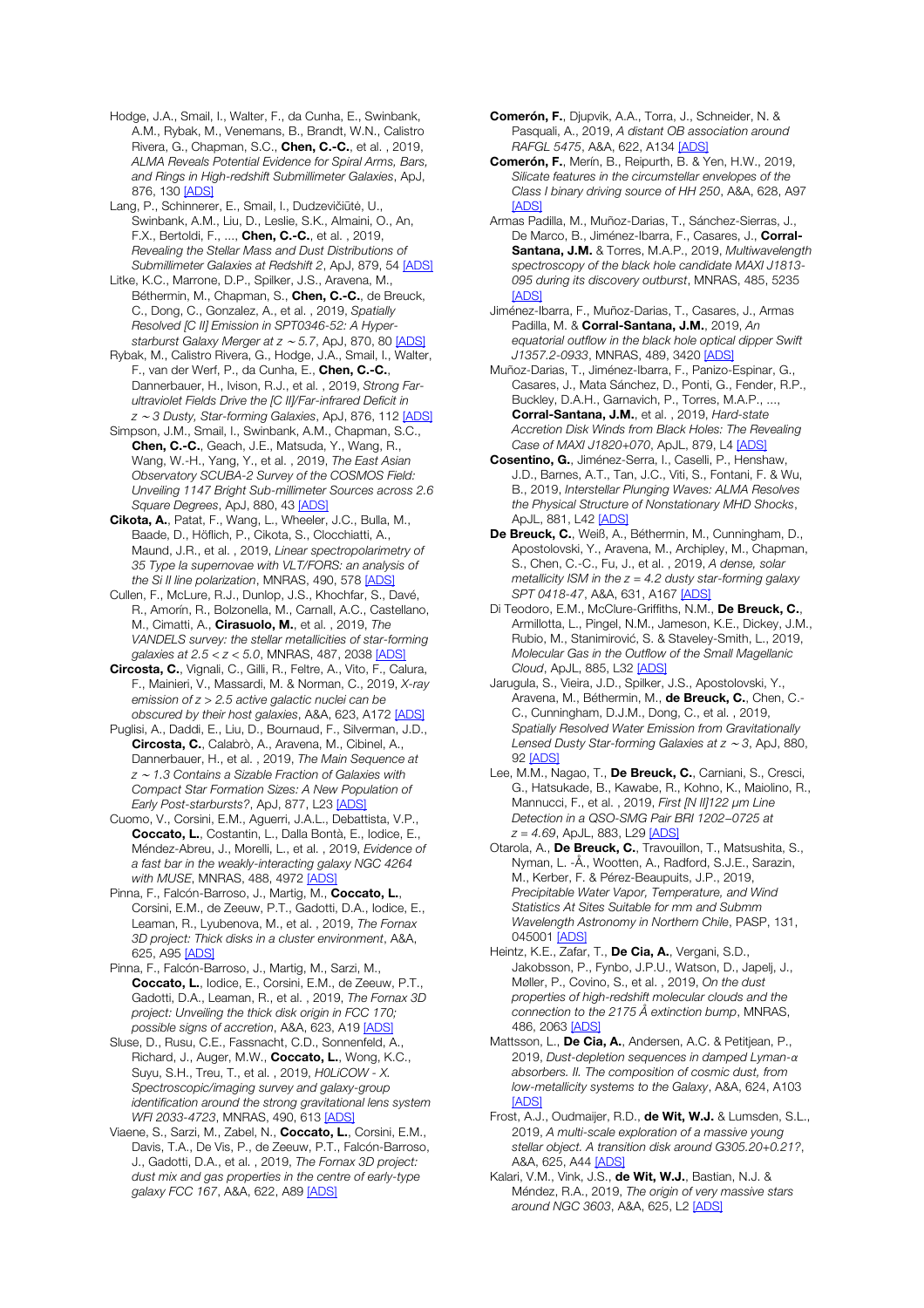Koumpia, E., Ababakr, K.M., de Wit, W.J., Oudmaijer, R.D., Caratti o Garatti, A., Boley, P., Linz, H., Kraus, S., Vink, J.S. & Le Bouquin, J.B., 2019, *Resolving the MYSO binaries PDS 27 and PDS 37 with VLTI/PIONIER*, A&A, 623, L5 [ADS]

Price, O., Jones, G.H., Morrill, J., Owens, M., Battams, K., Morgan, H., Drückmuller, M. & Deiries, S., 2019, *Finescale structure in cometary dust tails I: Analysis of striae in Comet C/2006 P1 (McNaught) through temporal mapping*, Icar, 319, 540 [ADS]

Leloudas, G., Dai, L., Arcavi, I., Vreeswijk, P.M., Mockler, B., Roy, R., Malesani, D.B., Schulze, S., Wevers, T., Fraser, M., ..., Della Valle, M., et al. , 2019, *The Spectral Evolution of AT 2018dyb and the Presence of Metal Lines in Tidal Disruption Events*, ApJ, 887, 218 [ADS]

van Putten, M.H.P.M., Della Valle, M. & Levinson, A., 2019, *Multi-messenger Extended Emission from the Compact Remnant in GW170817*, ApJ, 876, L2 [ADS]

Lacour, S., Dembet, R., Abuter, R., Fédou, P., Perrin, G., Choquet, É., Pfuhl, O., Eisenhauer, F., Woillez, J., Cassaing, F., et al. , 2019, *The GRAVITY fringe tracker*, A&A, 624, A99 [ADS]

Sepulveda, A.G., Matrà, L., Kennedy, G.M., del Burgo, C., Öberg, K.I., Wilner, D.J., Marino, S., Booth, M., Carpenter, J.M., Davies, C.L., Dent, W.R.F., et al., 2019, *The REASONS Survey: Resolved Millimeter Observations of a Large Debris Disk around the Nearby F Star HD 170773*, ApJ, 881, 84 [ADS]

Ernandes, H., Dias, B., Barbuy, B., Kamann, S., Ortolani, S., Cantelli, E., Bica, E. & Rossi, L., 2019, *A MUSE study of the inner bulge globular cluster Terzan 9: a fossil record in the Galaxy*, A&A, 632, A103 [ADS]

Kerber, L.O., Libralato, M., Souza, S.O., Oliveira, R.A.P., Ortolani, S., Pérez-Villegas, A., Barbuy, B., Dias, B., Bica, E. & Nardiello, D., 2019, *A deep view of a fossil relic in the Galactic bulge: the Globular Cluster HP 1*, MNRAS, 484, 5530 [ADS]

Maia, F.F.S., Dias, B., Santos, J.F.C., Kerber, L.d.O., Bica, E., Piatti, A.E., Barbuy, B., Quint, B., Fraga, L., Sanmartim, D., et al. , 2019, *The VISCACHA survey - I. Overview and first results*, MNRAS, 484, 5702 [ADS]

Palma, T., Minniti, D., Alonso-García, J., Crestani, J., Netzel, H., Clariá, J.J., Saito, R.K., Dias, B., Fernández-Trincado, J.G., Kammers, R., et al. , 2019, *Analysis of the physical nature of 22 New VVV Survey Globular Cluster candidates in the Milky Way bulge*, MNRAS, 487, 3140 [ADS]

Schwinde, S., Schürmann, M., Schlegel, R., Kinast, J., Dorn, R.J., Lizon, J.L., Tordo, S. & Kaiser, N., 2019, *Protected silver coatings for reflectors*, CEAS, 11, 579 [ADS]

Dutta, R., Srianand, R. & Gupta, N., 2019, *Prevalence of neutral gas in centres of merging galaxies-II: nuclear H I and multiwavelength properties*, MNRAS, 489, 1099 [ADS]

Dutta, R., 2019, *Cold neutral hydrogen gas in galaxies*, JApA, 40, 41 [ADS]

Arabsalmani, M., Roychowdhury, S., Renaud, F., Cormier, D., Le Floc'h, E., **Emsellem, E.**, Perley, D.A., Zwaan, M.A., Bournaud, F. & Arumugam, V., 2019, *A Superluminous Supernova in High Surface Density Molecular Gas within the Bar of a Metal-rich Galaxy*, ApJ, 882, 31 [ADS]

Emsellem, E., van der Burg, R.F.J., Fensch, J., Jeřábková, T., Zanella, A., Agnello, A., Hilker, M., Müller, O., Rejkuba, M., Duc, P.-A., et al. , 2019, *The ultra-diffuse galaxy NGC 1052-DF2 with MUSE. I. Kinematics of the stellar body*, A&A, 625, A76 [ADS]

Ho, I.T., Kreckel, K., Meidt, S.E., Groves, B., Blanc, G.A., Bigiel, F., Dale, D.A., Emsellem, E., Glover, S.C.O., Grasha, K., et al. , 2019, *Mapping Electron Temperature Variations across a Spiral Arm in NGC 1672*, ApJL, 885, L31 [ADS]

Kreckel, K., Ho, I.T., Blanc, G.A., Groves, B., Santoro, F., Schinnerer, E., Bigiel, F., Chevance, M., Congiu, E., Emsellem, E., et al. , 2019, *Mapping Metallicity Variations across Nearby Galaxy Disks*, ApJ, 887, 80 **[ADS]** 

Mancillas, B., Duc, P.-A., Combes, F., Bournaud, F., Emsellem, E., Martig, M. & Michel-Dansac, L., 2019, *Probing the merger history of red early-type galaxies with their faint stellar substructures*, A&A, 632, A122 **[ADS]** 

Sánchez-Janssen, R., Côté, P., Ferrarese, L., Peng, E.W., Roediger, J., Blakeslee, J.P., Emsellem, E., Puzia, T.H., Spengler, C., Taylor, J., et al. , 2019, *The Next Generation Virgo Cluster Survey. XXIII. Fundamentals of Nuclear Star Clusters over Seven Decades in Galaxy Mass*, ApJ, 878, 18 [ADS]

Schinnerer, E., Hughes, A., Leroy, A., Groves, B., Blanc, G.A., Kreckel, K., Bigiel, F., Chevance, M., Dale, D., Emsellem, E., et al. , 2019, *The Gas─Star Formation Cycle in Nearby Star-forming Galaxies. I. Assessment of Multi-scale Variations*, ApJ, 887, 49 [ADS]

Ertel, S., Kamath, D., Hillen, M., van Winckel, H., Okumura, J., Manick, R., Boffin, H.M.J., Milli, J., Bertrang, G.H.M., Guzman-Ramirez, L., et al. , 2019, *Resolved Imaging of the AR Puppis Circumbinary Disk*, AJ, 157, 110 [ADS]

Bae, J., Zhu, Z., Baruteau, C., Benisty, M., Dullemond, C.P., Facchini, S., Isella, A., Keppler, M., Pérez, L.M. & Teague, R., 2019, *An Ideal Testbed for Planet-Disk Interaction: Two Giant Protoplanets in Resonance Shaping the PDS 70 Protoplanetary Disk*, ApJL, 884, L41 [ADS]

Facchini, S., van Dishoeck, E.F., Manara, C.F., Tazzari, M., Maud, L., Cazzoletti, P., Rosotti, G., van der Marel, N., Pinilla, P. & Clarke, C.J., 2019, *High gas-to-dust size ratio indicating efficient radial drift in the mm-faint CX Tauri disk*, A&A, 626, L2 [ADS]

Isella, A., Benisty, M., Teague, R., Bae, J., Keppler, M., Facchini, S. & Pérez, L., 2019, *Detection of Continuum Submillimeter Emission Associated with Candidate Protoplanets*, ApJL, 879, L25 [ADS]

Kennedy, G.M., Matrà, L., Facchini, S., Milli, J., Panić, O., Price, D., Wilner, D.J., Wyatt, M.C. & Yelverton, B.M., 2019, *A circumbinary protoplanetary disk in a polar configuration*, NatAs, 3, 230 [ADS]

Kennedy, G.M., Matrà, L., Facchini, S., Milli, J., Panić, O., Price, D., Wilner, D.J., Wyatt, M.C. & Yelverton, B.M., 2019, *Publisher Correction: A circumbinary protoplanetary disk in a polar configuration*, NatAs, 3, 278 [ADS]

Keppler, M., Teague, R., Bae, J., Benisty, M., Henning, T., van Boekel, R., Chapillon, E., Pinilla, P., Williams, J.P., Bertrang, G.H.M., Facchini, S., et al. , 2019, *Highly structured disk around the planet host PDS 70 revealed by high-angular resolution observations with ALMA*, A&A, 625, A118 [ADS]

Koutoulaki, M., Facchini, S., Manara, C.F., Natta, A., Garcia Lopez, R., Fedriani, R., Caratti o Garatti, A., Coffey, D. & Ray, T.P., 2019, *Exploring the dimming event of RW Aurigae A through multi-epoch VLT/Xshooter spectroscopy*, A&A, 625, A49 [ADS]

Trapman, L., Facchini, S., Hogerheijde, M.R., van Dishoeck, E.F. & Bruderer, S., 2019, *Gas versus dust sizes of protoplanetary discs: effects of dust evolution*, A&A, 629, A79 [ADS]

van Terwisga, S.E., van Dishoeck, E.F., Cazzoletti, P., Facchini, S., Trapman, L., Williams, J.P., Manara, C.F., Miotello, A., van der Marel, N., Ansdell, M., et al. , 2019, *The ALMA Lupus protoplanetary disk survey: evidence for compact gas disks and molecular rings from CN*, A&A, 623, A150 [ADS]

Vlemmings, W.H.T., Lankhaar, B., Cazzoletti, P., Ceccobello, C., Dall'Olio, D., van Dishoeck, E.F., Facchini, S., Humphreys, E.M.L., Persson, M.V. & Testi, L., 2019, *Stringent limits on the magnetic field*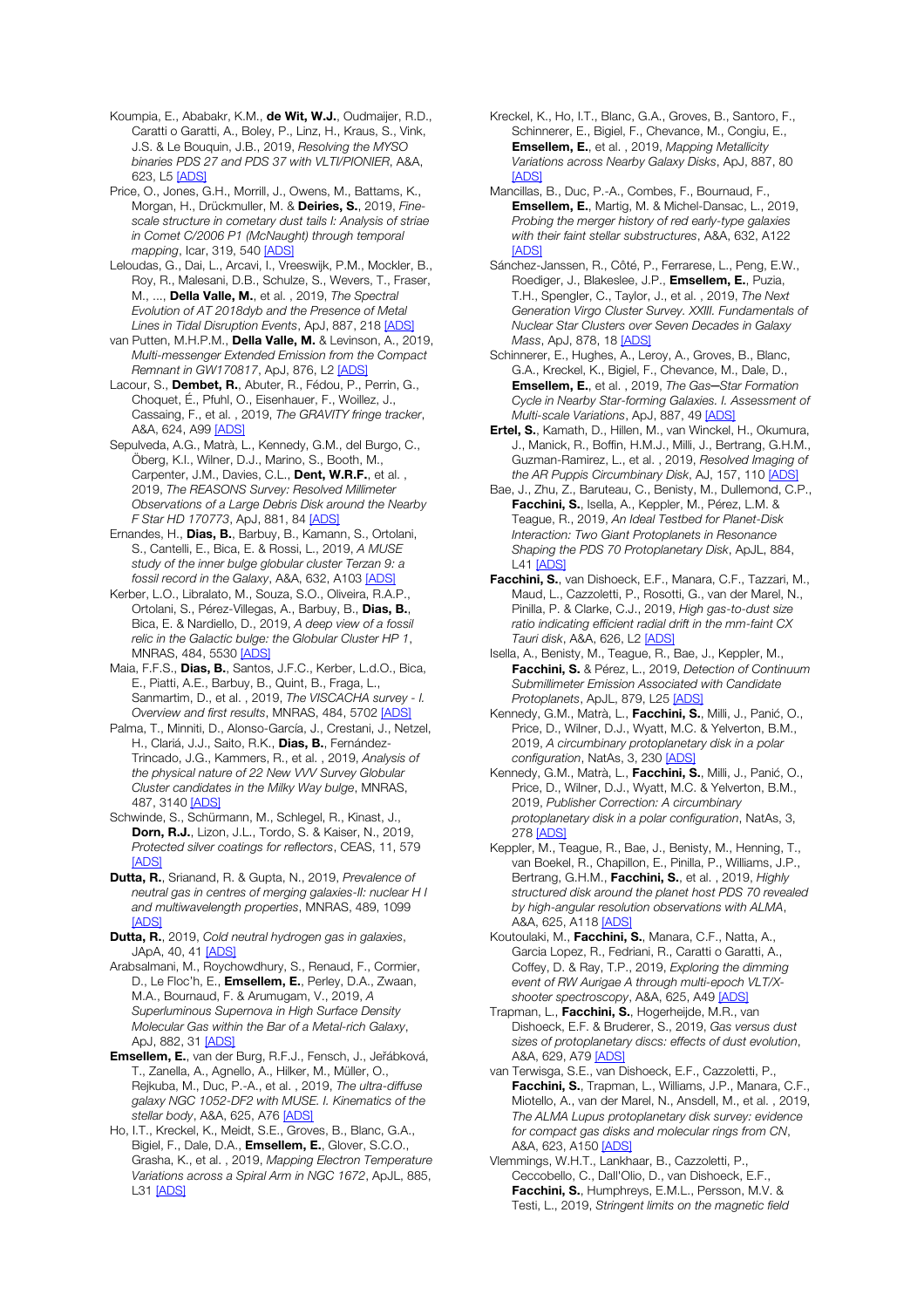*strength in the disc of TW Hya. ALMA observations of CN polarisation*, A&A, 624, L7 [ADS]

- Fahrion, K., Lyubenova, M., van de Ven, G., Leaman, R., Hilker, M., Martín-Navarro, I., Zhu, L., Alfaro-Cuello, M., Coccato, L., Corsini, E.M., et al. , 2019, *Constraining nuclear star cluster formation using MUSE-AO observations of the early-type galaxy FCC 47*, A&A, 628, A92 [ADS]
- Fahrion, K., Georgiev, I., Hilker, M., Lyubenova, M., van de Ven, G., Alfaro-Cuello, M., Corsini, E.M., Sarzi, M., McDermid, R.M. & de Zeeuw, T., 2019, *Single metalpoor ultra compact dwarf galaxy at one kiloparsec distance from the low-mass elliptical galaxy FCC 47*, A&A, 625, A50 [ADS]
- Falkendal, T., De Breuck, C., Lehnert, M.D., Drouart, G., Vernet, J., Emonts, B., Lee, M., Nesvadba, N.P.H., Seymour, N., Béthermin, M., et al. , 2019, *Massive galaxies on the road to quenching: ALMA observations of powerful high redshift radio galaxies*, A&A, 621, A27 [ADS]
- Alves Batista, R., Biteau, J., Bustamante, M., Dolag, K., Engel, R., Fang, K., Kampert, K.-H., Kostunin, D., Mostafa, M., Murase, K., et al. , 2019, *Open questions in cosmic-ray research at ultrahigh energies*, FrASS, 6, 23 [ADS]
- Calabrò, A., Daddi, E., Fensch, J., Bournaud, F., Cibinel, A., Puglisi, A., Jin, S., Delvecchio, I. & D'Eugenio, C., 2019, *Merger induced clump formation in distant infrared luminous starburst galaxies*, A&A, 632, A98 **[ADS**
- Fensch, J., Duc, P.-A., Boquien, M., Elmegreen, D.M., Elmegreen, B.G., Bournaud, F., Brinks, E., de Grijs, R., Lelli, F. & Renaud, F., 2019, *Massive star cluster formation and evolution in tidal dwarf galaxies*, A&A, 628, A60 [ADS]
- Fensch, J., van der Burg, R.F.J., Jeřábková, T., Emsellem, E., Zanella, A., Agnello, A., Hilker, M., Müller, O., Rejkuba, M., Duc, P.-A., et al. , 2019, *The ultra-diffuse galaxy NGC 1052-DF2 with MUSE. II. The population of DF2: stars, clusters, and planetary nebulae*, A&A, 625, A77 [ADS]
- Müller, O., Rich, R.M., Román, J., Yıldız, M.K., Bílek, M., Duc, P.-A., Fensch, J., Trujillo, I. & Koch, A., 2019, *A tidal tale: detection of several stellar streams in the environment of NGC 1052*, A&A, 624, L6 [ADS]
- Bonomo, A.S., Zeng, L., Damasso, M., Leinhardt, Z.M., Justesen, A.B., Lopez, E., Lund, M.N., Malavolta, L., Silva Aguirre, V., Buchhave, L.A., ..., Figueira, P., et al. , 2019, *A giant impact as the likely origin of different twins in the Kepler-107 exoplanet system*, NatAs, 3, 416 [ADS]
- Borsato, L., Malavolta, L., Piotto, G., Buchhave, L.A., Mortier, A., Rice, K., Cameron, A.C., Coffinet, A., Sozzetti, A., Charbonneau, D., ..., Figueira, P., et al., 2019, *HARPS-N radial velocities confirm the low densities of the Kepler-9 planets*, MNRAS, 484, 3233 [ADS]
- Cloutier, R., Astudillo-Defru, N., Bonfils, X., Jenkins, J.S., Berdiñas, Z., Ricker, G., Vanderspek, R., Latham, D.W., Seager, S., Winn, J., ..., Figueira, P., et al., 2019, *Characterization of the L 98-59 multi-planetary system with HARPS. Mass characterization of a hot super-Earth, a sub-Neptune, and a mass upper limit on the third planet*, A&A, 629, A111 [ADS]
- Damasso, M., Zeng, L., Malavolta, L., Mayo, A., Sozzetti, A., Mortier, A., Buchhave, L.A., Vanderburg, A., Lopez-Morales, M., Bonomo, A.S., ..., Figueira, P., et al., 2019, *So close, so different: characterization of the K2- 36 planetary system with HARPS-N*, A&A, 624, A38 [ADS]
- Hojjatpanah, S., Figueira, P., Santos, N.C., Adibekyan, V., Sousa, S.G., Delgado-Mena, E., Alibert, Y., Cristiani, S., González Hernández, J.I., Lanza, A.F., et al. , 2019,

*Catalog for the ESPRESSO blind radial velocity exoplanet survey*, A&A, 629, A80 [ADS]

- Kosiarek, M.R., Blunt, S., López-Morales, M., Crossfield, I.J.M., Sinukoff, E., Petigura, E.A., Gonzales, E.J., Poretti, E., Malavolta, L., Howard, A.W., ..., Figueira, P., et al. , 2019, *K2-291b: A Rocky Super-Earth in a 2.2 day Orbit*, AJ, 157, 116 [ADS]
- Rice, K., Malavolta, L., Mayo, A., Mortier, A., Buchhave, L.A., Affer, L., Vanderburg, A., Lopez-Morales, M., Poretti, E., Zeng, L., ..., Figueira, P., et al., 2019, *Masses and radii for the three super-Earths orbiting GJ 9827, and implications for the composition of small exoplanets*, MNRAS, 484, 3731 [ADS]
- Rickman, E.L., Ségransan, D., Marmier, M., Udry, S., Bouchy, F., Lovis, C., Mayor, M., Pepe, F., Queloz, D., Santos, N.C., ..., Figueira, P., et al. , 2019, *The CORALIE survey for southern extrasolar planets. XVIII. Three new massive planets and two low-mass brown dwarfs at greater than 5 AU separation*, A&A, 625, A71 [ADS]
- Ulmer-Moll, S., Santos, N.C., Figueira, P., Brinchmann, J. & Faria, J.P., 2019, *Beyond the exoplanet mass-radius relation*, A&A, 630, A135 [ADS]
- Ulmer-Moll, S., Figueira, P., Neal, J.J., Santos, N.C. & Bonnefoy, M., 2019, *Telluric correction in the nearinfrared: Standard star or synthetic transmission?*, A&A, 621, A79 [ADS]
- Winters, J.G., Medina, A.A., Irwin, J.M., Charbonneau, D., Astudillo-Defru, N., Horch, E.P., Eastman, J.D., Halley Vrijmoet, E., Henry, T.J., Diamond-Lowe, H., ..., Figueira, P., et al. , 2019, *Three Red Suns in the Sky: A Transiting, Terrestrial Planet in a Triple M-dwarf System at 6.9 pc*, AJ, 158, 152 [ADS]
- Bachelet, E., Bozza, V., Han, C., Udalski, A., Bond, I.A., Beaulieu, J.P., Street, R.A., Kim, H.I., Bramich, D.M., Cassan, A., ..., Figuera Jaimes, R., et al. , 2019, *First Assessment of the Binary Lens OGLE-2015-BLG-0232*, ApJ, 870, 11 [ADS]
- Dominik, M., Bachelet, E., Bozza, V., Street, R.A., Han, C., Hundertmark, M., Udalski, A., Bramich, D.M., Alsubai, K.A., Calchi Novati, S., ..., Figuera Jaimes, R., et al., 2019, *OGLE-2014-BLG-1186: gravitational microlensing providing evidence for a planet orbiting the foreground star or for a close binary source?*, MNRAS, 484, 5608 **[ADS]**
- Mancini, L., Southworth, J., Mollière, P., Tregloan-Reed, J., Juvan, I.G., Chen, G., Sarkis, P., Bruni, I., Ciceri, S., Andersen, M.I., ..., Figuera Jaimes, R., et al., 2019, *Physical properties and transmission spectrum of the WASP-74 planetary system from multiband photometry*, MNRAS, 485, 5168 [ADS]
- de Lorenzo-Cáceres, A., Sánchez-Blázquez, P., Méndez-Abreu, J., Gadotti, D.A., Falcón-Barroso, J., Martínez-Valpuesta, I., Coelho, P., Fragkoudi, F., Husemann, B., Leaman, R., et al. , 2019, *Clocking the assembly of double-barred galaxies with the MUSE TIMER project*, MNRAS, 484, 5296 [ADS]
- Gadotti, D.A., Sánchez-Blázquez, P., Falcón-Barroso, J., Husemann, B., Seidel, M.K., Pérez, I., de Lorenzo-Cáceres, A., Martinez-Valpuesta, I., Fragkoudi, F., Leung, G., et al. , 2019, *Time Inference with MUSE in Extragalactic Rings (TIMER): properties of the survey and high-level data products*, MNRAS, 482, 506 [ADS]
- Méndez-Abreu, J., de Lorenzo-Cáceres, A., Gadotti, D.A., Fragkoudi, F., van de Ven, G., Falcón-Barroso, J., Leaman, R., Pérez, I., Querejeta, M. & Sánchez-Blazquez, P., 2019, *Inner bars also buckle. The MUSE TIMER view of the double-barred galaxy NGC 1291*, MNRAS, 482, L118 [ADS]
- Hunt, L.K., De Looze, I., Boquien, M., Nikutta, R., Rossi, A., Bianchi, S., Dale, D.A., Granato, G.L., Kennicutt, R.C., Silva, L., ..., Galametz, M., et al., 2019, *Comprehensive comparison of models for spectral*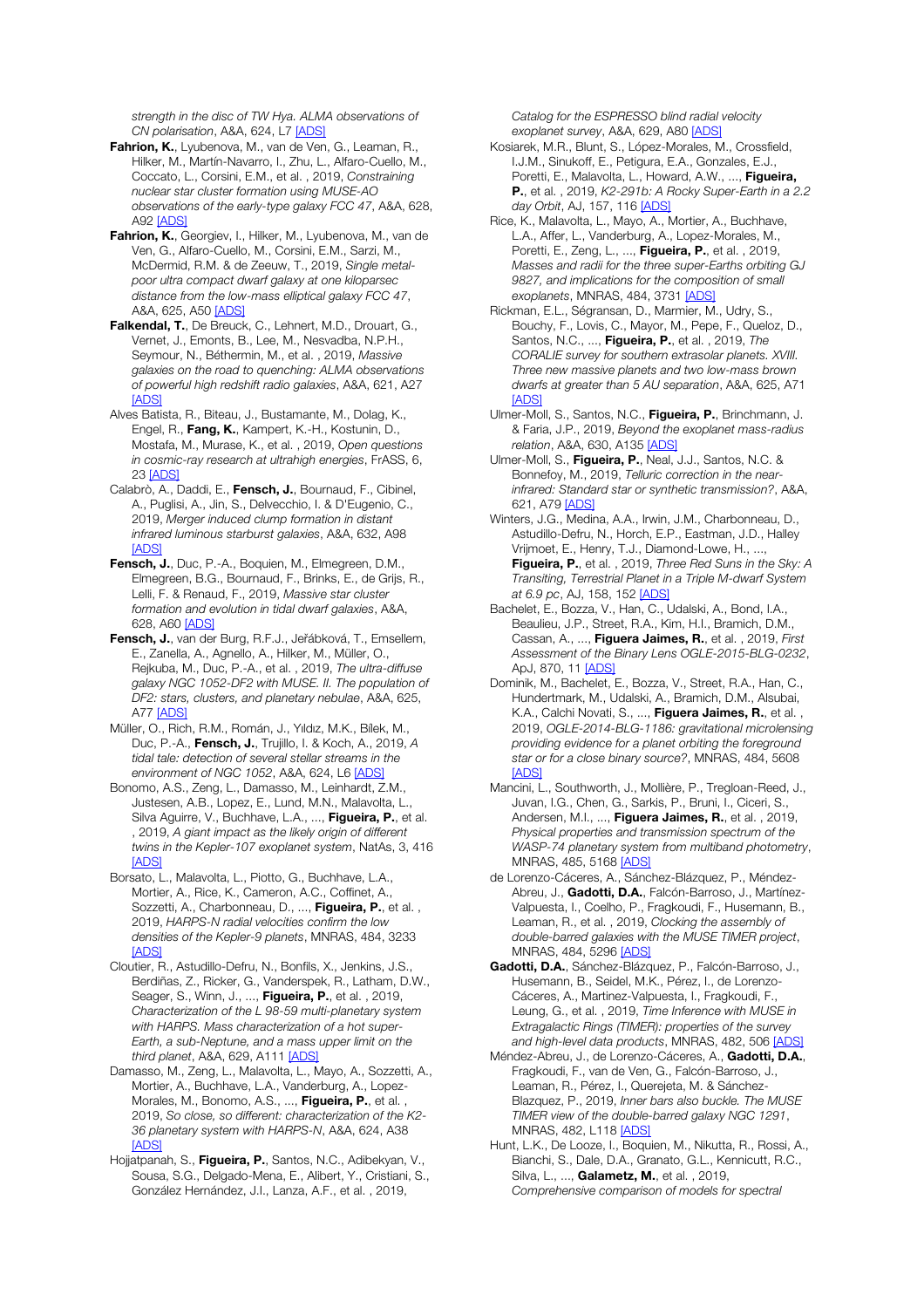*energy distributions from 0.1* μ*m to 1 mm of nearby star-forming galaxies*, A&A, 621, A51 [ADS]

Borgniet, S., Kervella, P., Nardetto, N., Gallenne, A., Mérand, A., Anderson, R.I., Aufdenberg, J., Breuval, L., Gieren, W., Hocdé, V., et al. , 2019, *Consistent radial velocities of classical Cepheids from the crosscorrelation technique*, A&A, 631, A37 [ADS]

Gallenne, A., Kervella, P., Borgniet, S., Mérand, A., Pietrzyński, G., Gieren, W., Monnier, J.D., Schaefer, G.H., Evans, N.R., Anderson, R.I., et al. , 2019, *Multiplicity of Galactic Cepheids from long-baseline interferometry. IV. New detected companions from MIRC and PIONIER observations*, A&A, 622, A164 [ADS]

Gallenne, A., Pietrzyński, G., Graczyk, D., Pilecki, B., Storm, J., Nardetto, N., Taormina, M., Gieren, W., Tkachenko, A., Kervella, P., et al. , 2019, *The Araucaria project: High-precision orbital parallax and masses of eclipsing binaries from infrared interferometry*, A&A, 632, A31 **[ADS]** 

Graczyk, D., Pietrzyński, G., Gieren, W., Storm, J., Nardetto, N., Gallenne, A., Maxted, P.F.L., Kervella, P., Kołaczkowski, Z., Konorski, P., et al. , 2019, *Testing Systematics of Gaia DR2 Parallaxes with Empirical Surface Brightness: Color Relations Applied to Eclipsing Binaries*, ApJ, 872, 85 [ADS]

Kervella, P., Gallenne, A., Remage Evans, N., Szabados, L., Arenou, F., Mérand, A., Proto, Y., Karczmarek, P., Nardetto, N. & Gieren, W., 2019, *Multiplicity of Galactic Cepheids and RR Lyrae stars from Gaia DR2. I. Binarity from proper motion anomaly*, A&A, 623, A116 [ADS]

Kervella, P., Gallenne, A., Evans, N.R., Szabados, L., Arenou, F., Mérand, A., Nardetto, N., Gieren, W. & Pietrzynski, G., 2019, *Multiplicity of Galactic Cepheids and RR Lyrae stars from Gaia DR2. II. Resolved common proper motion pairs*, A&A, 623, A117 [ADS]

Pietrzyński, G., Graczyk, D., Gallenne, A., Gieren, W., Thompson, I.B., Pilecki, B., Karczmarek, P., Górski, M., Suchomska, K., Taormina, M., et al. , 2019, *A distance to the Large Magellanic Cloud that is precise to one per cent*, Nature, 567, 200 [ADS]

Amorim, A., Bauböck, M., Berger, J.P., Brandner, W., Clénet, Y., Coudé Du Foresto, V., de Zeeuw, P.T., Dexter, J., Duvert, G., Ebert, M., ..., Garcia, P., et al. 2019, *Test of the Einstein Equivalence Principle near the Galactic Center Supermassive Black Hole*, PhRvL, 122, 101102 [ADS]

Andrade, P.P., Garcia, P.J.V., Correia, C.M., Kolb, J. & Carvalho, M.I., 2019, *Estimation of atmospheric turbulence parameters from Shack-Hartmann wavefront sensor measurements*, MNRAS, 483, 1192 [ADS]

Gravity Collaboration, Amorim, A., Bauböck, M., Benisty, M., Berger, J.P., Clénet, Y., Coudé Du Forest, V., de Zeeuw, T., Dexter, J., Duvert, G., ..., Garcia, P.J.V., et al. , 2019, *Scalar field effects on the orbit of S2 star*, MNRAS, 489, 4606 [ADS]

Gravity Collaboration, Perraut, K., Labadie, L., Lazareff, B., Klarmann, L., Segura-Cox, D., Benisty, M., Bouvier, J., Brandner, W., Caratti O Garatti, A., ..., Garcia, P., et al. , 2019, *The GRAVITY Young Stellar Object survey. I. Probing the disks of Herbig Ae/Be stars in terrestrial orbits*, A&A, 632, A53 [ADS]

Connors, R.M.T., García, J.A., Steiner, J.F., Grinberg, V., Dauser, T., Sridhar, N., Gatuzz, E., Tomsick, J., Markoff, S.B. & Harrison, F., 2019, *Conflicting Disk Inclination Estimates for the Black Hole X-Ray Binary XTE J1550*−*564*, ApJ, 882, 179 [ADS]

García, J.A., Kara, E., Walton, D., Beuchert, T., Dauser, T., Gatuzz, E., Balokovic, M., Steiner, J.F., Tombesi, F., Connors, R.M.T., et al. , 2019, *Implications of the Warm Corona and Relativistic Reflection Models for the Soft Excess in Mrk 509*, ApJ, 871, 88 [ADS]

Gatuzz, E., Díaz Trigo, M., Miller-Jones, J.C.A. & Migliari, S., 2019, *Chandra high-resolution spectra of 4U 1630-* *47: the disappearance of the wind*, MNRAS, 482, 2597 **[ADS]** 

- Gatuzz, E., García, J.A. & Kallman, T.R., 2019, *On the discrepancy between the X-ray and UV absorption measurements of O VI in the local ISM*, MNRAS, 483, L75 [ADS]
- Trudeau, A., Webb, T., Hlavacek-Larrondo, J., Noble, A., Gendron-Marsolais, M.-L., Lidman, C., Mezcua, M., Muzzin, A., Wilson, G. & Yee, H.K.C., 2019, *Multiwavelength radio observations of a brightest cluster galaxy at z = 1.71: detection of a modest active galactic nucleus and evidence for extended star formation*, MNRAS, 487, 1210 [ADS]

Abbott, T.M.C., Abdalla, F.B., Alarcon, A., Allam, S., Annis, J., Avila, S., Aylor, K., Banerji, M., Banik, N., Baxter, E.J., ..., George, E.M., et al. , 2019, *Dark Energy Survey year 1 results: Joint analysis of galaxy clustering, galaxy lensing, and CMB lensing two-point functions*, PhRvD, 100, 023541 [ADS]

Gupta, N., Reichardt, C.L., Ade, P.A.R., Anderson, A.J., Archipley, M., Austermann, J.E., Avva, J.S., Beall, J.A., Bender, A.N., Benson, B.A., ..., George, E.M., et al., 2019, *Fractional polarization of extragalactic sources in the 500 deg*² *SPTpol survey*, MNRAS, 490, 5712 [ADS]

- Mocanu, L.M., Crawford, T.M., Aylor, K., Benson, B.A., Bleem, L.E., Carlstrom, J.E., Chang, C.L., Cho, H.M., Chown, R., Crites, A.T., ..., George, E.M., et al. , 2019, *Consistency of cosmic microwave background temperature measurements in three frequency bands in the 2500-square-degree SPT-SZ survey*, JCAP, 2019, 038 [ADS]
- Omori, Y., Baxter, E.J., Chang, C., Kirk, D., Alarcon, A., Bernstein, G.M., Bleem, L.E., Cawthon, R., Choi, A., Chown, R., ..., George, E.M., et al. , 2019, *Dark Energy Survey Year 1 Results: Cross-correlation between Dark Energy Survey Y1 galaxy weak lensing and South Pole Telescope+P l a n c k CMB weak lensing*, PhRvD, 100, 043517 [ADS]
- Omori, Y., Giannantonio, T., Porredon, A., Baxter, E.J., Chang, C., Crocce, M., Fosalba, P., Alarcon, A., Banik, N., Blazek, J., ..., George, E.M., et al. , 2019, *Dark Energy Survey Year 1 Results: Tomographic crosscorrelations between Dark Energy Survey galaxies and CMB lensing from South Pole Telescope +Planck*, PhRvD, 100, 043501 [ADS]
- Prat, J., Baxter, E., Shin, T., Sánchez, C., Chang, C., Jain, B., Miquel, R., Alarcon, A., Bacon, D., Bernstein, G.M., ..., George, E.M., et al. , 2019, *Cosmological lensing ratios with DES Y1, SPT, and Planck*, MNRAS, 487, 1363 [ADS]
- Raghunathan, S., Patil, S., Baxter, E., Benson, B.A., Bleem, L.E., Crawford, T.M., Holder, G.P., McClintock, T., Reichardt, C.L., Varga, T.N., ..., George, E.M., et al., 2019, *Detection of CMB-Cluster Lensing using Polarization Data from SPTpol*, PhRvL, 123, 181301 **[ADS]**
- Raghunathan, S., Patil, S., Baxter, E., Benson, B.A., Bleem, L.E., Chou, T.L., Crawford, T.M., Holder, G.P. McClintock, T., Reichardt, C.L., ..., George, E.M., et al. , 2019, *Mass Calibration of Optically Selected DES Clusters Using a Measurement of CMB-cluster Lensing with SPTpol Data*, ApJ, 872, 170 [ADS]
- Viero, M.P., Reichardt, C.L., Benson, B.A., Bleem, L.E., Bock, J., Carlstrom, J.E., Chang, C.L., Cho, H.M., Crawford, T.M., Crites, A.T., ..., George, E.M., et al. , 2019, *Measurements of the Cross-spectra of the Cosmic Infrared and Microwave Backgrounds from 95 to 1200 GHz*, ApJ, 881, 96 [ADS]
- Wu, W.L.K., Mocanu, L.M., Ade, P.A.R., Anderson, A.J., Austermann, J.E., Avva, J.S., Beall, J.A., Bender, A.N., Benson, B.A., Bianchini, F., ..., George, E.M., et al., 2019, *A Measurement of the Cosmic Microwave Background Lensing Potential and Power Spectrum*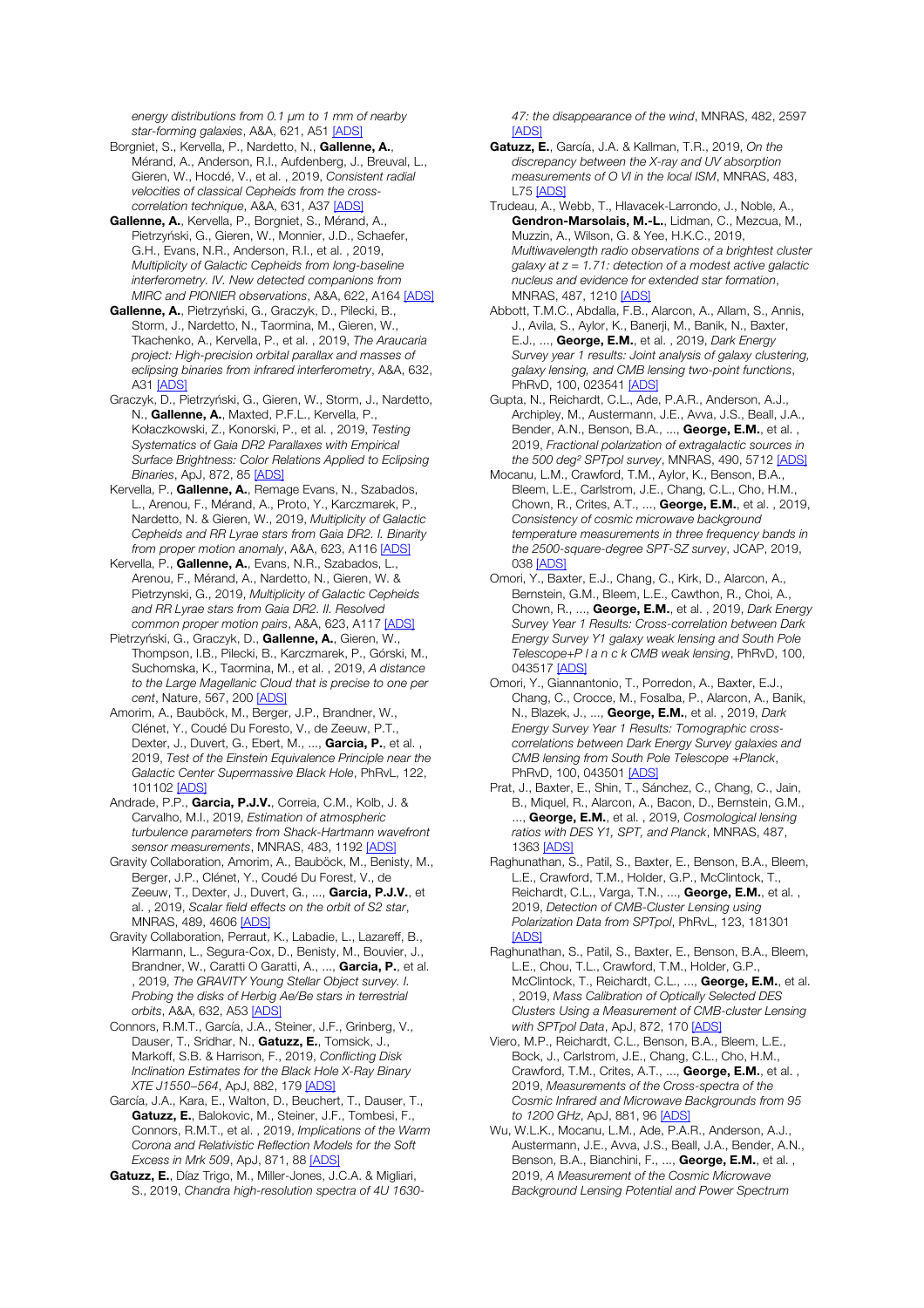*from 500 deg*² *of SPTpol Temperature and Polarization Data*, ApJ, 884, 70 [ADS]

- Selvelli, P. & Gilmozzi, R., 2019, *A UV and optical study of 18 old novae with Gaia DR2 distances: mass accretion rates, physical parameters, and MMRD*, A&A, 622, A186 [ADS]
- Musso Barcucci, A., Launhardt, R., Kennedy, G.M.,

Avenhaus, H., Brems, S.S., van Boekel, R., Cantalloube, F., Cheetham, A., Cugno, G., **Girard, J.**, et al., 2019, *ISPY - NaCo Imaging Survey for Planets around Young stars. Discovery of an M dwarf in the gap between HD 193571 and its debris ring*, A&A, 627, A77 [ADS]

Giribaldi, R.E., Ubaldo-Melo, M.L., Porto de Mello, G.F., Pasquini, L., Ludwig, H.G., Ulmer-Moll, S. & Lorenzo-Oliveira, D., 2019, *Accurate effective temperature from Hα profiles*, A&A, 624, A10 [ADS]

Giribaldi, R.E., Porto de Mello, G.F., Lorenzo-Oliveira, D., Amôres, E.B. & Ubaldo-Melo, M.L., 2019, *Faint solar analogues at the limit of no reddening. Precise atmospheric parameters from moderate low-resolution spectra*, A&A, 629, A33 [ADS]

Zampieri, L., Richichi, A., Naletto, G., Barbieri, C., Burtovoi, A., Fiori, M., **Glindemann, A.**, Umbriaco, G., Ochner, P. & Dyachenko, V.V., 2019, *Lunar Occultations with Aqueye+ and Iqueye*, AJ, 158, 176 [ADS]

Akras, S., Guzman-Ramirez, L., Leal-Ferreira, M.L. & Ramos-Larios, G., 2019, *A Census of Symbiotic Stars in the 2MASS, WISE, and Gaia Surveys*, ApJS, 240, 21 [ADS]

Akras, S., Leal-Ferreira, M.L., Guzman-Ramirez, L. & Ramos-Larios, G., 2019, *A machine learning approach for identification and classification of symbiotic stars using 2MASS and WISE*, MNRAS, 483, 5077 [ADS]

Fitzsimmons, A., Hainaut, O., Meech, K.J., Jehin, E., Moulane, Y., Opitom, C., Yang, B., Keane, J.V., Kleyna, J.T. & Micheli, M., 2019, *Detection of CN Gas in Interstellar Object 2I/Borisov*, ApJL, 885, L9 [ADS]

Hainaut, O.R., Kleyna, J.T., Meech, K.J., Boslough, M., Micheli, M., Wainscoat, R., Dela Cruz, M., Keane, J.V., Sahu, D.K. & Bhatt, B.C., 2019, *Disintegration of active asteroid P/2016 G1 (PANSTARRS)*, A&A, 628, A48 [ADS]

Kleyna, J.T., Hainaut, O.R., Meech, K.J., Hsieh, H.H., Fitzsimmons, A., Micheli, M., Keane, J.V., Denneau, L., Tonry, J., Heinze, A., et al. , 2019, *The Sporadic Activity of (6478) Gault: A YORP-driven Event?*, ApJ, 874, L20 [ADS]

Reddy, V., Kelley, M.S., Farnocchia, D., Ryan, W.H., Thomas, C.A., Benner, L.A.M., Dotson, J., Micheli, M., Brucker, M.J., Bus, S.J., ..., Hainaut, O., et al. , 2019, *Near-Earth asteroid 2012 TC4 observing campaign: Results from a global planetary defense exercise*, Icar, 326, 133 [ADS]

Gromadzki, M., Hamanowicz, A., Wyrzykowski, L., Sokolovsky, K.V., Fraser, M., Kozłowski, S., Guillochon, J., Arcavi, I., Trakhtenbrot, B., Jonker, P.G., et al. , 2019, *Discovery and follow-up of the unusual nuclear transient OGLE17aaj*, A&A, 622, L2 [ADS]

Gillman, S., Swinbank, A.M., Tiley, A.L., Harrison, C.M., Smail, I., Dudzevičiūtė, U., Sharples, R.M., Best, P.N., Bower, R.G., Cochrane, R., et al. , 2019, *The dynamics and distribution of angular momentum in HiZELS starforming galaxies at z = 0.8-3.3*, MNRAS, 486, 175 [ADS]

Swinbank, A.M., Harrison, C.M., Tiley, A.L., Johnson, H.L., Smail, I., Stott, J.P., Best, P.N., Bower, R.G., Bureau, M., Bunker, A., et al. , 2019, *The energetics of starburst-driven outflows at z ̃1 from KMOS*, MNRAS, 487, 381 [ADS]

Tiley, A.L., Bureau, M., Cortese, L., Harrison, C.M., Johnson, H.L., Stott, J.P., Swinbank, A.M., Smail, I., Sobral, D., Bunker, A.J., et al. , 2019, *KROSS-SAMI: a direct IFS comparison of the Tully-Fisher relation across 8 Gyr since z* ≈ *1*, MNRAS, 482, 2166 [ADS]

- Tiley, A.L., Swinbank, A.M., Harrison, C.M., Smail, I., Turner, O.J., Schaller, M., Stott, J.P., Sobral, D., Theuns, T., Sharples, R.M., et al. , 2019, *The shapes of the rotation curves of star-forming galaxies over the last*  ≈*10 Gyr*, MNRAS, 485, 934 [ADS]
- Pitchford, L.K., Farrah, D., Alatalo, K., Afonso, J., Efstathiou, A., Hatziminaoglou, E., Lacy, M., Urrutia, T. & Violino, G., 2019, *The mid-infrared and CO gas properties of an extreme star-forming FeLoBAL quasar*, MNRAS, 487, 3130 [ADS]

Bellhouse, C., Jaffé, Y.L., McGee, S.L., Poggianti, B.M., Smith, R., Tonnesen, S., Fritz, J., Hau, G.K.T., Gullieuszik, M., Vulcani, B., et al. , 2019, *GASP. XV. A MUSE view of extreme ram-pressure stripping along the line of sight: physical properties of the jellyfish galaxy JO201*, MNRAS, 485, 1157 [ADS]

- Haubois, X., Norris, B., Tuthill, P.G., Pinte, C., Kervella, P., Girard, J.H., Kostogryz, N.M., Berdyugina, S.V., Perrin, G., Lacour, S., et al. , 2019, *The inner dust shell of Betelgeuse detected by polarimetric aperture-masking interferometry*, A&A, 628, A101 [ADS]
- Yamaguchi, Y., Kohno, K., Hatsukade, B., Wang, T., Yoshimura, Y., Ao, Y., Caputi, K.I., Dunlop, J.S., Egami, E., Espada, D., ..., Hayatsu, N.H., et al. , 2019, *ALMA 26 arcmin*² *Survey of GOODS-S at 1 mm (ASAGAO): Near-infrared-dark Faint ALMA Sources*, ApJ, 878, 73 [ADS]
- De Rosa, A., Vignali, C., Bogdanović, T., Capelo, P.R., Charisi, M., Dotti, M., Husemann, B., Lusso, E., Mayer, L., Paragi, Z., ..., Herrero-Illana, R., et al. , 2019, *The quest for dual and binary supermassive black holes: A multi-messenger view*, NewAR, 86, 101525 [ADS]

Event Horizon Telescope Collaboration, Akiyama, K., Alberdi, A., Alef, W., Asada, K., Azulay, R., Baczko, A.- K., Ball, D., Baloković, M., Barrett, J., ..., Herrero-Illana, R., et al. , 2019, *First M87 Event Horizon Telescope Results. I. The Shadow of the Supermassive Black Hole*, ApJ, 875, L1 [ADS]

- Event Horizon Telescope Collaboration, Akiyama, K., Alberdi, A., Alef, W., Asada, K., Azulay, R., Baczko, A.- K., Ball, D., Baloković, M., Barrett, J., ..., Herrero-Illana, R., et al. , 2019, *First M87 Event Horizon Telescope Results. II. Array and Instrumentation*, ApJ, 875, L2 [ADS]
- Goddi, C., Martí-Vidal, I., Messias, H., Crew, G.B., Herrero-Illana, R., Impellizzeri, V., Rottmann, H., Wagner, J., Fomalont, E., Matthews, L.D., et al. , 2019, *Calibration of ALMA as a Phased Array. ALMA Observations During the 2017 VLBI Campaign*, PASP, 131, 075003 [ADS]
- Herrero-Illana, R., Privon, G.C., Evans, A.S., Díaz-Santos, T., Pérez-Torres, M.Á., U, V., Alberdi, A., Iwasawa, K., Armus, L., Aalto, S., et al. , 2019, *Molecular gas and dust properties of galaxies from the Great Observatories All-sky LIRG Survey*, A&A, 628, A71 [ADS]
- Hu, W., Wang, J., Zheng, Z.-Y., Malhotra, S., Rhoads, J.E., Infante, L., Barrientos, L.F., Yang, H., Jiang, C., Kang, W., ..., Hibon, P., et al. , 2019, *The Lyα Luminosity Function and Cosmic Reionization at z* <sup>∼</sup> *7.0: A Tale of Two LAGER Fields*, ApJ, 886, 90 [ADS]

Marchi, F., Pentericci, L., Guaita, L., Talia, M., Castellano, M., Hathi, N., Schaerer, D., Amorin, R., Bolzonella, M., Carnall, A.C., ..., Hibon, P., et al. , 2019, *The VANDELS survey: the role of ISM and galaxy physical properties in the escape of Lyα emission in z ̃3.5 star-forming galaxies*, A&A, 631, A19 [ADS]

Nielsen, E.L., De Rosa, R.J., Macintosh, B., Wang, J.J., Ruffio, J.-B., Chiang, E., Marley, M.S., Saumon, D., Savransky, D., Ammons, S.M., ..., Hibon, P., et al., 2019, *The Gemini Planet Imager Exoplanet Survey: Giant Planet and Brown Dwarf Demographics from 10 to 100 au*, AJ, 158, 13 [ADS]

Pharo, J., Malhotra, S., Rhoads, J., Christensen, L., Finkelstein, S.L., Grogin, N., Harish, S., Jiang, T., Kim, K., Koekemoer, A., ..., Hibon, P., et al. , 2019,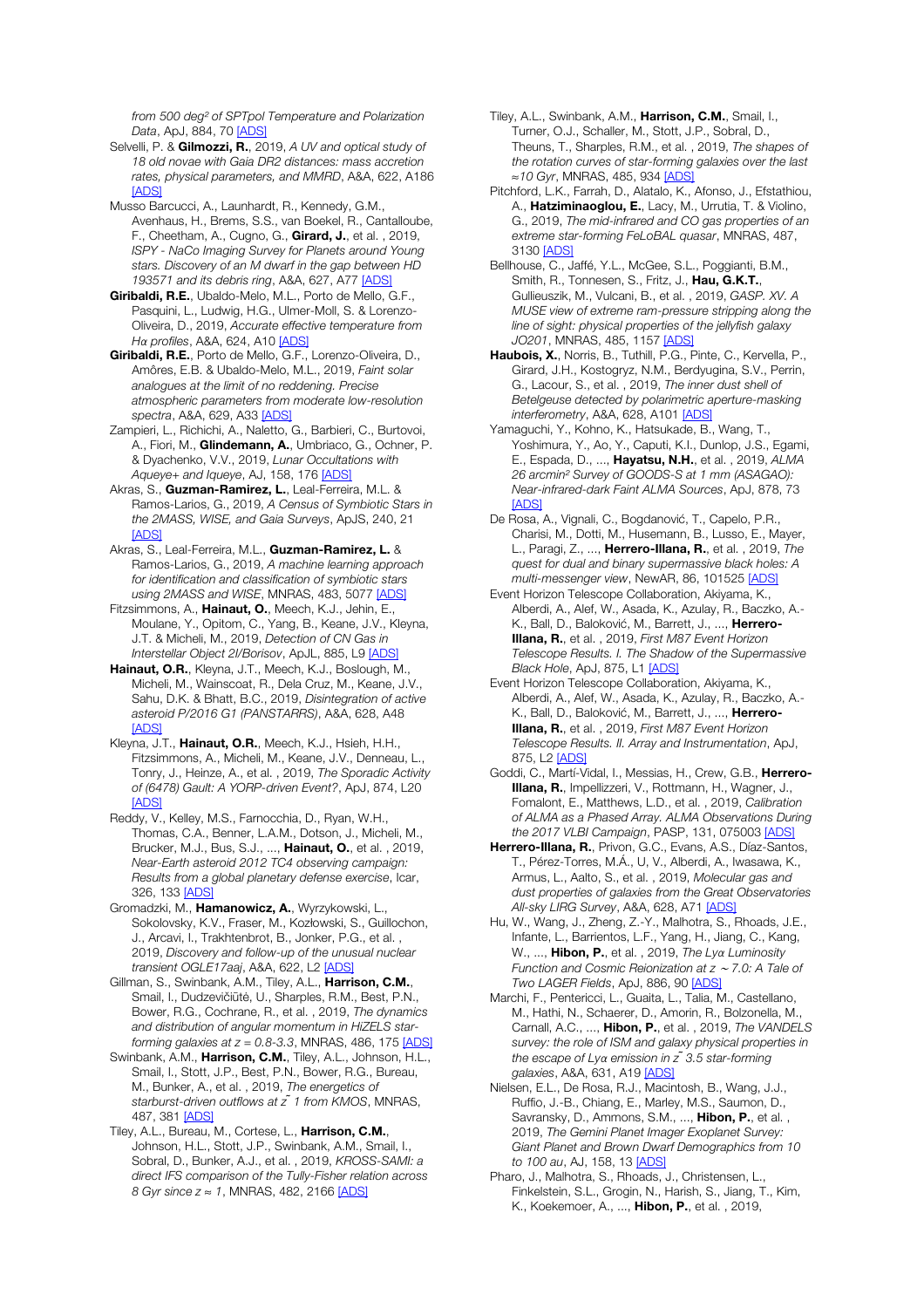*Emission-line Metallicities from the Faint Infrared Grism Survey and VLT/MUSE*, ApJ, 874, 125 [ADS]

Zheng, Z.-Y., Rhoads, J.E., Wang, J.-X., Malhotra, S., Walker, A., Mooney, T., Jiang, C., Hu, W., Hibon, P., Jiang, L., et al. , 2019, *Design for the First Narrowband Filter for the Dark Energy Camera: Optimizing the LAGER Survey for z* <sup>∼</sup> *7 Galaxies*, PASP, 131, 074502 [ADS]

Angora, G., Brescia, M., Cavuoti, S., Paolillo, M., Longo, G., Cantiello, M., Capaccioli, M., D'Abrusco, R., D'Ago, G., Hilker, M., et al. , 2019, *Astroinformatics-based search for globular clusters in the Fornax Deep Survey*, MNRAS, 490, 4080 [ADS]

Baumgardt, H., Hilker, M., Sollima, A. & Bellini, A., 2019, *Mean proper motions, space orbits, and velocity dispersion profiles of Galactic globular clusters derived from Gaia DR2 data*, MNRAS, 482, 5138 [ADS]

Johnston, E.J., Eigenthaler, P., Puzia, T.H., Ordenes-Briceño, Y., Taylor, M.A., Alamo-Martínez, K., Côté, P., Galaz, G., Grebel, E.K., Hilker, M., et al. , 2019, *The Next Generation Fornax Survey (NGFS). V. Discovery of a Dwarf-Dwarf Galaxy Pair at z = 0.30 and Its Characterization Using Deep VLT/MUSE Observations*, ApJ, 873, 59 <u>[ADS]</u>

Raj, M.A., Iodice, E., Napolitano, N.R., Spavone, M., Su, H.S., Peletier, R.F., Davis, T.A., Zabel, N., Hilker, M., Mieske, S., et al. , 2019, *The Fornax Deep Survey with the VST. VII. Evolution and structure of late type galaxies inside the virial radius of the Fornax cluster*, A&A, 628, A4 [ADS]

Rong, Y., Puzia, T.H., Eigenthaler, P., Ordenes-Briceño, Y., Taylor, M.A., Muñoz, R.P., Zhang, H., Galaz, G., Alamo-Martínez, K., Ribbeck, K.X., ..., Hilker, M., et al., 2019, *The Next Generation Fornax Survey (NGFS). VI. The Alignment of Dwarf Galaxies in the Fornax Cluster*, ApJ, 883, 56 [ADS]

Sollima, A., Baumgardt, H. & Hilker, M., 2019, *The eye of Gaia on globular clusters kinematics: internal rotation*, MNRAS, 485, 1460 [ADS]

Hutter, D.J., Tycner, C., Zavala, R.T., Benson, J.A., Hummel, C.A. & Sanborn, J., 2019, *Surveying the Bright Stars by Optical Interferometry. II. A Volumelimited Multiplicity Survey of Main-sequence F Stars*, ApJS, 243, 32 [ADS]

Esposito, P., De Luca, A., Turolla, R., Coti Zelati, F., Hummel, W., Tiengo, A., Israel, G.L., Rea, N., Mignani, R.P. & Borghese, A., 2019, *Long X-ray flares from the central source in RCW 103. XMM-Newton and VLT observations in the aftermath of the 2016 outburst*, A&A, 626, A19 [ADS]

Mignani, R.P., De Luca, A., Zharikov, S., Hummel, W., Becker, W. & Pellizzoni, A., 2019, *The nature of the infrared counterpart and of the optical nebula associated with the Central Compact Object in Vela Jr.*, MNRAS, 486, 5716 [ADS]

Olofsson, H., Khouri, T., Maercker, M., Bergman, P., Doan, L., Tafoya, D., Vlemmings, W.H.T., Humphreys, E.M.L., Lindqvist, M. & Nyman, L., 2019, *HD 101584: circumstellar characteristics and evolutionary status*, A&A, 623, A153 [ADS]

Donati, J.F., Bouvier, J., Alencar, S.H., Hill, C., Carmona, A., Folsom, C.P., Ménard, F., Gregory, S.G., Hussain, G.A., Grankin, K., et al. , 2019, *The magnetic propeller accretion regime of LkCa 15*, MNRAS, 483, L1 [ADS]

Hill, C.A., Folsom, C.P., Donati, J.F., Herczeg, G.J., Hussain, G.A.J., Alencar, S.H.P., Gregory, S.G. & Matysse Collaboration, 2019, *Erratum: Magnetic topologies of young suns: the weak-line T Tauri stars TWA 6 and TWA 8A*, MNRAS, 486, 5526 [ADS]

Hill, C.A., Folsom, C.P., Donati, J.F., Herczeg, G.J., Hussain, G.A.J., Alencar, S.H.P., Gregory, S.G. & Matysse Collaboration, 2019, *Magnetic topologies of young suns: the weak-line T Tauri stars TWA 6 and TWA 8A*, MNRAS, 484, 5810 [ADS]

Kulenthirarajah, L., Donati, J.-F., Hussain, G., Morin, J. & Allard, F., 2019, *Characterizing stellar parameters from high-resolution spectra of main sequence cool stars. I. The G2V-K2V stars*, MNRAS, 487, 1335 [ADS]

Lehmann, L.T., Hussain, G.A.J., Jardine, M.M., Mackay, D.H. & Vidotto, A.A., 2019, *Observing the simulations: applying ZDI to 3D non-potential magnetic field simulations*, MNRAS, 483, 5246 [ADS]

Villebrun, F., Alecian, E., Hussain, G., Bouvier, J., Folsom, C.P., Lebreton, Y., Amard, L., Charbonnel, C., Gallet, F., Haemmerlé, L., et al. , 2019, *Magnetic fields of intermediate-mass T Tauri stars. I. Magnetic detections and fundamental stellar parameters*, A&A, 622, A72 [ADS]

Yu, L., Donati, J.F., Grankin, K., Collier Cameron, A., Moutou, C., Hussain, G., Baruteau, C., Jouve, L. & MaTYSSE Collaboration, 2019, *Magnetic field, activity, and companions of V410 Tau*, MNRAS, 489, 5556 [ADS]

Iani, E., Rodighiero, G., Fritz, J., Cresci, G., Mancini, C., Tozzi, P., Rodríguez-Muñoz, L., Rosati, P., Caminha, G.B., Zanella, A., et al. , 2019, *Inquiring into the nature of the Abell 2667 brightest cluster galaxy: physical properties from MUSE*, MNRAS, 487, 5593 [ADS]

Bell, C.P.M., Cioni, M.-R.L., Wright, A.H., Rubele, S., Nidever, D.L., Tatton, B.L., van Loon, J.T., Ivanov, V.D., Subramanian, S., Oliveira, J.M., et al. , 2019, *The intrinsic reddening of the Magellanic Clouds as traced by background galaxies - I. The bar and outskirts of the Small Magellanic Cloud*, MNRAS, 489, 3200 [ADS]

Benedetti-Rossi, G., Santos-Sanz, P., Ortiz, J.L., Assafin, M., Sicardy, B., Morales, N., Vieira-Martins, R., Duffard, R., Braga-Ribas, F., Rommel, F.L., ..., Ivanov, V.D., et al. , 2019, *The Trans-Neptunian Object (84922) 2003 VS*<sup>₂</sup> *through Stellar Occultations*, AJ, 158, 159 [ADS]

El Youssoufi, D., Cioni, M.-R.L., Bell, C.P.M., Rubele, S., Bekki, K., de Grijs, R., Girardi, L., Ivanov, V.D., Matijevic, G., Niederhofer, F., et al. , 2019, *The VMC survey - XXXIV. Morphology of stellar populations in the Magellanic Clouds*, MNRAS, 490, 1076 [ADS]

François, P., Morelli, L., Pizzella, A., Ivanov, V.D., Coccato, L., Cesetti, M., Corsini, E.M. & Dalla Bontà, E., 2019, *Near-infrared spectroscopic indices for unresolved stellar populations. I. Template galaxy spectra*, A&A, 621, A60 [ADS]

Groenewegen, M.A.T., Cioni, M.R.L., Girardi, L., de Grijs, R., Ivanov, V.D., Marconi, M., Muraveva, T., Ripepi, V. & van Loon, J.T., 2019, *The VMC Survey. XXXIII. The tip of the red giant branch in the Magellanic Clouds*, A&A, 622, A63 [ADS]

Ivanov, V.D., Coccato, L., Neeser, M.J., Selman, F., Pizzella, A., Dalla Bontá, E., Corsini, E.M. & Morelli, L., 2019, *MUSE library of stellar spectra*, A&A, 629, A100 [ADS]

Maitra, C., Haberl, F., Ivanov, V.D., Cioni, M.-R.L. & van Loon, J.T., 2019, *Identification of AGN in the XMM-Newton X-ray survey of the SMC*, A&A, 622, A29 [ADS]

Meza, E., Sicardy, B., Assafin, M., Ortiz, J.L., Bertrand, T., Lellouch, E., Desmars, J., Forget, F., Bérard, D., Doressoundiram, A., ..., **Ivanov, V.D.**, et al., 2019, *Lower atmosphere and pressure evolution on Pluto from ground-based stellar occultations, 1988-2016*, A&A, 625, A42 [ADS]

Ragosta, F., Marconi, M., Molinaro, R., Ripepi, V., Cioni, M.R.L., Moretti, M.I., Groenewegen, M.A.T., Choudhury, S., de Grijs, R., van Loon, J.T., ..., **Ivanov, V.D.**, et al., 2019, *The VMC survey - XXXV. model fitting of LMC Cepheid light curves*, MNRAS, 490, 4975 [ADS]

Saito, R.K., Minniti, D., Ivanov, V.D., Masetti, N., Navarro, M.G., Cid Fernandes, R., Ruschel-Dutra, D., Smith, L.C., Lucas, P.W. & Gonzalez-Fernandez, C., 2019, *VVV-WIT-04: an extragalactic variable source caught by the VVV Survey*, MNRAS, 490, 1171 [ADS]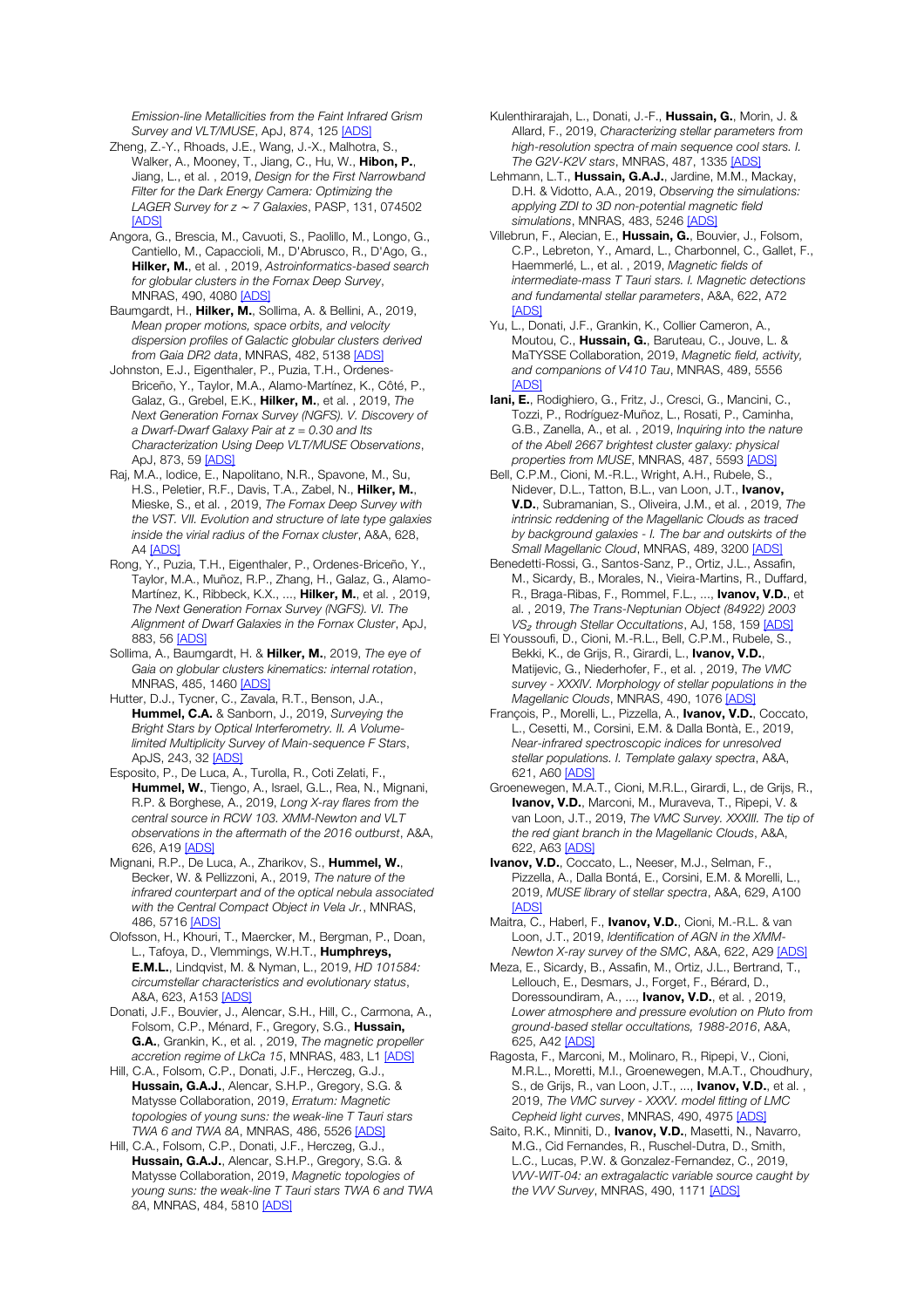Saito, R.K., Minniti, D., Ivanov, V.D., Catelan, M., Gran, F., Baptista, R., Angeloni, R., Caceres, C. & Beamin, J.C., 2019, *VVV-WIT-07: another Boyajian's star or a Mamajek's object?*, MNRAS, 482, 5000 [ADS]

Aravena, M., Decarli, R., Gónzalez-López, J., Boogaard, L., Walter, F., Carilli, C., Popping, G., Weiss, A., Assef, R.J., Bacon, R., ..., Ivison, R., et al. , 2019, *The ALMA Spectroscopic Survey in the Hubble Ultra Deep Field: Evolution of the Molecular Gas in CO-selected Galaxies*, ApJ, 882, 136 [ADS]

Boogaard, L.A., Decarli, R., González-López, J., van der Werf, P., Walter, F., Bouwens, R., Aravena, M., Carilli, C., Bauer, F.E., Brinchmann, J., ..., Ivison, R., et al., 2019, *The ALMA Spectroscopic Survey in the HUDF: Nature and Physical Properties of Gas-mass Selected Galaxies Using MUSE Spectroscopy*, ApJ, 882, 140 [ADS]

Decarli, R., Walter, F., Gónzalez-López, J., Aravena, M., Boogaard, L., Carilli, C., Cox, P., Daddi, E., Popping, G., Riechers, D., ..., Ivison, R., et al. , 2019, *The ALMA Spectroscopic Survey in the HUDF: CO Luminosity Functions and the Molecular Gas Content of Galaxies through Cosmic History*, ApJ, 882, 138 [ADS]

Fujimoto, S., Ouchi, M., Ferrara, A., Pallottini, A., Ivison, R.J., Behrens, C., Gallerani, S., Arata, S., Yajima, H. & Nagamine, K., 2019, *First Identification of 10 kpc [C II] 158* μ*m Halos around Star-forming Galaxies at z = 5─7*, ApJ, 887, 107 [ADS]

Gómez-Guijarro, C., Magdis, G.E., Valentino, F., Toft, S., Man, A.W.S., Ivison, R.J., Tisanić, K., van der Vlugt, D., Stockmann, M. & Martin-Alvarez, S., 2019, *Compact Star-forming Galaxies as Old Starbursts Becoming Quiescent*, ApJ, 886, 88 [ADS]

González-López, J., Decarli, R., Pavesi, R., Walter, F., Aravena, M., Carilli, C., Boogaard, L., Popping, G., Weiss, A., Assef, R.J., ..., Ivison, R., et al. , 2019, *The Atacama Large Millimeter/submillimeter Array Spectroscopic Survey in the Hubble Ultra Deep Field: CO Emission Lines and 3 mm Continuum Sources*, ApJ, 882, 139 [ADS]

Ivison, R.J., Page, M.J., Cirasuolo, M., Harrison, C.M., Mainieri, V., Arumugam, V., Dudzeviči&umac & Dudzeviciute, U., 2019, *Hyperluminous starburst gives up its secrets*, MNRAS, 489, 427 [ADS]

Lacaille, K.M., Chapman, S.C., Smail, I., Steidel, C.C., Blain, A.W., Geach, J., Golob, A., Gurwell, M., Ivison, R.J. & Reddy, N., 2019, *Two sub-millimetre bright protoclusters bounding the epoch of peak starformation activity*, MNRAS, 488, 1790 [ADS]

Leung, T.K.D., Riechers, D.A., Baker, A.J., Clements, D.L., Cooray, A., Hayward, C.C., Ivison, R.J., Neri, R., Omont, A., Pérez-Fournon, I., et al. , 2019, *The ISM Properties and Gas Kinematics of a Redshift 3 Massive Dusty Star-forming Galaxy*, ApJ, 871, 85 [ADS]

Ma, J., Cooray, A., Nayyeri, H., Brown, A., Ghotbi, N., Ivison, R., Oteo, I., Duivenvoorden, S., Greenslade, J., Clements, D., et al. , 2019, *Spitzer Catalog of Herschelselected Ultrared Dusty Star-forming Galaxies*, ApJS, 244, 30 [ADS]

Marques-Chaves, R., Pérez-Fournon, I., Villar-Martín, M., Gavazzi, R., Riechers, D., Rigopoulou, D., Wardlow, J., Cabrera-Lavers, A., Clements, D.L., Colina, L., ..., Ivison, R.J., et al. , 2019, *Discovery of a giant and luminous Lyα+C IV+He II nebula at z = 3.326 with extreme emission line ratios*, A&A, 629, A23 [ADS]

Popping, G., Pillepich, A., Somerville, R.S., Decarli, R., Walter, F., Aravena, M., Carilli, C., Cox, P., Nelson, D., Riechers, D., ..., Ivison, R., et al. , 2019, *The ALMA Spectroscopic Survey in the HUDF: the Molecular Gas Content of Galaxies and Tensions with IllustrisTNG and the Santa Cruz SAM*, ApJ, 882, 137 [ADS]

Riechers, D.A., Pavesi, R., Sharon, C.E., Hodge, J.A., Decarli, R., Walter, F., Carilli, C.L., Aravena, M., da Cunha, E., Daddi, E., ..., Ivison, R.J., et al. , 2019, *COLDz: Shape of the CO Luminosity Function at High Redshift and the Cold Gas History of the Universe*, ApJ, 872, 7 [ADS]

- Umehata, H., Fumagalli, M., Smail, I., Matsuda, Y., Swinbank, A.M., Cantalupo, S., Sykes, C., Ivison, R.J., Steidel, C.C., Shapley, A.E., et al. , 2019, *Gas filaments of the cosmic web located around active galaxies in a protocluster*, Sci, 366, 97 [ADS]
- Jarvis, M.E., Harrison, C.M., Thomson, A.P., Circosta, C., Mainieri, V., Alexander, D.M., Edge, A.C., Lansbury, G.B., Molyneux, S.J. & Mullaney, J.R., 2019, *Prevalence of radio jets associated with galactic outflows and feedback from quasars*, MNRAS, 485, 2710 [ADS]
- Jerabkova, T., Boffin, H.M.J., Beccari, G. & Anderson, R.I., 2019, *A stellar relic filament in the Orion star-forming region*, MNRAS, 489, 4418 [ADS]
- Jerabkova, T., Beccari, G., Boffin, H.M.J., Petr-Gotzens, M.G., Manara, C.F., Prada Moroni, P.G., Tognelli, E. & Degl'Innocenti, S., 2019, *When the tale comes true: multiple populations and wide binaries in the Orion Nebula Cluster*, A&A, 627, A57 [ADS]
- Kroupa, P. & Jerabkova, T., 2019, *The Salpeter IMF and its descendants*, NatAs, 3, 482 [ADS]
- Wang, L., Kroupa, P. & Jerabkova, T., 2019, *Complete ejection of OB stars from very young star clusters and the formation of multiple populations*, MNRAS, 484, 1843 [ADS]
- Yan, Z., **Jerabkova, T.**, Kroupa, P. & Vazdekis, A., 2019, *Chemical evolution of elliptical galaxies with a variable IMF. A publicly available code*, A&A, 629, A93 [ADS]
- Belokurov, V., Deason, A.J., Erkal, D., Koposov, S.E., Carballo-Bello, J.A., Smith, M.C., Jethwa, P. & Navarrete, C., 2019, *The Pisces Plume and the Magellanic wake*, MNRAS, 488, L47 [ADS]

Mau, S., Drlica-Wagner, A., Bechtol, K., Pace, A.B., Li, T., Soares-Santos, M., Kuropatkin, N., Allam, S., Tucker, D., Santana-Silva, L., ..., Jethwa, P., et al. , 2019, *A Faint Halo Star Cluster Discovered in the Blanco Imaging of the Southern Sky Survey*, ApJ, 875, 154 [ADS]

Navarrete, C., Belokurov, V., Catelan, M., Jethwa, P., Koposov, S.E., Carballo-Bello, J.A., Jofré, P., Erkal, D., Duffau, S. & Corral-Santana, J.M., 2019, *Stellar streams around the Magellanic Clouds in 4D*, MNRAS, 483, 4160 [ADS]

Brahm, R., Espinoza, N., Rabus, M., Jordán, A., Díaz, M.R., Rojas, F., Vučković, M., Zapata, A., Cortés, C., Drass, H., ...& Jones, M.I., 2019, *K2-161b: a low-density super-Neptune on an eccentric orbit*, MNRAS, 483, 1970 [ADS]

Brahm, R., Espinoza, N., Jordán, A., Henning, T., Sarkis, P., Jones, M.I., Díaz, M.R., Jenkins, J.S., Vanzi, L., Zapata, A., et al. , 2019, *HD 1397b: A Transiting Warm Giant Planet Orbiting A V = 7.8 mag Subgiant Star Discovered by TESS*, AJ, 158, 45 [ADS]

Jones, M.I., Brahm, R., Espinoza, N., Wang, S., Shporer, A., Henning, T., Jordán, A., Sarkis, P., Paredes, L.A., Hodari-Sadiki, J., et al. , 2019, *HD 2685 b: a hot Jupiter orbiting an early F-type star detected by TESS*, A&A, 625, A16 [ADS]

Jordán, A., Brahm, R., Espinoza, N., Cortés, C., Díaz, M., Drass, H., Henning, T., Jenkins, J.S., Jones, M.I., Rabus, M., et al. , 2019, *K2-287 b: An Eccentric Warm*  Saturn Transiting a G-dwarf, AJ, 157, 100 [ADS]

Wang, S., Jones, M., Shporer, A., Fulton, B.J., Paredes, L.A., Trifonov, T., Kossakowski, D., Eastman, J., Redfield, S., Günther, M.N., et al. , 2019, *HD 202772A b: A Transiting Hot Jupiter around a Bright, Mildly Evolved Star in a Visual Binary Discovered by TESS*, AJ, 157, 51 [ADS]

Mesa, D., Bonnefoy, M., Gratton, R., Van Der Plas, G., D'Orazi, V., Sissa, E., Zurlo, A., Rigliaco, E., Schmidt, T., Langlois, M., ..., Kasper, M., et al. , 2019, *Exploring the*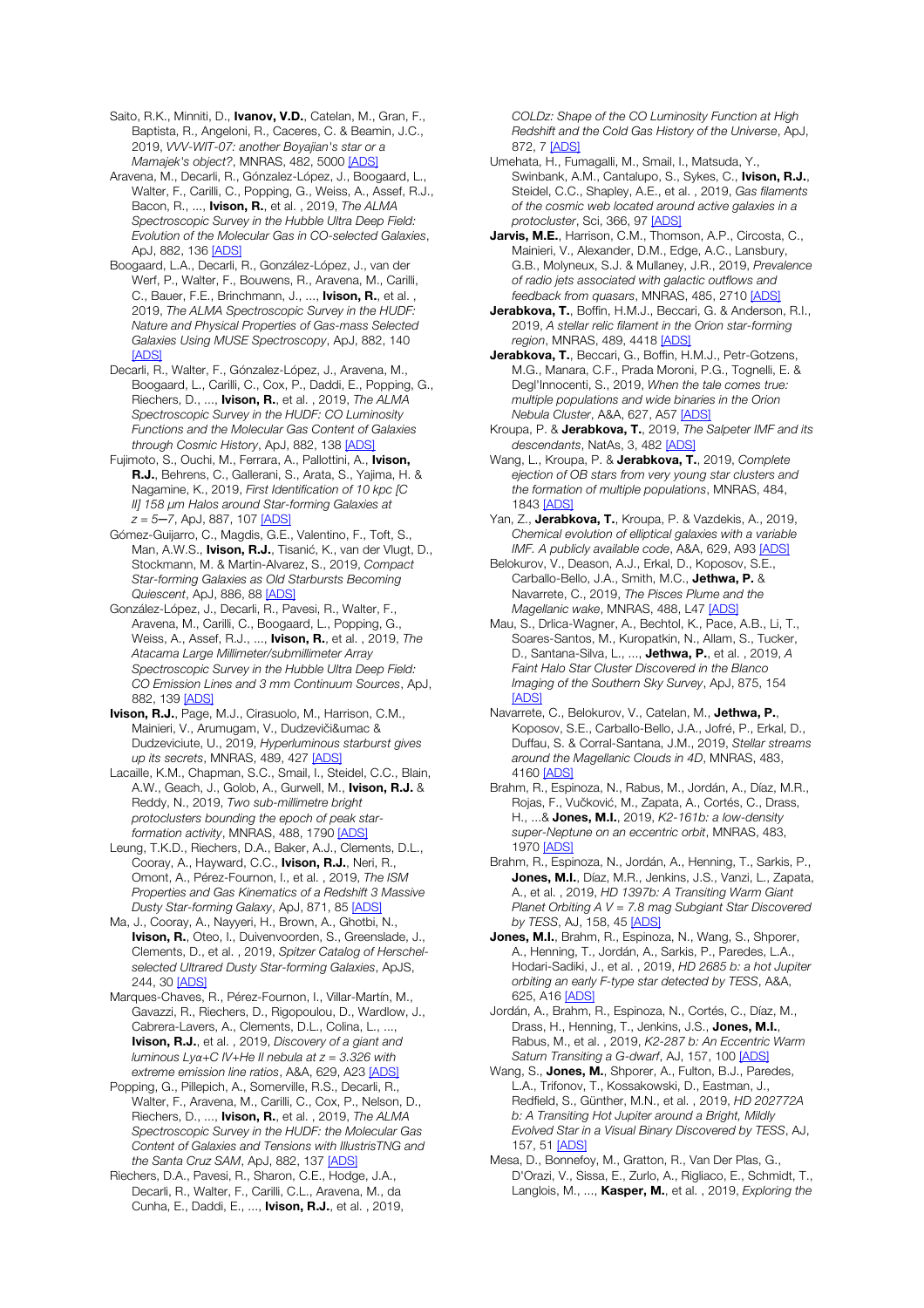*R CrA environment with SPHERE. Discovery of a new stellar companion*, A&A, 624, A4 [ADS]

- Dharmawardena, T.E., Kemper, F., Srinivasan, S., Scicluna, P., Marshall, J.P., Wouterloot, J.G.A., Greaves, J., Goldman, S.R., van Loon, J.T., Matsuura, M., et al. , 2019, *The nearby evolved stars survey - I. JCMT/SCUBA-2 submillimetre detection of the detached shell of U Antliae*, MNRAS, 489, 3218 [ADS]
- Dharmawardena, T.E., Kemper, F., Wouterloot, J.G.A., Scicluna, P., Marshall, J.P. & Wallström, S.H.J., 2019, *The sub-mm variability of IRC+10216 and o Ceti*, MNRAS, 489, 3492 [ADS]
- Smith, M.W.L., Clark, C.J.R., De Looze, I., Lamperti, I., Saintonge, A., Wilson, C.D., Accurso, G., Brinks, E., Bureau, M., Chung, E.J., ..., Kemper, F., et al. , 2019, *JINGLE, a JCMT legacy survey of dust and gas for galaxy evolution studies: II. SCUBA-2 850* μ*m data reduction and dust flux density catalogues*, MNRAS, 486, 4166 [ADS]
- Turchi, A., Masciadri, E., Kerber, F. & Martelloni, G., 2019, *Forecasting water vapour above the sites of ESO's Very Large Telescope (VLT) and the Large Binocular Telescope (LBT)*, MNRAS, 482, 206 [ADS]
- Do, T., Hees, A., Ghez, A., Martinez, G.D., Chu, D.S., Jia, S., Sakai, S., Lu, J.R., Gautam, A.K., O'Neil, K.K., ..., Kerzendorf, W.E., et al. , 2019, *Relativistic redshift of the star S0-2 orbiting the Galactic Center supermassive black hole*, Sci, 365, 664 [ADS]
- Heringer, E., van Kerkwijk, M.H., Sim, S.A., Kerzendorf, W.E. & Graham, M.L., 2019, *Spectral Sequences of Type Ia Supernovae. II. Carbon as a Diagnostic Tool for Explosion Mechanisms*, ApJ, 871, 250 [ADS]
- Kerzendorf, W.E., 2019, *Knowledge discovery through text-based similarity searches for astronomy literature*, JApA, 40, 23 [ADS]
- Kerzendorf, W.E., Do, T., de Mink, S.E., Götberg, Y., Milisavljevic, D., Zapartas, E., Renzo, M., Justham, S., Podsiadlowski, P. & Fesen, R.A., 2019, *No surviving non-compact stellar companion to Cassiopeia A*, A&A, 623, A34 [ADS]
- Li, C.-J., Kerzendorf, W.E., Chu, Y.-H., Chen, T.-W., Do, T., Gruendl, R.A., Holmes, A., Ishioka, R., Leibundgut, B., Pan, K.-C., et al. , 2019, *Search for Surviving Companions of Progenitors of Young LMC SN Ia Remnants*, ApJ, 886, 99 [ADS]
- Vogl, C., Sim, S.A., Noebauer, U.M., Kerzendorf, W.E. & Hillebrandt, W., 2019, *Spectral modeling of type II supernovae. I. Dilution factors*, A&A, 621, A29 [ADS]
- Klitsch, A., Zwaan, M.A., Péroux, C., Smail, I., Oteo, I., Popping, G., Swinbank, A.M., Ivison, R.J. & Biggs, A.D., 2019, *ALMACAL V: absorption-selected galaxies with evidence for excited ISMs*, MNRAS, 482, L65 [ADS]
- Klitsch, A., Péroux, C., Zwaan, M.A., Smail, I., Nelson, D., Popping, G., Chen, C.-C., Diemer, B., Ivison, R.J., Allison, J.R., et al. , 2019, *ALMACAL - VI. Molecular gas mass density across cosmic time via a blind search for intervening molecular absorbers*, MNRAS, 490, 1220 [ADS]
- Kneissl, R., del Carmen Polletta, M., Martinache, C., Hill, R., Clarenc, B., Dole, H.A., Nesvadba, N.P.H., Scott, D., Béthermin, M., Frye, B., et al. , 2019, *Using ALMA to resolve the nature of the early star-forming large-scale structure PLCK G073.4-57.5*, A&A, 625, A96 [ADS]
- Nagarajan, A., Pacaud, F., Sommer, M., Klein, M., Basu, K., Bertoldi, F., Lee, A.T., Ade, P.A.R., Bender, A.N., Ferrusca, D., ..., Kneissl, R., et al. , 2019, *Weak-lensing mass calibration of the Sunyaev-Zel'dovich effect using APEX-SZ galaxy clusters*, MNRAS, 488, 1728 [ADS]
- Nesvadba, N.P.H., Cañameras, R., Kneissl, R., Koenig, S., Yang, C., Le Floc'h, E., Omont, A. & Scott, D., 2019, *Planck's Dusty GEMS. VII. Atomic carbon and molecular gas in dusty starburst galaxies at z = 2 to 4*, A&A, 624, A<sub>23</sub> [ADS]
- Eisner, N.L., Knight, M.M., Snodgrass, C., Kelley, M.S.P., Fitzsimmons, A. & Kokotanekova, R., 2019, *Properties of the Bare Nucleus of Comet 96P/Machholz 1*, AJ, 157, 186 [ADS]
- Groussin, O., Attree, N., Brouet, Y., Ciarletti, V., Davidsson, B., Filacchione, G., Fischer, H.H., Gundlach, B., Knapmeyer, M., Knollenberg, J., Kokotanekova, R., et al. , 2019, *The Thermal, Mechanical, Structural, and Dielectric Properties of Cometary Nuclei After Rosetta*, SSRv, 215, 29 [ADS]
- Kolwa, S., Vernet, J., De Breuck, C., Villar-Martín, M., Humphrey, A., Arrigoni-Battaia, F., Gullberg, B., Falkendal, T., Drouart, G., Lehnert, M.D., et al. , 2019, *MUSE unravels the ionisation and origin of metalenriched absorbers in the gas halo of a z = 2.92 radio galaxy*, A&A, 625, A102 [ADS]
- Kolwa, S., Jarvis, M.J., McAlpine, K. & Heywood, I., 2019, *The relation between galaxy density and radio jet power for 1.4 GHz VLA selected AGNs in Stripe 82*, MNRAS, 482, 5156 [ADS]
- Kravchenko, K., Chiavassa, A., Van Eck, S., Jorissen, A., Merle, T., Freytag, B. & Plez, B., 2019, *Tomography of cool giant and supergiant star atmospheres. II. Signature of convection in the atmosphere of the red supergiant star* μ *Cep*, A&A, 632, A28 [ADS]
- Bauche, J., Biskup, B., Cascella, M., Chappell, J., Chritin, N., Cooke, D., Deacon, L., Deliege, Q., Gorgisyan, I., Hansen, J., ..., La Penna, P., et al. , 2019, *A magnetic spectrometer to measure electron bunches accelerated at AWAKE*, NIMPA, 940, 103 [ADS]
- Lavail, A., Kochukhov, O. & Hussain, G.A.J., 2019, *Characterising the surface magnetic fields of T Tauri stars with high-resolution near-infrared spectroscopy*, A&A, 630, A99 [ADS]
- Cortes, P.C., Hull, C.L.H., Girart, J.M., Orquera-Rojas, C., Sridharan, T.K., Li, Z.-Y., Louvet, F., Cortes, J.R., Le Gouellec, V.J.M. & Crutcher, R.M., 2019, *The Seven Most Massive Clumps in W43-Main as Seen by ALMA: Dynamical Equilibrium and Magnetic Fields*, ApJ, 884, 48 [ADS]
- Le Gouellec, V.J.M., Hull, C.L.H., Maury, A.J., Girart, J.M., Tychoniec, Ł., Kristensen, L.E., Li, Z.-Y., Louvet, F., Cortes, P.C. & Rao, R., 2019, *Characterizing Magnetic Field Morphologies in Three Serpens Protostellar Cores with ALMA*, ApJ, 885, 106 [ADS]
- Tychoniec, Ł., Hull, C.L.H., Kristensen, L.E., Tobin, J.J., Le Gouellec, V.J.M. & van Dishoeck, E.F., 2019, *Chemical and kinematic structure of extremely high-velocity molecular jets in the Serpens Main star-forming region*, A&A, 632, A101 [ADS]
- Balashev, S.A., Klimenko, V.V., Noterdaeme, P., Krogager, J.K., Varshalovich, D.A., Ivanchik, A.V., Petitjean, P., Srianand, R. & Ledoux, C., 2019, *X-shooter observations of strong H*₂*-bearing DLAs at high redshift*, MNRAS, 490, 2668 [ADS]
- Geier, S.J., Heintz, K.E., Fynbo, J.P.U., Ledoux, C., Christensen, L., Jakobsson, P., Krogager, J.K., Milvang-Jensen, B., Møller, P. & Noterdaeme, P., 2019, *Gaiaassisted selection of a quasar reddened by dust in an extremely strong damped Lyman-α absorber at z = 2.226*, A&A, 625, L9 [ADS]
- Heintz, K.E., Ledoux, C., Fynbo, J.P.U., Jakobsson, P., Noterdaeme, P., Krogager, J.K., Bolmer, J., Møller, P., Vergani, S.D., Watson, D., et al. , 2019, *Cold gas in the early Universe. Survey for neutral atomic-carbon in GRB host galaxies at 1 < z< 6 from optical afterglow spectroscopy*, A&A, 621, A20 [ADS]
- Heintz, K.E., Bolmer, J., Ledoux, C., Noterdaeme, P., Krogager, J.K., Fynbo, J.P.U., Jakobsson, P., Covino, S., D'Elia, V., De Pasquale, M., et al. , 2019, *New constraints on the physical conditions in H*₂*-bearing GRB-host damped Lyman-α absorbers*, A&A, 629, A131 [ADS]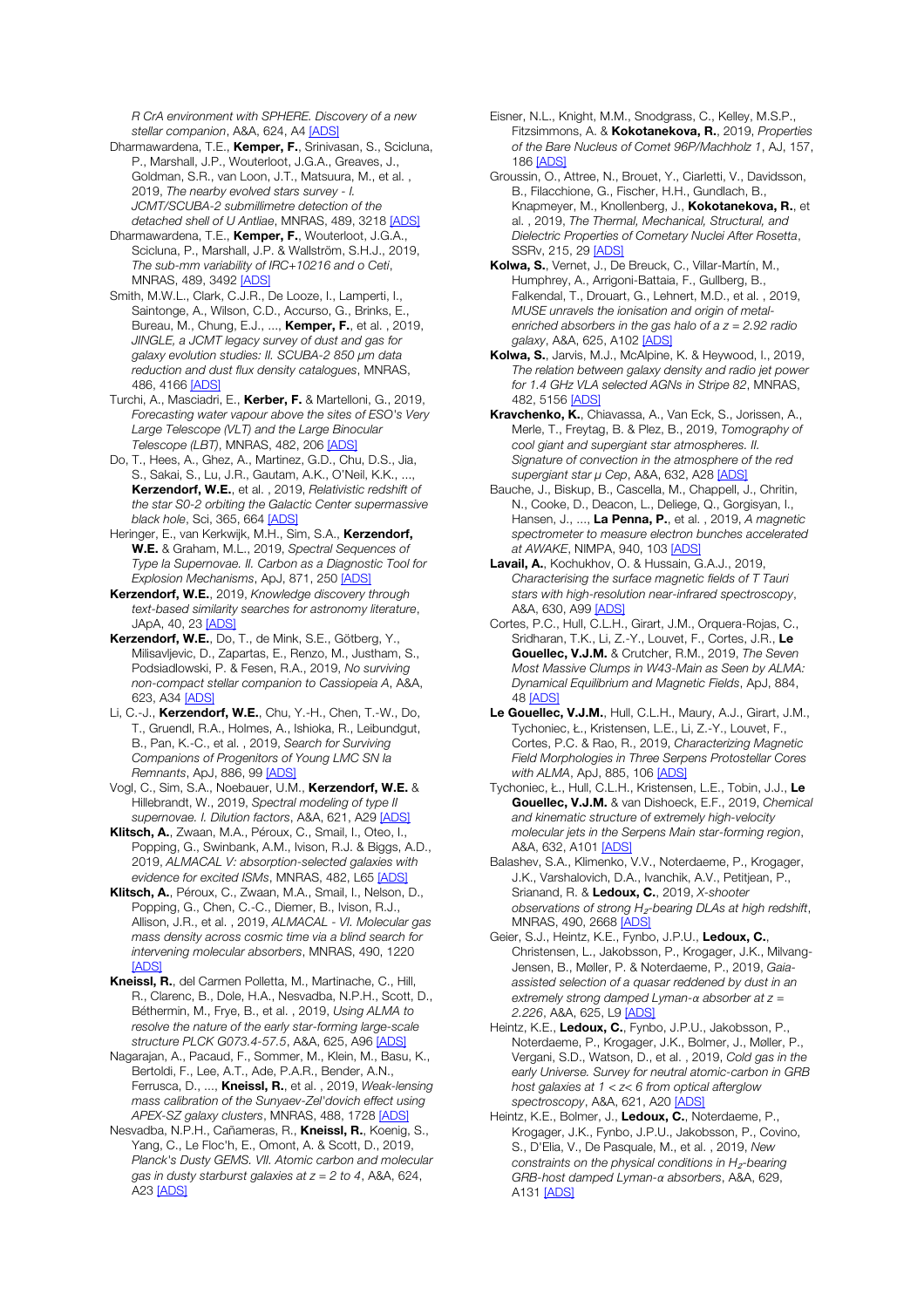Noterdaeme, P., Balashev, S., Krogager, J.K., Srianand, R., Fathivavsari, H., Petitjean, P. & Ledoux, C., 2019, *Proximate molecular quasar absorbers. Excess of damped H*<sup>₂</sup> *systems at zabs* ≈ *zQSO in SDSS DR14*, A&A, 627, A32 [ADS]

Larsson, J., Fransson, C., Alp, D., Challis, P., Chevalier, R.A., France, K., Kirshner, R.P., Lawrence, S., Leibundgut, B., Lundqvist, P., et al. , 2019, *The Matter Beyond the Ring: The Recent Evolution of SN 1987A Observed by the Hubble Space Telescope*, ApJ, 886, 147 [ADS]

Desmond, H., Katz, H., Lelli, F. & McGaugh, S., 2019, *Uncorrelated velocity and size residuals across galaxy rotation curves*, MNRAS, 484, 239 [ADS]

Katz, H., Desmond, H., McGaugh, S. & Lelli, F., 2019, *The tight empirical relation between dark matter halo mass and flat rotation velocity for late-type galaxies*, MNRAS, 483, L98 [ADS]

Lelli, F., McGaugh, S.S., Schombert, J.M., Desmond, H. & Katz, H., 2019, *The baryonic Tully-Fisher relation for different velocity definitions and implications for galaxy angular momentum*, MNRAS, 484, 3267 [ADS]

Li, P., Lelli, F., McGaugh, S.S., Starkman, N. & Schombert, J.M., 2019, *A constant characteristic volume density of dark matter haloes from SPARC rotation curve fits*, MNRAS, 482, 5106 [ADS]

Li, P., Lelli, F., McGaugh, S., Pawlowski, M.S., Zwaan, M.A. & Schombert, J., 2019, *The Halo Mass Function of Late-type Galaxies from H I Kinematics*, ApJL, 886, L11 [ADS]

Schombert, J., McGaugh, S. & Lelli, F., 2019, *The mass-tolight ratios and the star formation histories of disc galaxies*, MNRAS, 483, 1496 [ADS]

Esposito, M., Armstrong, D.J., Gandolfi, D., Adibekyan, V., Fridlund, M., Santos, N.C., Livingston, J.H., Delgado Mena, E., Fossati, L., Lillo-Box, J., et al. , 2019, *HD 219666 b: a hot-Neptune from TESS Sector 1*, A&A, 623, A165 [ADS]

Lagrange, A.M., Meunier, N., Rubini, P., Keppler, M., Galland, F., Chapellier, E., Michel, E., Balona, L., Beust, H., Guillot, T., ..., Lillo-Box, J., et al. , 2019, *Evidence for an additional planet in the β Pictoris system*, NatAs, 3, 1135 [ADS]

Leleu, A., Lillo-Box, J., Sestovic, M., Robutel, P., Correia, A.C.M., Hara, N., Angerhausen, D., Grimm, S.L. & Schneider, J., 2019, *Co-orbital exoplanets from closeperiod candidates: the TOI-178 case*, A&A, 624, A46 **[ADS]** 

Lopez, T.A., Barros, S.C.C., Santerne, A., Deleuil, M., Adibekyan, V., Almenara, J.M., Armstrong, D.J., Brugger, B., Barrado, D., Bayliss, D., ..., Lillo-Box, J., et al. , 2019, *Exoplanet characterisation in the longest known resonant chain: the K2-138 system seen by HARPS*, A&A, 631, A90 [ADS]

Montesinos, B., Eiroa, C., Lillo-Box, J., Rebollido, I., Djupvik, A.A., Absil, O., Ertel, S., Marion, L., Kajava, J.J.E., Redfield, S., et al. , 2019, *HR 10: a mainsequence binary with circumstellar envelopes around both components. Discovery and analysis*, A&A, 629, A19 [ADS]

Chen, H.-R.V., Zhang, Q., Wright, M.C.H., Busquet, G., Lin, Y., Liu, H.B., Olguin, F.A., Sanhueza, P., Nakamura, F., Palau, A., et al. , 2019, *Filamentary Accretion Flows in the Infrared Dark Cloud G14.225─0.506 Revealed by ALMA*, ApJ, 875, 24 [ADS]

Coutens, A., Liu, H.B., Jiménez-Serra, I., Bourke, T.L., Forbrich, J., Hoare, M., Loinard, L., Testi, L., Audard, M., Caselli, P., et al. , 2019, *VLA cm-wave survey of young stellar objects in the Oph A cluster: constraining extreme UV- and X-ray-driven disk photoevaporation. A pathfinder for Square Kilometre Array studies*, A&A, 631, A58 [ADS]

Juárez, C., Liu, H.B., Girart, J.M., Palau, A., Busquet, G., Galván-Madrid, R., Hirano, N. & Lin, Y., 2019, *Extreme*  *fragmentation and complex kinematics at the center of the L1287 cloud*, A&A, 621, A140 [ADS]

Liu, H.B., Chen, H.-R.V., Román-Zúñiga, C.G., Galván-Madrid, R., Ginsburg, A., Ho, P.T.P., Minh, Y.C., Jiménez-Serra, I., Testi, L. & Zhang, Q., 2019, *Investigating Fragmentation of Gas Structures in OB Cluster-forming Molecular Clump G33.92+0.11 with 1000 au Resolution Observations of ALMA*, ApJ, 871, 185 [ADS]

Lu, X., Zhang, Q., Kauffmann, J., Pillai, T., Ginsburg, A., Mills, E.A.C., Kruijssen, J.M.D., Longmore, S.N., Battersby, C. & Liu, H.B., 2019, *Star Formation Rates of Massive Molecular Clouds in the Central Molecular Zone*, ApJ, 872, 171 [ADS]

Morales, J.C., Mustill, A.J., Ribas, I., Davies, M.B., Reiners, A., Bauer, F.F., Kossakowski, D., Herrero, E., Rodríguez, E., López-González, M.J., ..., Lizon, J.L., et al. , 2019, *A giant exoplanet orbiting a very-low-mass star challenges planet formation models*, Sci, 365, 1441 [ADS]

Udry, S., Dumusque, X., Lovis, C., Ségransan, D., Diaz, R.F., Benz, W., Bouchy, F., Coffinet, A., Lo Curto, G., Mayor, M., et al. , 2019, *The HARPS search for southern extra-solar planets. XLIV. Eight HARPS multiplanet systems hosting 20 super-Earth and Neptunemass companions*, A&A, 622, A37 [ADS]

Arentsen, A., Prugniel, P., Gonneau, A., Lançon, A., Trager, S., Peletier, R., Lyubenova, M., Chen, Y.-P., Falcón Barroso, J. & Sánchez Blázquez, P., 2019, *Stellar atmospheric parameters for 754 spectra from the Xshooter Spectral Library*, A&A, 627, A138 [ADS]

Falcón-Barroso, J., van de Ven, G., Lyubenova, M., Mendez-Abreu, J., Aguerri, J.A.L., García-Lorenzo, B., Bekeraité, S., Sánchez, S.F., Husemann, B., García-Benito, R., et al. , 2019, *The CALIFA view on stellar angular momentum across the Hubble sequence*, A&A, 632, A59 [ADS]

Lyubenova, M. & Tsatsi, A., 2019, *Nuclear angular momentum of early-type galaxies hosting nuclear star clusters*, A&A, 629, A44 [ADS]

Martín-Navarro, I., Lyubenova, M., van de Ven, G., Falcón-Barroso, J., Coccato, L., Corsini, E.M., Gadotti, D.A., Iodice, E., La Barbera, F., McDermid, R.M., et al. , 2019, *Fornax 3D project: a two-dimensional view of the stellar initial mass function in the massive lenticular galaxy FCC 167*, A&A, 626, A124 [ADS]

Bischetti, M., Piconcelli, E., Feruglio, C., Fiore, F., Carniani, S., Brusa, M., Cicone, C., Vignali, C., Bongiorno, A., Cresci, G., Mainieri, V., et al. , 2019, *The gentle monster PDS 456. Kiloparsec-scale molecular outflow and its implications for QSO feedback*, A&A, 628, A118 **[ADS]** 

Concas, A., Popesso, P., Brusa, M., Mainieri, V. & Thomas, D., 2019, *Two-face(s): ionized and neutral gas winds in the local Universe*, A&A, 622, A188 [ADS]

Mignoli, M., Feltre, A., Bongiorno, A., Calura, F., Gilli, R., Vignali, C., Zamorani, G., Lilly, S.J., Le Fèvre, O., Bardelli, S., ..., Mainieri, V., et al. , 2019, *Obscured AGN at 1.5 < z < 3.0 from the zCOSMOS-deep Survey . I. Properties of the emitting gas in the narrow-line region*, A&A, 626, A9 [ADS]

Mingozzi, M., Cresci, G., Venturi, G., Marconi, A., Mannucci, F., Perna, M., Belfiore, F., Carniani, S., Balmaverde, B., Brusa, M., ..., Mainieri, V., et al. , 2019, *The MAGNUM survey: different gas properties in the outflowing and disc components in nearby active galaxies with MUSE*, A&A, 622, A146 [ADS]

Perna, M., Cresci, G., Brusa, M., Lanzuisi, G., Concas, A., Mainieri, V., Mannucci, F. & Marconi, A., 2019, *Multiphase outflows in Mkn 848 observed with SDSS-MaNGA integral field spectroscopy*, A&A, 623, A171 [ADS]

Schulze, A., Silverman, J.D., Daddi, E., Rujopakarn, W., Liu, D., Schramm, M., Mainieri, V., Imanishi, M.,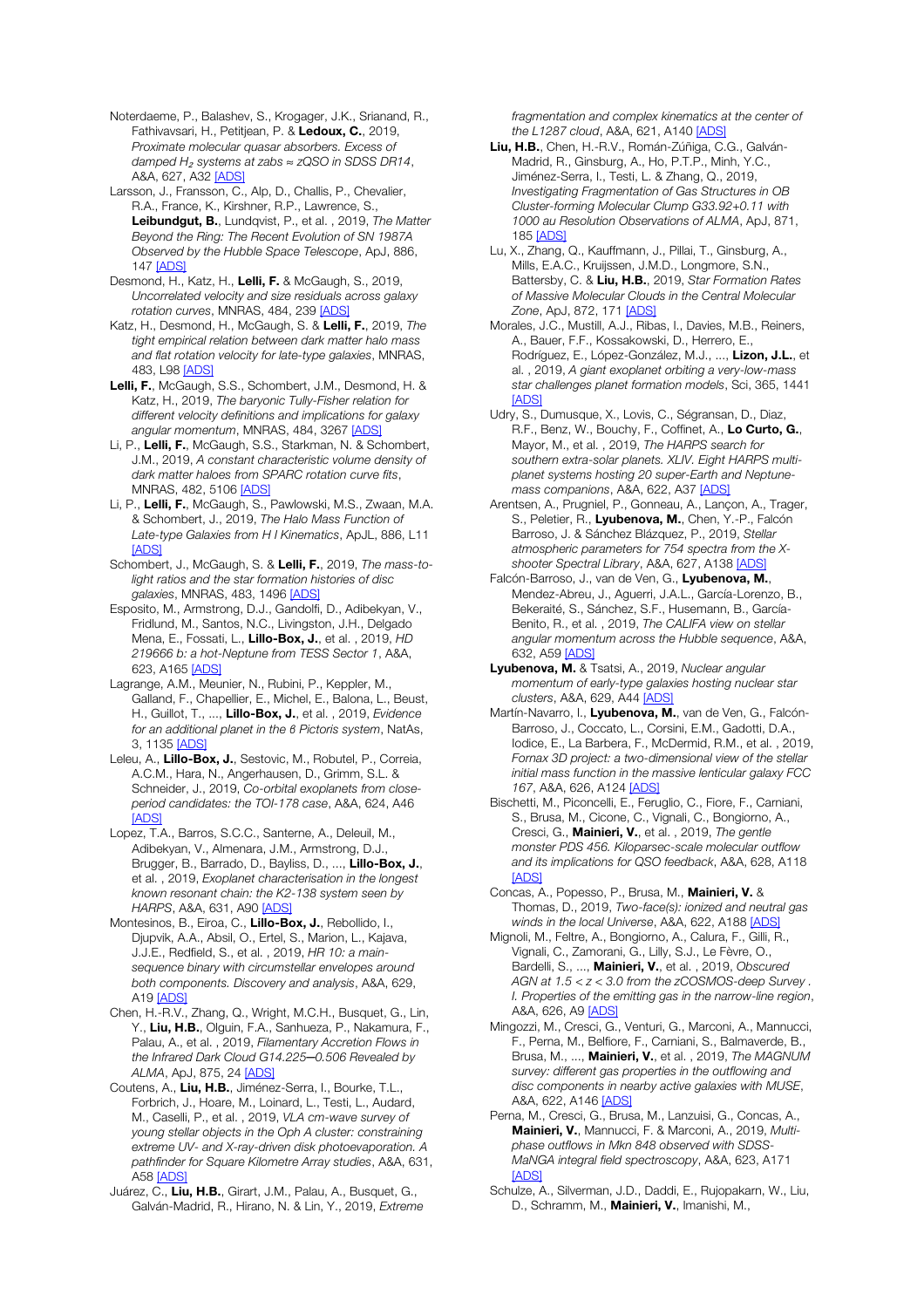Hirschmann, M. & Jahnke, K., 2019, *No signs of star formation being regulated in the most luminous quasars at z ̃2 with ALMA*, MNRAS, 488, 1180 [ADS]

Man, A.W.S., Lehnert, M.D., Vernet, J.D.R., De Breuck, C. & Falkendal, T., 2019, *Quenching by gas compression and consumption. A case study of a massive radio galaxy at z = 2.57*, A&A, 624, A81 [ADS]

Alcalá, J.M., Manara, C.F., France, K., Schneider, C.P., Arulanantham, N., Miotello, A., Günther, H.M. & Brown, A., 2019, *HST spectra reveal accretion in MY Lupi*, A&A, 629, A108 [ADS]

Ansdell, M., Gaidos, E., Jacobs, T.L., Mann, A., Manara, C.F., Kennedy, G.M., Vanderburg, A., Kenworthy, M., Hirano, T., LaCourse, D.M., et al. , 2019, *The little dippers: transits of star-grazing exocomets?*, MNRAS, 483, 3579 [ADS]

Cazzoletti, P., Manara, C.F., Baobab Liu, H., van Dishoeck, E.F., Facchini, S., Alcalà, J.M., Ansdell, M., Testi, L., Williams, J.P., Carrasco-González, C., et al. , 2019, *ALMA survey of Class II protoplanetary disks in Corona Australis: a young region with low disk masses*, A&A, 626, A11 [ADS]

Herczeg, G.J., Kuhn, M.A., Zhou, X., Hatchell, J., Manara, C.F., Johnstone, D., Dunham, M., Bhardwaj, A., Jose, J. & Yuan, Z., 2019, *An Initial Overview of the Extent and Structure of Recent Star Formation within the Serpens Molecular Cloud Using Gaia Data Release 2*, ApJ, 878, 111 [ADS]

Liu, Y., Dipierro, G., Ragusa, E., Lodato, G., Herczeg, G.J., Long, F., Harsono, D., Boehler, Y., Menard, F., Johnstone, D., ..., Manara, C.F., et al. , 2019, *Ring structure in the MWC 480 disk revealed by ALMA*, A&A, 622, A75 [ADS]

Lodato, G., Dipierro, G., Ragusa, E., Long, F., Herczeg, G.J., Pascucci, I., Pinilla, P., Manara, C.F., Tazzari, M., Liu, Y., et al. , 2019, *The newborn planet population emerging from ring-like structures in discs*, MNRAS, 486, 453 [ADS]

Long, F., Herczeg, G.J., Harsono, D., Pinilla, P., Tazzari, M., Manara, C.F., Pascucci, I., Cabrit, S., Nisini, B., Johnstone, D., et al. , 2019, *Compact Disks in a Highresolution ALMA Survey of Dust Structures in the Taurus Molecular Cloud*, ApJ, 882, 49 [ADS]

Manara, C.F., Mordasini, C., Testi, L., Williams, J.P., Miotello, A., Lodato, G. & Emsenhuber, A., 2019, *Constraining disk evolution prescriptions of planet population synthesis models with observed disk masses and accretion rates*, A&A, 631, L2 [ADS]

Manara, C.F., Tazzari, M., Long, F., Herczeg, G.J., Lodato, G., Rota, A.A., Cazzoletti, P., van der Plas, G., Pinilla, P., Dipierro, G., et al. , 2019, *Observational constraints on dust disk sizes in tidally truncated protoplanetary disks in multiple systems in the Taurus region*, A&A, 628, A95 [ADS]

Venuti, L., Stelzer, B., Alcalá, J.M., Manara, C.F., Frasca, A., Jayawardhana, R., Antoniucci, S., Argiroffi, C., Natta, A., Nisini, B., et al. , 2019, *X-shooter spectroscopy of young stars with disks. The TW Hydrae association as a probe of the final stages of disk accretion*, A&A, 632, A46 [ADS]

Laverick, M., Lobel, A., Royer, P., Merle, T., Martayan, C., van Hoof, P.A.M., Van der Swaelmen, M., David, M., Hensberge, H. & Thienpont, E., 2019, *The Belgian repository of fundamental atomic data and stellar spectra (BRASS). II. Quality assessment of atomic data for unblended lines in FGK stars*, A&A, 624, A60 [ADS]

Combes, F., García-Burillo, S., Audibert, A., Hunt, L., Eckart, A., Aalto, S., Casasola, V., Boone, F., Krips, M., Viti, S., ...& Martin, S., 2019, *ALMA observations of molecular tori around massive black holes*, A&A, 623, A79 [ADS]

Bastian, N., Usher, C., Kamann, S., Lardo, C., Larsen, S.S., Cabrera-Ziri, I., Chantereau, W., Martocchia, S., Salaris, M., Schiavon, R.P., et al. , 2019, *Multiple* 

*populations in integrated light spectroscopy of intermediate-age clusters*, MNRAS, 489, L80 [ADS]

Chantereau, W., Salaris, M., Bastian, N. & Martocchia, S., 2019, *Helium enrichment in intermediate-age Magellanic Clouds clusters: towards an ubiquity of multiple stellar populations?*, MNRAS, 484, 5236 [ADS]

Dalessandro, E., Cadelano, M., Vesperini, E., Martocchia, S., Ferraro, F.R., Lanzoni, B., Bastian, N., Hong, J. & Sanna, N., 2019, *A Family Picture: Tracing the Dynamical Path of the Structural Properties of Multiple Populations in Globular Clusters*, ApJL, 884, L24 [ADS]

Hollyhead, K., Martocchia, S., Lardo, C., Bastian, N., Kacharov, N., Niederhofer, F., Cabrera-Ziri, I., Dalessandro, E., Mucciarelli, A. & Salaris, M., 2019, *Spectroscopic detection of multiple populations in the ̃2 Gyr old cluster Hodge 6 in the LMC*, MNRAS, 484, 4718 [ADS]

Martocchia, S., Dalessandro, E., Lardo, C., Cabrera-Ziri, I., Bastian, N., Kozhurina-Platais, V., Salaris, M., Chantereau, W., Geisler, D., Hilker, M., et al. , 2019, *The search for multiple populations in Magellanic Clouds clusters - V. Correlation between cluster age and abundance spreads*, MNRAS, 487, 5324 [ADS]

Aalto, S., Muller, S., König, S., Falstad, N., Mangum, J., Sakamoto, K., Privon, G.C., Gallagher, J., Combes, F., García-Burillo, S., Martín, S., et al. , 2019, *The hidden heart of the luminous infrared galaxy IC 860. I. A molecular inflow feeding opaque, extreme nuclear activity*, A&A, 627, A147 [ADS]

Audibert, A., Combes, F., García-Burillo, S., Hunt, L., Eckart, A., Aalto, S., Casasola, V., Boone, F., Krips, M., Viti, S., ...& Martín, S., 2019, *ALMA captures feeding and feedback from the active galactic nucleus in NGC 613*, A&A, 632, A33 [ADS]

Falstad, N., Hallqvist, F., Aalto, S., König, S., Muller, S., Aladro, R., Combes, F., Evans, A.S., Fuller, G.A., Gallagher, J.S., ..., Martín, S., et al. , 2019, *Hidden or missing outflows in highly obscured galaxy nuclei?*, A&A, 623, A29 [ADS]

Harada, N., Sakamoto, K., Martín, S., Watanabe, Y., Aladro, R., Riquelme, D. & Hirota, A., 2019, *Chemical Evolution along the Circumnuclear Ring of M83*, ApJ, 884, 100 [ADS]

Martín, S., Muller, S., Henkel, C., Meier, D.S., Aladro, R., Sakamoto, K. & van der Werf, P.P., 2019, *Spatially resolved carbon and oxygen isotopic ratios in NGC 253 using optically thin tracers*, A&A, 624, A125 [ADS]

Martín, S., Martín-Pintado, J., Blanco-Sánchez, C., Rivilla, V.M., Rodríguez-Franco, A. & Rico-Villas, F., 2019, *Spectral Line Identification and Modelling (SLIM) in the MAdrid Data CUBe Analysis (MADCUBA) package. Interactive software for data cube analysis*, A&A, 631, A159 [ADS]

Rivilla, V.M., Martín-Pintado, J., Jiménez-Serra, I., Zeng, S., Martín, S., Armijos-Abendaño, J., Requena-Torres, M.A., Aladro, R. & Riquelme, D., 2019, *Abundant Zcyanomethanimine in the interstellar medium: paving the way to the synthesis of adenine*, MNRAS, 483, L114 [ADS]

Tang, X.D., Henkel, C., Menten, K.M., Gong, Y., Martín, S., Mühle, S., Aalto, S., Muller, S., García-Burillo, S., Levshakov, S., et al. , 2019, *ALMA view of the 12C/13C isotopic ratio in starburst galaxies*, A&A, 629, A6 [ADS]

Mathys, G., Romanyuk, I.I., Hubrig, S., Kudryavtsev, D.O., Schöller, M., Semenko, E.A. & Yakunin, I.A., 2019, *HD 965: An extremely peculiar A star with an extremely long rotation period*, A&A, 629, A39 [ADS]

Mathys, G., Romanyuk, I.I., Hubrig, S., Kudryavtsev, D.O., Landstreet, J.D., Schöller, M., Semenko, E.A. & Yakunin, I.A., 2019, *Variation of the magnetic field of the Ap star HD 50169 over its 29-year rotation period*, A&A, 624, A32 [ADS]

Beuther, H., Ahmadi, A., Mottram, J.C., Linz, H., Maud, L.T., Henning, T., Kuiper, R., Walsh, A.J., Johnston,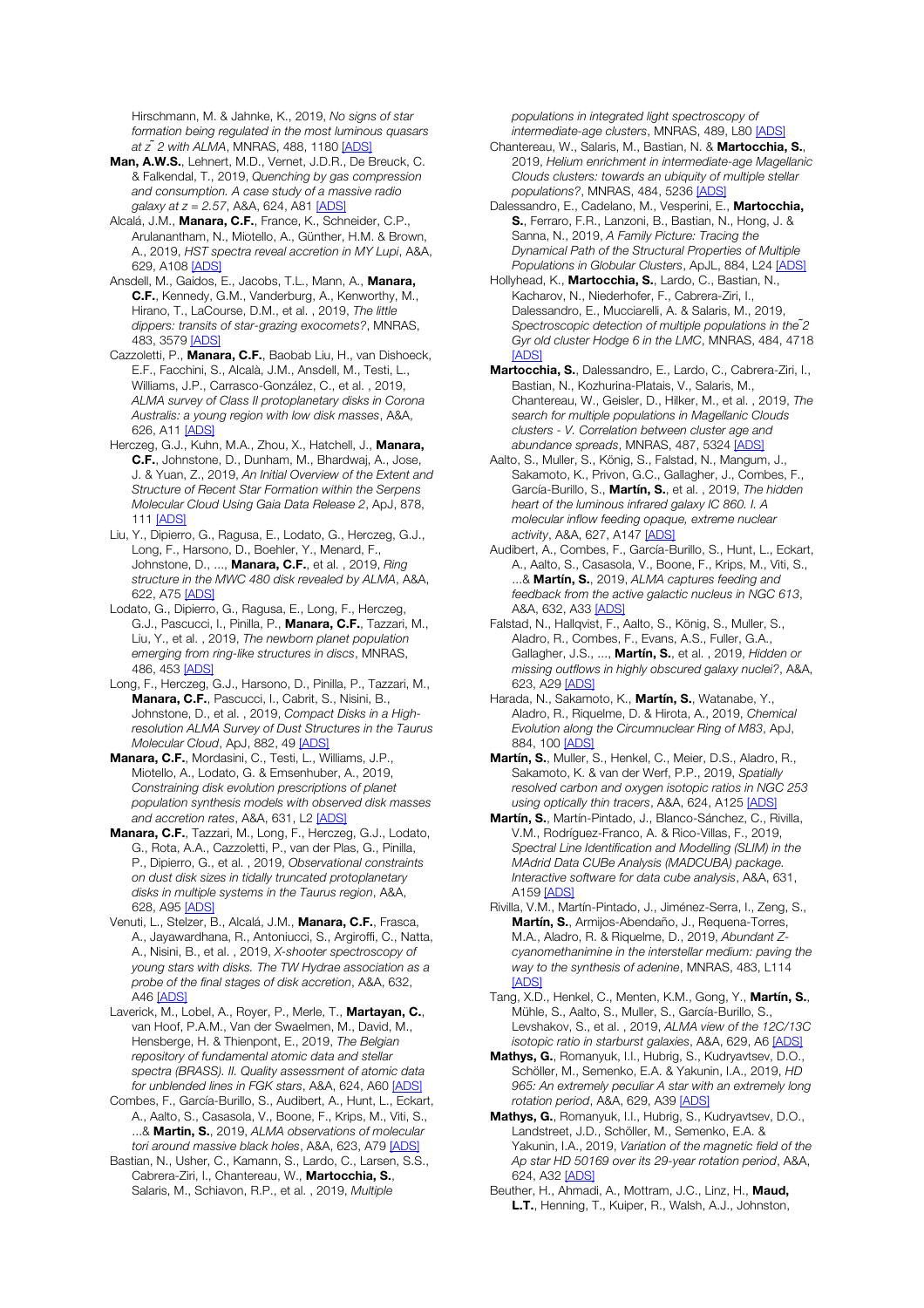K.G. & Longmore, S.N., 2019, *High-mass star formation at sub-50 au scales*, A&A, 621, A122 [ADS]

Cesaroni, R., Beuther, H., Ahmadi, A., Beltrán, M.T., Csengeri, T., Galván-Madrid, R., Gieser, C., Henning, T., Johnston, K.G., Klaassen, P.D., ..., Maud, L.T., et al., 2019, *IRAS 23385+6053: an embedded massive cluster in the making*, A&A, 627, A68 [ADS]

Gieser, C., Semenov, D., Beuther, H., Ahmadi, A., Mottram, J.C., Henning, T., Beltran, M., Maud, L.T., Bosco, F., Leurini, S., et al. , 2019, *Chemical complexity in highmass star formation. An observational and modeling case study of the AFGL 2591 VLA 3 hot core*, A&A, 631, A142 [ADS]

Maud, L.T., Cesaroni, R., Kumar, M.S.N., Rivilla, V.M., Ginsburg, A., Klaassen, P.D., Harsono, D., Sánchez-Monge, Á., Ahmadi, A., Allen, V., et al. , 2019, *Substructures in the Keplerian disc around the O-type (proto-)star G17.64+0.16*, A&A, 627, L6 [ADS]

Bañados, E., Rauch, M., Decarli, R., Farina, E.P., Hennawi, J.F., Mazzucchelli, C., Venemans, B.P., Walter, F., Simcoe, R.A., Prochaska, J.X., et al. , 2019, *A Metalpoor Damped Lyα System at Redshift 6.4*, ApJ, 885, 59 [ADS]

Bañados, E., Novak, M., Neeleman, M., Walter, F., Decarli, R., Venemans, B.P., Mazzucchelli, C., Carilli, C., Wang, F., Fan, X., et al. , 2019, *The z = 7.54 Quasar ULAS J1342+0928 Is Hosted by a Galaxy Merger*, ApJL, 881, L23 [ADS]

Connor, T., Bañados, E., Stern, D., Decarli, R., Schindler, J.- T., Fan, X., Farina, E.P., Mazzucchelli, C., Mulchaey, J.S. & Walter, F., 2019, *X-Ray Observations of a z* <sup>∼</sup> *6.2 Quasar/Galaxy Merger*, ApJ, 887, 171 [ADS]

Decarli, R., Dotti, M., Bañados, E., Farina, E.P., Walter, F., Carilli, C., Fan, X., Mazzucchelli, C., Neeleman, M., Novak, M., et al. , 2019, *ALMA and HST Kiloparsecscale Imaging of a Quasar-galaxy Merger at Z* ≈ *6.2*, ApJ, 880, 157 [ADS]

Drake, A.B., Farina, E.P., Neeleman, M., Walter, F., Venemans, B., Banados, E., Mazzucchelli, C. & Decarli, R., 2019, *Lyα Halos around z* <sup>∼</sup> *6 Quasars*, ApJ, 881, 131 [ADS]

Farina, E.P., Arrigoni-Battaia, F., Costa, T., Walter, F., Hennawi, J.F., Drake, A.B., Decarli, R., Gutcke, T.A., Mazzucchelli, C., Neeleman, M., et al. , 2019, *The REQUIEM Survey. I. A Search for Extended Lyα Nebular Emission Around 31 z > 5.7 Quasars*, ApJ, 887, 196 [ADS]

Mazzucchelli, C., Decarli, R., Farina, E.P., Bañados, E., Venemans, B.P., Strauss, M.A., Walter, F., Neeleman, M., Bertoldi, F., Fan, X., et al. , 2019, *Spectral Energy Distributions of Companion Galaxies to z* <sup>∼</sup> *6 Quasars*, ApJ, 881, 163 [ADS]

Neeleman, M., Bañados, E., Walter, F., Decarli, R., Venemans, B.P., Carilli, C.L., Fan, X., Farina, E.P., Mazzucchelli, C., Novak, M., et al. , 2019, *Resolved [C II] Emission from z > 6 Quasar Host─Companion Galaxy Pairs*, ApJ, 882, 10 [ADS]

Novak, M., Bañados, E., Decarli, R., Walter, F., Venemans, B., Neeleman, M., Farina, E.P., Mazzucchelli, C., Carilli, C., Fan, X., et al. , 2019, *An ALMA Multiline Survey of the Interstellar Medium of the Redshift 7.5 Quasar Host Galaxy J1342+0928*, ApJ, 881, 63 [ADS]

Vito, F., Brandt, W.N., Bauer, F.E., Gilli, R., Luo, B., Zamorani, G., Calura, F., Comastri, A., Mazzucchelli, C., Mignoli, M., et al. , 2019, *Discovery of the first heavily obscured QSO candidate at z > 6 in a close galaxy pair*, A&A, 628, L6 [ADS]

Monnier, J.D., Harries, T.J., Bae, J., Setterholm, B.R., Laws, A., Aarnio, A., Adams, F.C., Andrews, S., Calvet, N., Espaillat, C., ..., McClure, M., et al. , 2019, *Multiple Spiral Arms in the Disk around Intermediate-mass Binary HD 34700A*, ApJ, 872, 122 [ADS]

Britavskiy, N.E., Bonanos, A.Z., Herrero, A., Cerviño, M., García-Álvarez, D., Boyer, M.L., Masseron, T., Mehner, A. & McQuinn, K.B.W., 2019, *Physical parameters of red supergiants in dwarf irregular galaxies in the Local Group*, A&A, 631, A95 [ADS]

Mehner, A., de Wit, W.J., Asmus, D., Morris, P.W., Agliozzo, C., Barlow, M.J., Gull, T.R., Hillier, D.J. & Weigelt, G., 2019, *Mid-infrared evolution of η Carinae from 1968 to 2018*, A&A, 630, L6 [ADS]

Tylenda, R., Kamiński, T. & Mehner, A., 2019, *Elemental abundances in the remnant of the ancient eruption of CK Vulpeculae*, A&A, 628, A124 [ADS]

González-Morán, A.L., Chávez, R., Terlevich, R., Terlevich, E., Bresolin, F., Fernández-Arenas, D., Plionis, M., Basilakos, S., Melnick, J. & Telles, E., 2019, *Independent cosmological constraints from high-z H II galaxies*, MNRAS, 487, 4669 [ADS]

Seidel, J.V., Ehrenreich, D., Wyttenbach, A., Allart, R., Lendl, M., Pino, L., Bourrier, V., Cegla, H.M., Lovis, C., Barrado, D., ..., Melo, C., et al. , 2019, *Hot Exoplanet Atmospheres Resolved with Transit Spectroscopy (HEARTS). II. A broadened sodium feature on the ultrahot giant WASP-76b*, A&A, 623, A166 [ADS]

Amarantidis, S., Afonso, J., Messias, H., Henriques, B., Griffin, A., Lacey, C., Lagos, C.d.P., Gonzalez-Perez, V., Dubois, Y., Volonteri, M., et al. , 2019, *The first supermassive black holes: indications from models for future observations*, MNRAS, 485, 2694 [ADS]

Medling, A.M., Privon, G.C., Barcos-Muñoz, L., Treister, E., Cicone, C., Messias, H., Sanders, D.B., Scoville, N., U, V., Armus, L., et al. , 2019, *How to Fuel an AGN: Mapping Circumnuclear Gas in NGC 6240 with ALMA*, ApJL, 885, L21 [ADS]

Messias, H., Nagar, N., Zhang, Z.-Y., Oteo, I., Dye, S., Ibar, E., Timmons, N., van der Werf, P., Riechers, D., Eales, S., et al. , 2019, *The molecular gas properties in the gravitationally lensed merger HATLAS J142935.3- 002836*, MNRAS, 486, 2366 [ADS]

Molina, J., Ibar, E., Villanueva, V., Escala, A., Cheng, C., Baes, M., Messias, H., Yang, C., Bauer, F.E., van der Werf, P., et al. , 2019, *VALES V: a kinematic analysis of the molecular gas content in H-ATLAS galaxies at z ̃ 0.03-0.35 using ALMA*, MNRAS, 482, 1499 [ADS]

Saulder, C., Mieske, S., van Kampen, E. & Zeilinger, W.W., 2019, *Hubble flow variations as a test for inhomogeneous cosmology*, A&A, 622, A83 [ADS]

Venhola, A., Peletier, R., Laurikainen, E., Salo, H., Iodice, E., Mieske, S., Hilker, M., Wittmann, C., Paolillo, M., Cantiello, M., et al. , 2019, *The Fornax Deep Survey (FDS) with VST. VI. Optical properties of the dwarf galaxies in the Fornax cluster*, A&A, 625, A143 [ADS]

Voggel, K.T., Seth, A.C., Baumgardt, H., Mieske, S., Pfeffer, J. & Rasskazov, A., 2019, *The Impact of Stripped Nuclei on the Supermassive Black Hole Number Density in the Local Universe*, ApJ, 871, 159 **[ADS]** 

Beuzit, J.L., Vigan, A., Mouillet, D., Dohlen, K., Gratton, R., Boccaletti, A., Sauvage, J.F., Schmid, H.M., Langlois, M., Petit, C., ..., Milli, J., et al. , 2019, *SPHERE: the exoplanet imager for the Very Large Telescope*, A&A, 631, A155 [ADS]

Bhowmik, T., Boccaletti, A., Thébault, P., Kral, Q., Mazoyer, J., Milli, J., Maire, A.L., van Holstein, R.G., Augereau, J.C., Baudoz, P., et al. , 2019, *Spatially resolved spectroscopy of the debris disk HD 32297. Further evidence of small dust grains*, A&A, 630, A85 [ADS]

Boccaletti, A., Thébault, P., Pawellek, N., Lagrange, A.M., Galicher, R., Desidera, S., Milli, J., Kral, Q., Bonnefoy, M., Augereau, J.C., et al. , 2019, *Two cold belts in the debris disk around the G-type star NZ Lupi*, A&A, 625, A21 [ADS]

Cugno, G., Quanz, S.P., Hunziker, S., Stolker, T., Schmid, H.M., Avenhaus, H., Baudoz, P., Bohn, A.J., Bonnefoy, M., Buenzli, E., ..., Milli, J., et al. , 2019, *A search for accreting young companions embedded in circumstellar*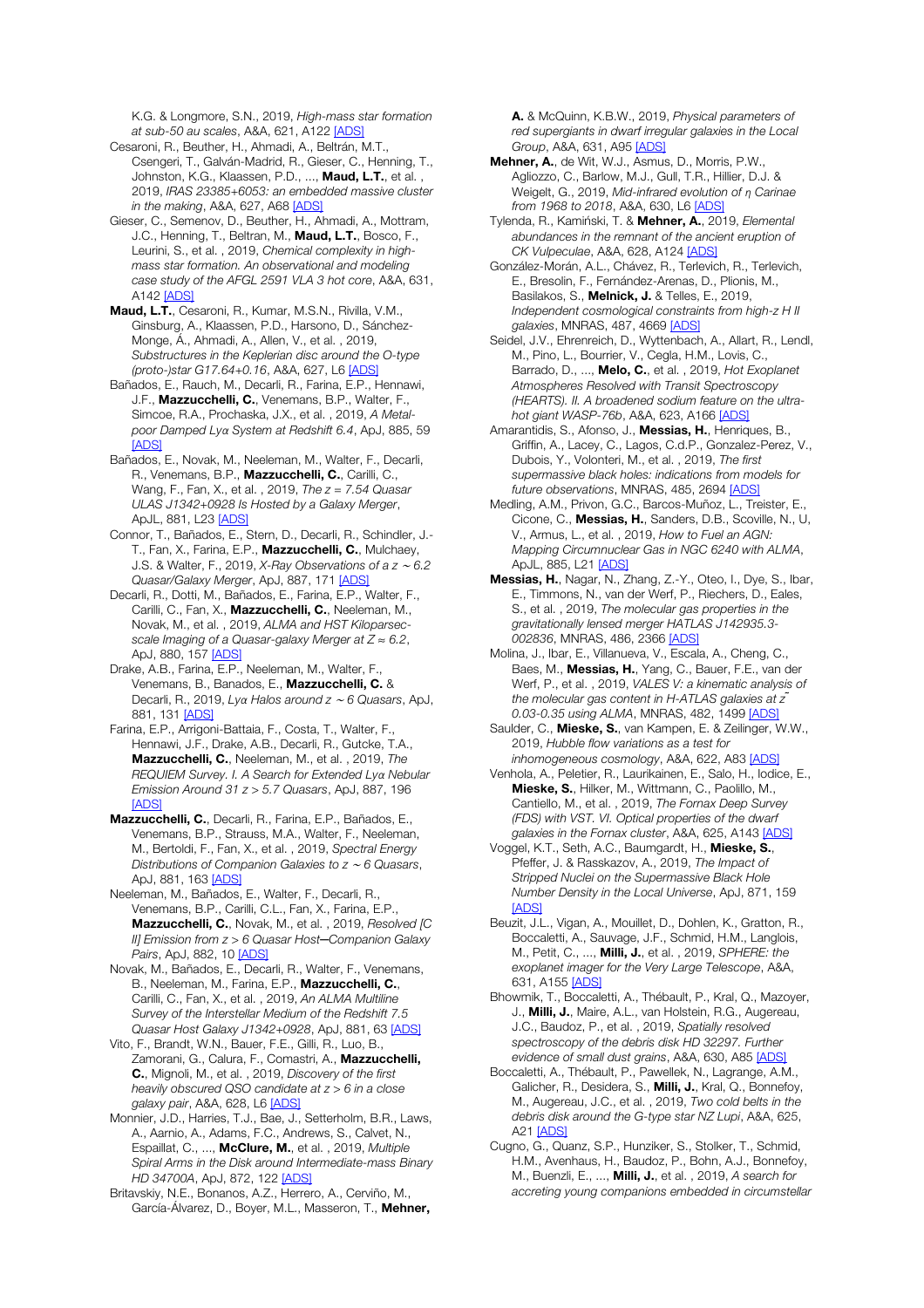*disks. High-contrast Hα imaging with VLT/SPHERE*, A&A, 622, A156 [ADS]

- Engler, N., Boccaletti, A., Schmid, H.M., Milli, J., Augereau, J.C., Mazoyer, J., Maire, A.L., Henning, T., Avenhaus, H., Baudoz, P., et al. , 2019, *Investigating the presence of two belts in the HD 15115 system*, A&A, 622, A192 [ADS]
- Fétick, R.J.L., Fusco, T., Neichel, B., Mugnier, L.M., Beltramo-Martin, O., Bonnefois, A., Petit, C., Milli, J., Vernet, J. & Oberti, S., 2019, *Physics-based model of the adaptive-optics-corrected point spread function. Applications to the SPHERE/ZIMPOL and MUSE instruments*, A&A, 628, A99 [ADS]
- Grandjean, A., Lagrange, A.M., Beust, H., Rodet, L., Milli, J., Rubini, P., Babusiaux, C., Meunier, N., Delorme, P., Aigrain, S., et al. , 2019, *Constraining the properties of HD 206893 B. A combination of radial velocity, direct imaging, and astrometry data*, A&A, 627, L9 [ADS]
- Lagrange, A.M., Boccaletti, A., Langlois, M., Chauvin, G., Gratton, R., Beust, H., Desidera, S., Milli, J., Bonnefoy, M., Cheetham, A., et al. , 2019, *Post-conjunction detection of β Pictoris b with VLT/SPHERE*, A&A, 621, L8 [ADS]
- Matrà, L., Wyatt, M.C., Wilner, D.J., Dent, W.R.F., Marino, S., Kennedy, G.M. & Milli, J., 2019, *Kuiper Belt─like Hot and Cold Populations of Planetesimal Inclinations in the β Pictoris Belt Revealed by ALMA*, AJ, 157, 135 [ADS]
- Mesa, D., Keppler, M., Cantalloube, F., Rodet, L., Charnay, B., Gratton, R., Langlois, M., Boccaletti, A., Bonnefoy, M., Vigan, A., ..., Milli, J., et al. , 2019, *VLT/SPHERE exploration of the young multiplanetary system PDS70*, A&A, 632, A25 [ADS]
- Milli, J., Engler, N., Schmid, H.M., Olofsson, J., Ménard, F., Kral, Q., Boccaletti, A., Thébault, P., Choquet, E., Mouillet, D., et al. , 2019, *Optical polarised phase function of the HR 4796A dust ring*, A&A, 626, A54 **[ADS]**
- Olofsson, J., Milli, J., Thébault, P., Kral, Q., Ménard, F., Janson, M., Augereau, J.C., Bayo, A., Beamín, J.C., Henning, T., et al. , 2019, *Dust production in the debris disk around HR 4796 A*, A&A, 630, A142 [ADS]
- Pawellek, N., Moór, A., Milli, J., Kóspál, Á., Olofsson, J., Ábrahám, P., Keppler, M., Kral, Q., Pohl, A., Augereau, J.-C., et al. , 2019, *A multiwavelength study of the debris disc around 49 Cet*, MNRAS, 488, 3507 [ADS]
- Vigan, A., N'Diaye, M., Dohlen, K., Sauvage, J.F., Milli, J., Zins, G., Petit, C., Wahhaj, Z., Cantalloube, F., Caillat, A., et al. , 2019, *Calibration of quasi-static aberrations in exoplanet direct-imaging instruments with a Zernike phase-mask sensor. III. On-sky validation in VLT/SPHERE*, A&A, 629, A11 [ADS]
- Wisniewski, J.P., Kowalski, A.F., Davenport, J.R.A., Schneider, G., Grady, C.A., Hebb, L., Lawson, K.D., Augereau, J.-C., Boccaletti, A., Brown, A., ..., Milli, J., et al. , 2019, *High-fidelity Imaging of the Inner AU Mic Debris Disk: Evidence of Differential Wind Sculpting?*, ApJL, 883, L8 [ADS]
- Ahumada, A.V., Vega-Neme, L.R., Clariá, J.J. & Minniti, J.H., 2019, *Spectroscopic Fundamental Parameters of 16 Young Large Magellanic Cloud Star Clusters*, PASP, 131, 024101 [ADS]
- Braga, V.F., Contreras Ramos, R., Minniti, D., Ferreira Lopes, C.E., Catelan, M., Minniti, J.H., Nikzat, F. & Zoccali, M., 2019, *New type II Cepheids from VVV data towards the Galactic center*, A&A, 625, A151 [ADS]
- Miotello, A., Facchini, S., van Dishoeck, E.F., Cazzoletti, P., Testi, L., Williams, J.P., Ansdell, M., van Terwisga, S. & van der Marel, N., 2019, *Bright C*₂*H emission in protoplanetary discs in Lupus: high volatile C/O > 1 ratios*, A&A, 631, A69 [ADS]
- Moehler, S., Landsman, W.B., Lanz, T. & Miller Bertolami, M.M., 2019, *Hot UV-bright stars of galactic globular clusters*, A&A, 627, A34 [ADS]
- Ashall, C., Mazzali, P.A., Pian, E., Woosley, S.E., Palazzi, E., Prentice, S.J., Kobayashi, S., Holmbo, S., Levan, A., Perley, D., ..., Moller, P., et al. , 2019, *GRB 161219B/SN 2016jca: a powerful stellar collapse*, MNRAS, 487, 5824 [ADS]
- Molyneux, S.J., Harrison, C.M. & Jarvis, M.E., 2019, *Extreme ionised outflows are more common when the radio emission is compact in AGN host galaxies*, A&A, 631, A132 [ADS]
- Sousa, S.G., Adibekyan, V., Santos, N.C., Mortier, A., Barros, S.C.C., Delgado-Mena, E., Demangeon, O., Israelian, G., Faria, J.P., Figueira, P., et al. , 2019, *The metallicity-period-mass diagram of low-mass exoplanets*, MNRAS, 485, 3981 [ADS]
- Moreno, F., Jehin, E., Licandro, J., Ferrais, M., Moulane, Y., Pozuelos, F.J., Manfroid, J., Devogèle, M., Benkhaldoun, Z., Moskovitz, N., et al. , 2019, *Dust properties of double-tailed active asteroid (6478) Gault*, A&A, 624, L14 [ADS]
- Chacón-Tanarro, A., Pineda, J.E., Caselli, P., Bizzocchi, L., Gutermuth, R.A., Mason, B.S., Gómez-Ruiz, A.I., Harju, J., Devlin, M., Dicker, S.R., Mroczkowski, T., et al. 2019, *Dust opacity variations in the pre-stellar core L1544*, A&A, 623, A118 [ADS]
- Di Mascolo, L., Churazov, E. & Mroczkowski, T., 2019, *A joint ALMA-Bolocam-Planck SZ study of the pressure distribution in RX J1347.5-1145*, MNRAS, 487, 4037 **[ADS]**
- Di Mascolo, L., **Mroczkowski, T.**, Churazov, E., Markevitch, M., Basu, K., Clarke, T.E., Devlin, M., Mason, B.S., Randall, S.W., Reese, E.D., et al. , 2019, *An ALMA+ACA measurement of the shock in the Bullet Cluster*, A&A, 628, A100 [ADS]
- Helmboldt, J.F., Kooi, J.E., Ray, P.S., Clarke, T.E., Intema, H.T., Kassim, N.E. & Mroczkowski, T., 2019, *The VLA Low-Band Ionosphere and Transient Experiment (VLITE): Ionospheric Signal Processing and Analysis*, RaSc, 54, 1002 [ADS]
- Mroczkowski, T., Nagai, D., Basu, K., Chluba, J., Sayers, J., Adam, R., Churazov, E., Crites, A., Di Mascolo, L., Eckert, D., et al. , 2019, *Astrophysics with the Spatially and Spectrally Resolved Sunyaev-Zeldovich Effects. A Millimetre/Submillimetre Probe of the Warm and Hot Universe*, SSRv, 215, 17 [ADS]
- Sayers, J., Montaña, A., Mroczkowski, T., Wilson, G.W., Zemcov, M., Zitrin, A., Cibirka, N., Golwala, S., Hughes, D., Nagai, D., et al. , 2019, *Imaging the Thermal and Kinematic Sunyaev─Zel'dovich Effect Signals in a Sample of 10 Massive Galaxy Clusters: Constraints on Internal Velocity Structures and Bulk Velocities*, ApJ, 880, 45 [ADS]
- Walker, S., Simionescu, A., Nagai, D., Okabe, N., Eckert, D., Mroczkowski, T., Akamatsu, H., Ettori, S. & Ghirardini, V., 2019, *The Physics of Galaxy Cluster Outskirts*, SSRv, 215, 7 [ADS]
- White, J.A., Aufdenberg, J., Boley, A.C., Devlin, M., Dicker, S., Hauschildt, P., Hughes, A.G., Hughes, A.M., Mason, B., Matthews, B., ..., Mroczkowski, T., et al. , 2019, *The MESAS Project: Long-wavelength Follow-up Observations of Sirius A*, ApJ, 875, 55 [ADS]
- Nagao, T., Cikota, A., Patat, F., Taubenberger, S., Bulla, M., Faran, T., Sand, D.J., Valenti, S., Andrews, J.E. & Reichart, D.E., 2019, *The aspherical explosion of the Type IIP SN 2017gmr†*, MNRAS, 489, L69 [ADS]
- Singh, A., Sahu, D.K., Anupama, G.C., Kumar, B., Kumar, H., Yamanaka, M., Baklanov, P.V., Tominaga, N., Blinnikov, S.I., Maeda, K., ...& Nagao, T., 2019, *SN 2018hna: 1987A-like Supernova with a Signature of Shock Breakout*, ApJL, 882, L15 [ADS]
- Fletcher, T.J., Tang, M., Robertson, B.E., Nakajima, K., Ellis, R.S., Stark, D.P. & Inoue, A., 2019, *The Lyman Continuum Escape Survey: Ionizing Radiation from [O III]-strong Sources at a Redshift of 3.1*, ApJ, 878, 87 **[ADS]**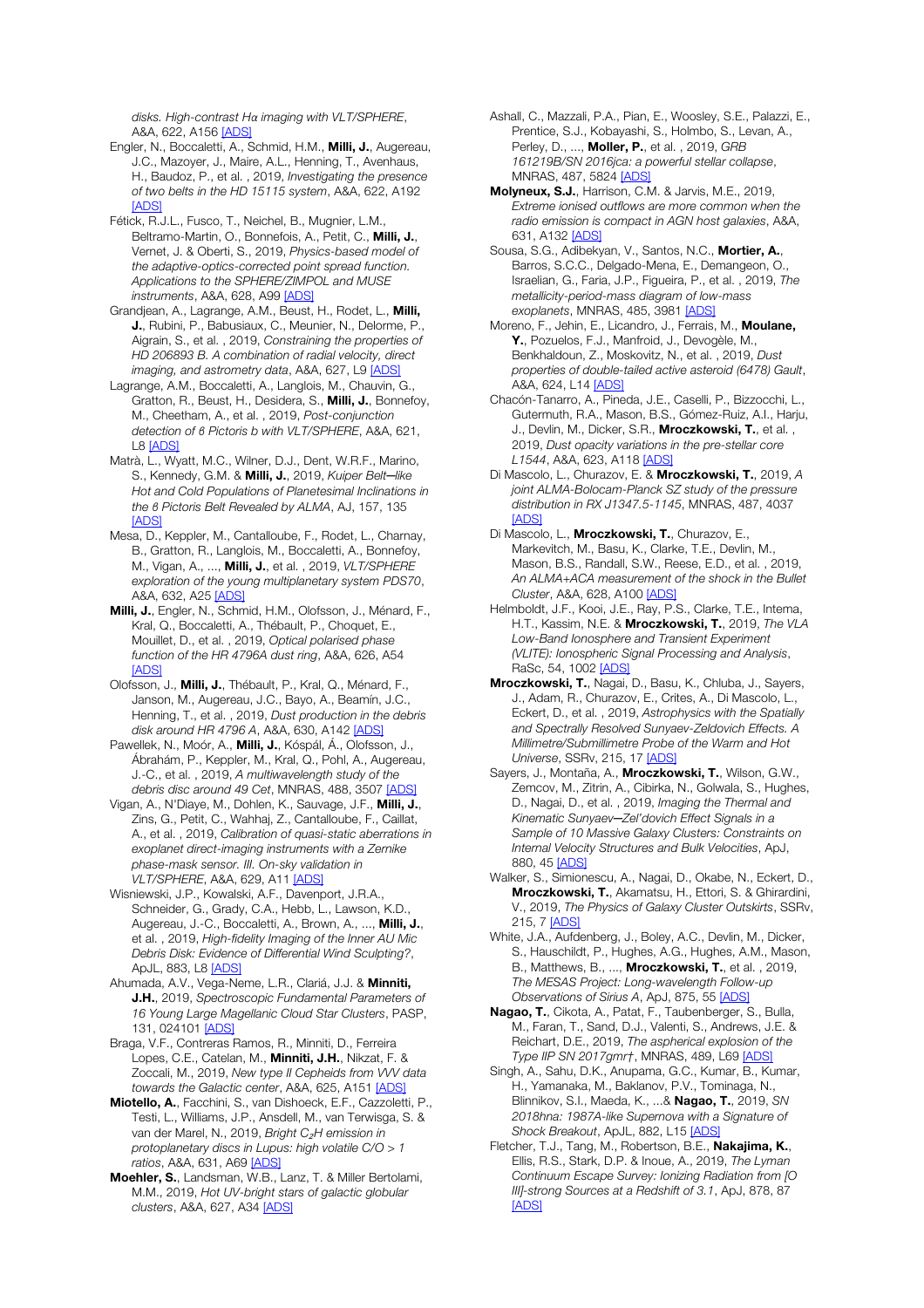Le Fèvre, O., Lemaux, B.C., Nakajima, K., Schaerer, D., Talia, M., Zamorani, G., Cassata, P., Garilli, B., Maccagni, D., Pentericci, L., et al. , 2019, *The VIMOS Ultra-Deep Survey: evidence for AGN feedback in galaxies with CIII]-λ1908 Å emission 10.8 to 12.5 Gyr ago*, A&A, 625, A51 [ADS]

Nedelchev, B., Coccato, L., Corsini, E.M., Sarzi, M., de Zeeuw, T., Pizzella, A., Dalla Bontà, E., Iodice, E. & Morelli, L., 2019, *The properties of the kinematically distinct components in NGC 448 and NGC 4365*, A&A, 623, A87 [ADS]

Nedelchev, B., Sarzi, M. & Kaviraj, S., 2019, *The insignificance of Seyfert 2 activity in driving cold-gas galactic winds*, MNRAS, 486, 1608 [ADS]

Neumann, J., Gadotti, D.A., Wisotzki, L., Husemann, B., Busch, G., Combes, F., Croom, S.M., Davis, T.A., Gaspari, M., Krumpe, M., et al. , 2019, *The Close AGN Reference Survey (CARS). Comparative analysis of the structural properties of star-forming and non-starforming galaxy bars*, A&A, 627, A26 [ADS]

Figueira, M., López-Calderón, C., Bronfman, L., Zavagno, A., Hervías-Caimapo, C., Duronea, N. & **Nyman, L. -Å.**, 2019, *Multiwavelength study of the G345.5+1.5 region*, A&A, 623, A141 <u>[ADS]</u>

Oikonomou, F., Murase, K., Padovani, P., Resconi, E. & Mészáros, P., 2019, *High-energy neutrino flux from individual blazar flares*, MNRAS, 489, 4347 [ADS]

Tavecchio, F., Oikonomou, F. & Righi, C., 2019, *On the radiation energy density in the jet of high-energyemitting BL Lac objects and its impact on their multimessenger role*, MNRAS, 488, 4023 [ADS]

Xue, R., Liu, R.-Y., Petropoulou, M., Oikonomou, F., Wang, Z.-R., Wang, K. & Wang, X.-Y., 2019, *A Two-zone Model for Blazar Emission: Implications for TXS 0506+056 and the Neutrino Event IceCube-170922A*, ApJ, 886, 23 [ADS]

Opitom, C., Yang, B., Selman, F. & Reyes, C., 2019, *First observations of an outbursting comet with the MUSE integral-field spectrograph*, A&A, 628, A128 [ADS]

Opitom, C., Hutsemékers, D., Jehin, E., Rousselot, P. Pozuelos, F.J., Manfroid, J., Moulane, Y., Gillon, M. & Benkhaldoun, Z., 2019, *High resolution optical spectroscopy of the N*₂*-rich comet C/2016 R2 (PanSTARRS)*, A&A, 624, A64 [ADS]

Opitom, C., Fitzsimmons, A., Jehin, E., Moulane, Y., Hainaut, O., Meech, K.J., Yang, B., Snodgrass, C., Micheli, M., Keane, J.V., et al. , 2019, *2I/Borisov: A C*₂ *depleted interstellar comet*, A&A, 631, L8 [ADS]

Rousselot, P., Opitom, C., Jehin, E., Hutsemékers, D., Manfroid, J., Villarreal, M.N., Li, J.Y., Castillo-Rogez, J., Russell, C.T., Vernazza, P., et al. , 2019, *Search for water outgassing of (1) Ceres near perihelion*, A&A, 628, A22 [ADS]

Bongiovanni, Á., Ramón-Pérez, M., Pérez García, A.M., Cepa, J., Cerviño, M., Nadolny, J., Pérez Martínez, R., Alfaro, E., Castañeda, H.O., de Diego, J.A., ..., Oteo Gómez, I., et al. , 2019, *The OTELO survey. I. Description, data reduction, and multi-wavelength catalogue*, A&A, 631, A9 [ADS]

Ramón-Pérez, M., Bongiovanni, Á., Pérez García, A.M., Cepa, J., Lara-López, M.A., de Diego, J.A., Alfaro, E., Castañeda, H.O., Cerviño, M., Fernández-Lorenzo, M., ..., Oteo Gómez, I., et al. , 2019, *The OTELO survey. II. The faint-end of the Hα luminosity function at z ̃0.40*, A&A, 631, A10 [ADS]

Ramón-Pérez, M., Bongiovanni, Á., Pérez García, A.M., Cepa, J., Nadolny, J., Pintos-Castro, I., Lara-López, M.A., Alfaro, E.J., Castañeda, H.O., Cerviño, M., ..., Oteo Gómez, I., et al. , 2019, *The OTELO survey. III. Demography, morphology, IR luminosity and environment of AGN hosts*, A&A, 631, A11 [ADS]

Cenarro, A.J., Moles, M., Cristóbal-Hornillos, D., Marín-Franch, A., Ederoclite, A., Varela, J., López-Sanjuan, C., Hernández-Monteagudo, C., Angulo, R.E., Vázquez

Ramió, H., ..., Oteo, I., et al. , 2019, *J-PLUS: The Javalambre Photometric Local Universe Survey*, A&A, 622, A176 [ADS]

- Chang, Y.L., Arsioli, B., Giommi, P., Padovani, P. & Brandt, C.H., 2019, *The 3HSP catalogue of extreme and highsynchrotron peaked blazars*, A&A, 632, A77 [ADS]
- Padovani, P., Oikonomou, F., Petropoulou, M., Giommi, P. & Resconi, E., 2019, *TXS 0506+056, the first cosmic neutrino source, is not a BL Lac*, MNRAS, 484, L104 **[ADS]**
- Panessa, F., Baldi, R.D., Laor, A., Padovani, P., Behar, E. & McHardy, I., 2019, *The origin of radio emission from*  radio-quiet active galactic nuclei, NatAs, 3, 387 [ADS]
- Pala, A.F., Gänsicke, B.T., Marsh, T.R., Breedt, E., Hermes, J.J., Landstreet, J.D., Schreiber, M.R., Townsley, D.M., Wang, L., Aungwerojwit, A., et al. , 2019, *Evidence for mass accretion driven by spiral shocks onto the white dwarf in SDSS J123813.73-033933.0*, MNRAS, 483, 1080 [ADS]

Raddi, R., Hollands, M.A., Koester, D., Hermes, J.J., Gänsicke, B.T., Heber, U., Shen, K.J., Townsley, D.M., Pala, A.F., Reding, J.S., et al. , 2019, *Partly burnt runaway stellar remnants from peculiar thermonuclear supernovae*, MNRAS, 489, 1489 [ADS]

Leão, I.C., Pasquini, L., Ludwig, H.G. & de Medeiros, J.R., 2019, *Spectroscopic and astrometric radial velocities: Hyades as a benchmark*, MNRAS, 483, 5026 [ADS]

Pasquini, L., Pala, A.F., Ludwig, H.G., Lẽao, I.C., de Medeiros, J.R. & Weiss, A., 2019, *Masses of the Hyades white dwarfs. A gravitational redshift measurement*, A&A, 627, L8 [ADS]

Andrews, J.E., Sand, D.J., Valenti, S., Smith, N., Dastidar, R., Sahu, D.K., Misra, K., Singh, A., Hiramatsu, D., Brown, P.J., ..., Patat, F., et al. , 2019, *SN 2017gmr: An Energetic Type II-P Supernova with Asymmetries*, ApJ, 885, 43 [ADS]

Bulla, M., Covino, S., Kyutoku, K., Tanaka, M., Maund, J.R., Patat, F., Toma, K., Wiersema, K., Bruten, J. & Jin, Z.P., 2019, *The origin of polarization in kilonovae and the case of the gravitational-wave counterpart AT 2017gfo*, NatAs, 3, 99 [ADS]

Baes, M., Peest, C., Camps, P. & Siebenmorgen, R., 2019, *Optical depth in polarised Monte Carlo radiative transfer*, A&A, 630, A61 [ADS]

Fossati, M., Fumagalli, M., Lofthouse, E.K., D'Odorico, V., Lusso, E., Cantalupo, S., Cooke, R.J., Cristiani, S., Haardt, F., Morris, S.L., Peroux, C., et al. , 2019, *The MUSE Ultra Deep Field (MUDF). II. Survey design and the gaseous properties of galaxy groups at 0.5 < z < 1.5*, MNRAS, 490, 1451 [ADS]

Suárez, G., Downes, J.J., Román-Zúñiga, C., Cerviño, M., Briceño, C., Petr-Gotzens, M.G. & Vivas, K., 2019, *System initial mass function of the 25 Ori group from planetary-mass objects to intermediate/high-mass stars*, MNRAS, 486, 1718 [ADS]

Leto, P., Trigilio, C., Oskinova, L.M., Ignace, R., Buemi, C.S., Umana, G., Cavallaro, F., Ingallinera, A., Bufano, F., Phillips, N.M., et al. , 2019, *The polarization mode of the auroral radio emission from the early-type star HD 142301*, MNRAS, 482, L4 [ADS]

Koda, J., Teuben, P., Sawada, T., Plunkett, A. & Fomalont, E., 2019, *Total Power Map to Visibilities (TP2VIS): Joint Deconvolution of ALMA 12m, 7m, and Total Power Array Data*, PASP, 131, 054505 [ADS]

Vila-Vilaro, B., Espada, D., Cortes, P., Leon, S., Pompei, E. & Cepa, J., 2019, *ALMA Observations of the Molecular Gas in the Elliptical Galaxy NGC 3557*, ApJ, 870, 39 [ADS]

Liu, D., Schinnerer, E., Groves, B., Magnelli, B., Lang, P., Leslie, S., Jiménez-Andrade, E., Riechers, D.A., Popping, G., Magdis, G.E., et al. , 2019, *Automated Mining of the ALMA Archive in the COSMOS Field (A*³*COSMOS). II. Cold Molecular Gas Evolution out to Redshift 6*, ApJ, 887, 235 [ADS]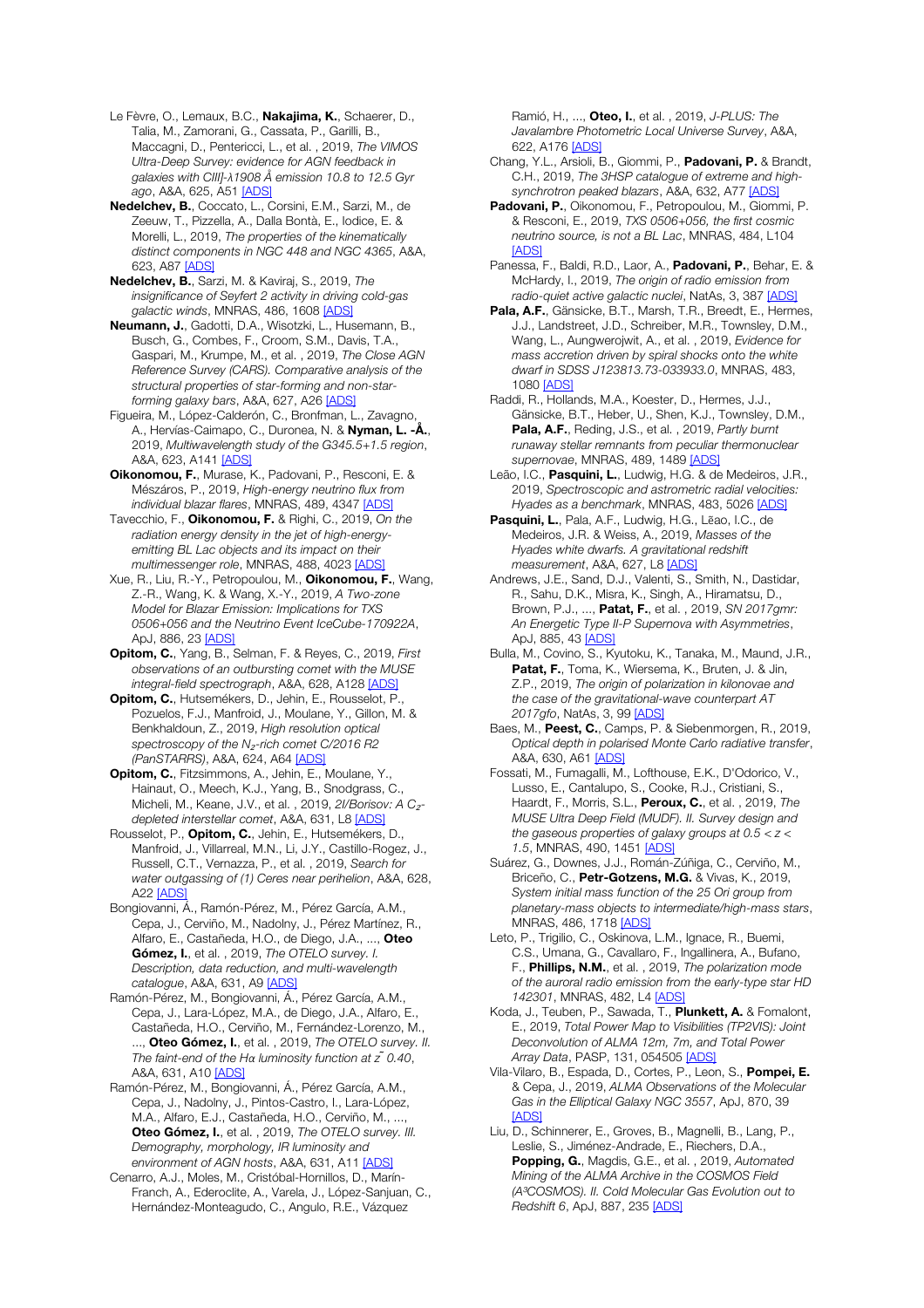Carollo, D., Chiba, M., Ishigaki, M., Freeman, K., Beers, T.C., Lee, Y.S., Tissera, P., Battistini, C. & Primas, F., 2019, *Evidence for the Third Stellar Population in the Milky Way's Disk*, ApJ, 887, 22 [ADS]

Hill, V., Skúladóttir, Á., Tolstoy, E., Venn, K.A., Shetrone, M.D., Jablonka, P., Primas, F., Battaglia, G., de Boer, T.J.L., François, P., et al. , 2019, *VLT/FLAMES highresolution chemical abundances in Sculptor: a textbook dwarf spheroidal galaxy*, A&A, 626, A15 [ADS]

Prole, D.J., Hilker, M., van der Burg, R.F.J., Cantiello, M., Venhola, A., Iodice, E., van de Ven, G., Wittmann, C., Peletier, R.F., Mieske, S., et al. , 2019, *Halo mass estimates from the globular cluster populations of 175 low surface brightness galaxies in the Fornax cluster*, MNRAS, 484, 4865 [ADS]

Prole, D.J., van der Burg, R.F.J., Hilker, M. & Davies, J.I., 2019, *Observational properties of ultra-diffuse galaxies in low-density environments: field UDGs are predominantly blue and star forming*, MNRAS, 488, 2143 [ADS]

García-Burillo, S., Combes, F., Ramos Almeida, C., Usero, A., Alonso-Herrero, A., Hunt, L.K., Rouan, D., Aalto, S., Querejeta, M., Viti, S., et al. , 2019, *ALMA images the many faces of the NGC 1068 torus and its surroundings*, A&A, 632, A61 [ADS]

Leaman, R., Fragkoudi, F., Querejeta, M., Leung, G.Y.C., Gadotti, D.A., Husemann, B., Falcón-Barroso, J., Sánchez-Blázquez, P., van de Ven, G., Kim, T., et al. , 2019, *Survival of molecular gas in a stellar feedbackdriven outflow witnessed with the MUSE TIMER project and ALMA*, MNRAS, 488, 3904 [ADS]

Querejeta, M., Schinnerer, E., Schruba, A., Murphy, E., Meidt, S., Usero, A., Leroy, A.K., Pety, J., Bigiel, F., Chevance, M., et al. , 2019, *Dense gas is not enough: environmental variations in the star formation efficiency of dense molecular gas at 100 pc scales in M 51*, A&A, 625, A19 [ADS]

McLeod, A.F., Dale, J.E., Evans, C.J., Ginsburg, A., Kruijssen, J.M.D., Pellegrini, E.W., Ramsay, S.K. & Testi, L., 2019, *Feedback from massive stars at low metallicities: MUSE observations of N44 and N180 in the Large Magellanic Cloud*, MNRAS, 486, 5263 [ADS]

Fontaine, G., Bergeron, P., Brassard, P., Charpinet, S., Randall, S., Van Grootel, V., Latour, M. & Green, E.M., 2019, *Testing Seismic Models of Hot B Subdwarfs with Gaia Data*, ApJ, 880, 79 [ADS]

Smith, I.A., Ryder, S.D., Kotak, R., Kool, E.C. & Randall, S.K., 2019, *ALMA, ATCA, and Spitzer Observations of the Luminous Extragalactic Supernova SN 1978K*, ApJ, 870, 59 [ADS]

Li, W., Wang, X., Vinkó, J., Mo, J., Hosseinzadeh, G., Sand, D.J., Zhang, J., Lin, H., PTSS/TNTS, Zhang, T., ..., Razza, A., et al. , 2019, *Photometric and Spectroscopic Properties of Type Ia Supernova 2018oh with Early Excess Emission from the Kepler 2 Observations*, ApJ, 870, 12 [ADS]

Bhardwaj, A., Kanbur, S., He, S., Rejkuba, M., Matsunaga, N., de Grijs, R., Sharma, K., Singh, H.P., Baug, T. & Ngeow, C.-C., 2019, *Multiwavelength Period-Luminosity and Period-Luminosity-Color Relations at Maximum Light for Mira Variables in the Magellanic Clouds*, ApJ, 884, 20 [ADS]

Kains, N., Calamida, A., Rejkuba, M., Bhardwaj, A., Inno, L., Sahu, K.C., Zoccali, M., Bono, G., Surot, F. & Anderson, J., 2019, *New variable stars towards the Galactic Bulge - I. The bright regime*, MNRAS, 482, 3058 [ADS]

Müller, O., Ibata, R., Rejkuba, M. & Posti, L., 2019, *Distance to the nearby dwarf galaxy [TT2009] 25 in the NGC 891 group using the tip of the red giant branch*, A&A, 629, L2 [ADS]

Müller, O., Rejkuba, M., Pawlowski, M.S., Ibata, R., Lelli, F., Hilker, M. & Jerjen, H., 2019, *The dwarf galaxy satellite*  system of Centaurus A<sup>\*</sup>, A&A, 629, A18 [ADS]

Soto, M., Barbá, R., Minniti, D., Kunder, A., Majaess, D., Nilo-Castellón, J.L., Alonso-García, J., Leone, G., Morelli, L., Haikala, L., ..., Rejkuba, M., et al. , 2019, *A colour-excess extinction map of the southern Galactic disc from the VVV and GLIMPSE surveys*, MNRAS, 488, 2650 [ADS]

Wykes, S., Snios, B.T., Nulsen, P.E.J., Kraft, R.P., Birkinshaw, M., Hardcastle, M.J., Worrall, D.M., McDonald, I., Rejkuba, M., Jones, T.W., et al. , 2019, *A 1D fluid model of the Centaurus A jet*, MNRAS, 485, 872 **[ADS]** 

Cánovas, H., Cantero, C., Cieza, L., Bombrun, A., Lammers, U., Merín, B., Mora, A., Ribas, Á. & Ruíz-Rodríguez, D., 2019, *Census of ρ Ophiuchi candidate members from Gaia Data Release 2*, A&A, 626, A80 [ADS]

Klement, R., Carciofi, A.C., **Rivinius, T.**, Ignace, R., Matthews, L.D., Torstensson, K., Gies, D., Vieira, R.G., Richardson, N.D., Domiciano de Souza, A., et al. , 2019, *Prevalence of SED Turndown among Classical Be Stars: Are All Be Stars Close Binaries?*, ApJ, 885, 147 [ADS]

Mennickent, R.E., Cabezas, M., Djurašević, G., , G., Rivinius, T., Hadrava, P., Poleski, R., Soszyński, I., Celedón, L., Astudillo-Defru, N., et al. , 2019, *On the long-cycle variability of the Algol OGLE-LMC-DPV-065 and its stellar, orbital, and disc parameters*, MNRAS, 487, 4169 [ADS]

Shultz, M., Le Bouquin, J.B., Rivinius, T., Wade, G.A., Kochukhov, O., Alecian, E., Petit, V., Pfuhl, O., Karl, M., Gao, F., et al. , 2019, *NU Ori: a hierarchical triple system with a strongly magnetic B-type star*, MNRAS, 482, 3950 [ADS]

Shultz, M., **Rivinius, T.**, Das, B., Wade, G.A. & Chandra, P., 2019, *The accelerating rotation of the magnetic Heweak star HD 142990*, MNRAS, 486, 5558 [ADS]

Shultz, M.E., Wade, G.A., Rivinius, T., Alecian, E., Neiner, C., Petit, V. & Wisniewski, J.P., 2019, *The magnetic early B-type Stars II: stellar atmospheric parameters in the era of Gaia*, MNRAS, 485, 1508 [ADS]

Shultz, M.E., Wade, G.A., Rivinius, T., Alecian, E., Neiner, C., Petit, V., Owocki, S., ud-Doula, A., Kochukhov, O., Bohlender, D., et al. , 2019, *The magnetic early B-type stars - III. A main-sequence magnetic, rotational, and magnetospheric biography*, MNRAS, 490, 274 [ADS]

Espinoza, N., Rackham, B.V., Jordán, A., Apai, D., López-Morales, M., Osip, D.J., Grimm, S.L., Hoeijmakers, J., Wilson, P.A., Bixel, A., ..., Rodler, F., et al. , 2019, *ACCESS: a featureless optical transmission spectrum for WASP-19b from Magellan/IMACS*, MNRAS, 482, 2065 [ADS]

Hjorth, M., Justesen, A.B., Hirano, T., Albrecht, S., Gandolfi, D., Dai, F., Alonso, R., Barragán, O., Esposito, M., Kuzuhara, M., ..., Rodler, F., et al. , 2019, *K2-290: a warm Jupiter and a mini-Neptune in a triple-star system*, MNRAS, 484, 3522 [ADS]

Zechmeister, M., Dreizler, S., Ribas, I., Reiners, A., Caballero, J.A., Bauer, F.F., Béjar, V.J.S., González-Cuesta, L., Herrero, E., Lalitha, S., ..., **Rodler, F.**, et al., 2019, *The CARMENES search for exoplanets around M dwarfs. Two temperate Earth-mass planet candidates around Teegarden's Star*, A&A, 627, A49 [ADS]

Marchesini, E.J., Masetti, N., Palazzi, E., Chavushyan, V., Jiménez-Bailón, E., Patiño-Álvarez, V.M., Reynaldi, V., Rojas, A.F., Saviane, I., Andruchow, I., et al. , 2019, *Optical spectroscopic classification of 35 hard X-ray sources from the Swift-BAT 70-month catalogue*, Ap&SS, 364, 153 [ADS]

Inno, L., Urbaneja, M.A., Matsunaga, N., Bono, G., Nonino, M., Debattista, V.P., Sormani, M.C., Bergemann, M., da Silva, R., Lemasle, B., Romaniello, M., et al. , 2019, *First metallicity determination from near-infrared spectra for five obscured Cepheids discovered in the inner disc*, MNRAS, 482, 83 [ADS]

Sanchez-Bermudez, J., Alberdi, A., Schödel, R., Brandner, W., Galván-Madrid, R., Guirado, J.C.,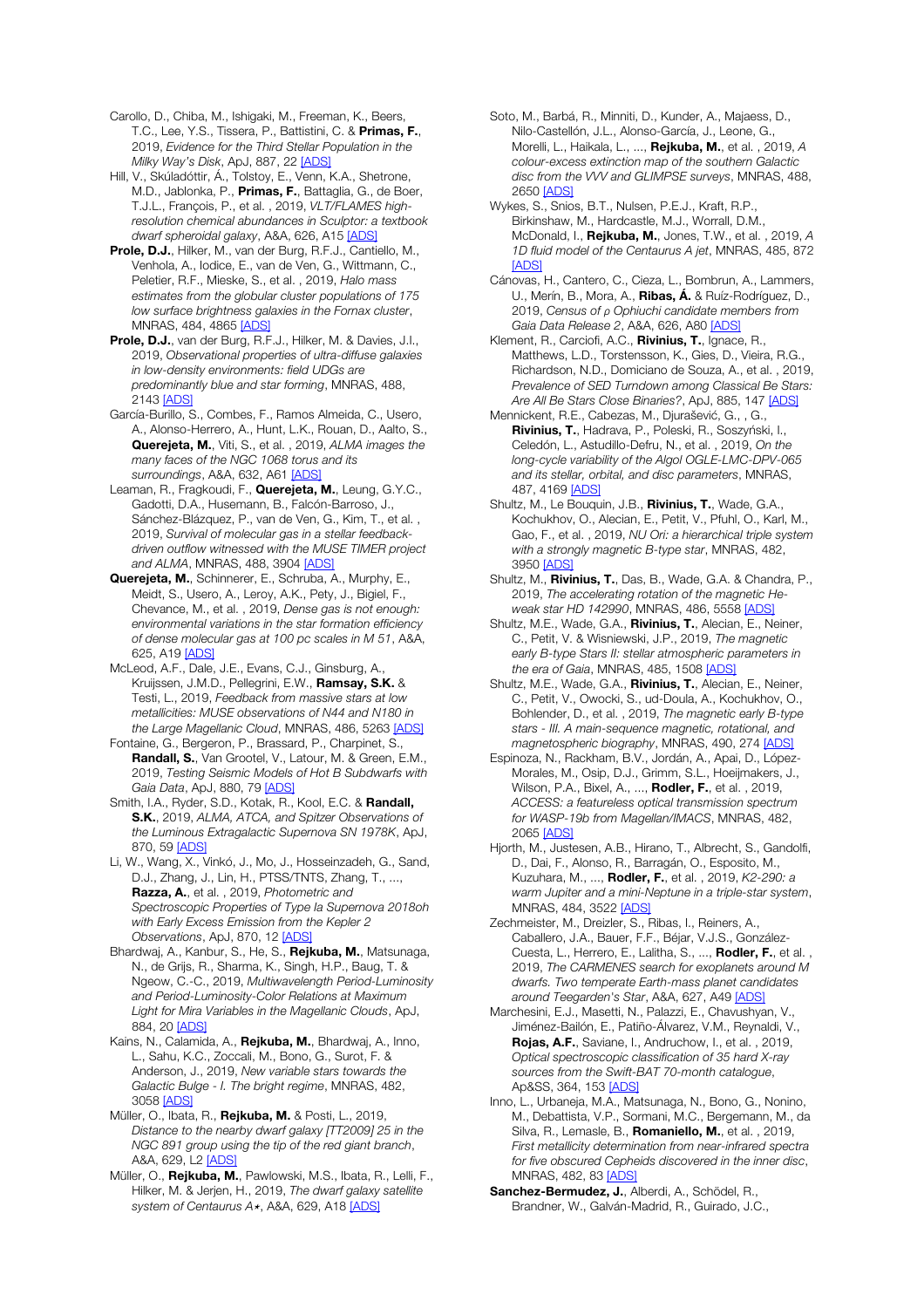Herrero-Illana, R., Hummel, C.A., Marcaide, J.M. & Pérez-Torres, M.A., 2019, *A VLBI study of the windwind collision region in the massive multiple HD 167971*, A&A, 624, A55 [ADS]

- Bär, R.E., Trakhtenbrot, B., Oh, K., Koss, M.J., Wong, O.I., Ricci, C., Schawinski, K., Weigel, A.K., Sartori, L.F., Ichikawa, K., ..., Sani, E., et al. , 2019, *BAT AGN Spectroscopic Survey - XIII. The nature of the most luminous obscured AGN in the low-redshift universe*, MNRAS, 489, 3073 [ADS]
- Impellizzeri, C.M.V., Gallimore, J.F., Baum, S.A., Elitzur, M., Davies, R., Lutz, D., Maiolino, R., Marconi, A., Nikutta, R., O'Dea, C.P. & Sani, E., 2019, *Counter-rotation and High-velocity Outflow in the Parsec-scale Molecular Torus of NGC 1068*, ApJL, 884, L28 [ADS]
- Hellemeier, J.A., Yang, R., Sarazin, M. & Hickson, P., 2019, *Weather at selected astronomical sites - an overview of five atmospheric parameters*, MNRAS, 482, 4941 [ADS]
- Nasiri, S., Darudi, A., Khosroshahi, H.G. & Sarazin, M., 2019, *Site selection for the 3.4 m optical telescope of the Iranian National Observatory*, MNRAS, 486, 4226 [ADS]
- Ortolani, S., Held, E.V., Nardiello, D., Souza, S.O., Barbuy, B., Pérez-Villegas, A., Cassisi, S., Bica, E., Momany, Y. & Saviane, I., 2019, *Another relic bulge globular cluster: ESO 456-SC38 (Djorgovski 2)*, A&A, 627, A145 [ADS]
- Bonifacio, P., Caffau, E., Sestito, F., Lardo, C., Martin, N.F., Starkenburg, E., Sbordone, L., François, P., Jablonka, P., Henden, A.A., et al. , 2019, *The Pristine survey - V. A bright star sample observed with SOPHIE*, MNRAS, 487, 3797 [ADS]
- Caffau, E., Bonifacio, P., Oliva, E., Korotin, S., Capitanio, L., Andrievsky, S., Collet, R., **Sbordone, L.**, Duffau, S., Sanna, N., et al. , 2019, *Systematic investigation of chemical abundances derived using IR spectra obtained with GIANO*, A&A, 622, A68 [ADS]
- Caffau, E., Monaco, L., Bonifacio, P., Korotin, S., Andrievsky, S., Cristallo, S., Spite, M., Spite, F., Sbordone, L., François, P., et al. , 2019, *The CEMP star SDSS J0222-0313: the first evidence of proton ingestion in very low-metallicity AGB stars?*, A&A, 628, A46 [ADS]
- Lagarde, N., Reylé, C., Robin, A.C., Tautvaišienė, G., Drazdauskas, A., Mikolaitis, Š., Minkevičiūtė, R., Stonkutė, E., Chorniy, Y., Bagdonas, V., ..., **Sbordone,** L., et al. , 2019, *The Gaia-ESO Survey: impact of extra mixing on C and N abundances of giant stars*, A&A, 621, A24 [ADS]
- Spite, M., Bonifacio, P., Spite, F., Caffau, E., Sbordone, L. & Gallagher, A.J., 2019, *Be and O in the ultra metalpoor dwarf 2MASS J18082002-5104378: the Be-O correlation*, A&A, 624, A44 [ADS]
- Altan, M., Kato, T., Ishioka, R., Schmidtobreick, L., Güver, T., Uemura, M., Ak, T., Bianchini, A., Ayyıldız, Ö., Matsumoto, K., et al. , 2019, *Superhump period of SDSS J214354.59+124457.8: First Z Cam star with*  superhumps in the standstill, MNRAS, 489, 1451 [ADS]
- Solano, E., Martín, E.L., Caballero, J.A., Rodrigo, C., Angulo, R.E., Alcaniz, J., Borges Fernandes, M., Cenarro, A.J., Cristóbal-Hornillos, D., Dupke, R.A., ..., Schmidtobreick, L., et al. , 2019, *J-PLUS: Discovery and characterisation of ultracool dwarfs using Virtual Observatory tools*, A&A, 627, A29 [ADS]
- Oliveira, A.S., Rodrigues, C.V., Palhares, M.S., Diaz, M.P., Belloni, D. & Silva, K.M.G., 2019, *Optical observations and CYCLOPS post-shock region modelling of the polar V348 Pav*, MNRAS, 489, 4032 [ADS]
- Bacalla, X.L., Linnartz, H., Cox, N.L.J., Cami, J., Roueff, E., Smoker, J.V., Farhang, A., Bouwman, J. & Zhao, D., 2019, *The EDIBLES survey. IV. Cosmic ray ionization rates in diffuse clouds from near-ultraviolet observations of interstellar OH*<sup>⁺</sup>, A&A, 622, A31 [ADS]
- Iglesias, D.P., Olofsson, J., Bayo, A., Zieba, S., Montesinos, M., **Smoker, J.**, Kennedy, G.M., Godoy, N., Pantoja,

B., Talens, G.J., et al. , 2019, *An unusually large gaseous transit in a debris disc*, MNRAS, 490, 5218 [ADS]

- Wade, G.A., **Smoker, J.V.**, Evans, C.J., Howarth, I.D., Barba, R., Cox, N.L.J., Morrell, N., Nazé, Y., Cami, J., Farhang, A., et al. , 2019, *A remarkable change of the spectrum of the magnetic Of?p star HD 148937 reveals evidence of an eccentric, high-mass binary*, MNRAS, 483, 2581 [ADS]
- Peretti, S., Ségransan, D., Lavie, B., Desidera, S., Maire, A.L., D'Orazi, V., Vigan, A., Baudino, J.L., Cheetham, A., Janson, M., ..., Soenke, C., et al. , 2019, *Orbital and spectral analysis of the benchmark brown dwarf HD 4747B*, A&A, 631, A107 [ADS]
- Khramtsov, V., Sergeyev, A., Spiniello, C., Tortora, C., Napolitano, N.R., Agnello, A., Getman, F., de Jong, J.T.A., Kuijken, K., Radovich, M., et al. , 2019, *KiDS-SQuaD. II. Machine learning selection of bright extragalactic objects to search for new gravitationally lensed quasars*, A&A, 632, A56 [ADS]
- Spiniello, C., Agnello, A., Sergeyev, A.V., Anguita, T., Rodríguez, Ó., Napolitano, N.R. & Tortora, C., 2019, *Bright lenses are easy to find: spectroscopic confirmation of lensed quasars in the Southern Sky*, MNRAS, 483, 3888 [ADS]
- Spiniello, C., Sergeyev, A.V., Marchetti, L., Tortora, C., Napolitano, N.R., Shalyapin, V., Agnello, A., Getman, F.I., Vaccari, M., Serjeant, S., et al. , 2019, *Spectroscopic confirmation and modelling of two lensed quadruple quasars in the Dark Energy Survey public footprint*, MNRAS, 485, 5086 [ADS]
- Spiniello, C. & Agnello, A., 2019, *VEXAS: VISTA EXtension to Auxiliary Surveys. Data Release 1. The southern Galactic hemisphere*, A&A, 630, A146 [ADS]
- Cigan, P., Matsuura, M., Gomez, H.L., Indebetouw, R., Abellán, F., Gabler, M., Richards, A., Alp, D., Davis, T.A., Janka, H.-T., Spyromilio, J., et al. , 2019, *High Angular Resolution ALMA Images of Dust and Molecules in the SN 1987A Ejecta*, ApJ, 886, 51 [ADS]
- Larsson, J., **Spyromilio, J.**, Fransson, C., Indebetouw, R., Matsuura, M., Abellán, F.J., Cigan, P., Gomez, H. & Leibundgut, B., 2019, *A Three-dimensional View of Molecular Hydrogen in SN 1987A*, ApJ, 873, 15 [ADS]
- Leurini, S., Schisano, E., Pillai, T., Giannetti, A., Urquhart, J., Csengeri, T., Casu, S., Cunningham, M., Elia, D., Jones, P.A., ..., Stanke, T., et al. , 2019, *Characterising the high-mass star forming filament G351.776-0.527 with Herschel and APEX dust continuum and gas observations*, A&A, 621, A130 [ADS]
- Sterzik, M.F., Bagnulo, S., Stam, D.M., Emde, C. & Manev, M., 2019, *Spectral and temporal variability of Earth observed in polarization*, A&A, 622, A41 [ADS]
- Botteon, A., Shimwell, T.W., Bonafede, A., Dallacasa, D., Gastaldello, F., Eckert, D., Brunetti, G., Venturi, T., van Weeren, R.J., Mandal, S., ..., **Stroe, A.**, et al., 2019, *The spectacular cluster chain Abell 781 as observed with LOFAR, GMRT, and XMM-Newton*, A&A, 622, A19 [ADS]
- Hoang, D.N., Shimwell, T.W., van Weeren, R.J., Röttgering, H.J.A., Botteon, A., Brunetti, G., Brüggen, M., Cassano, R., Hlavacek-Larrondo, J., Gendron-Marsolais, M.L. & Stroe, A., 2019, *Characterizing the radio emission from the binary galaxy cluster merger Abell 2146*, A&A, 622,  $A21$   $IADS$
- Hoang, D.N., Shimwell, T.W., van Weeren, R.J., Brunetti, G., Röttgering, H.J.A., Andrade-Santos, F., Botteon, A., Brüggen, M., Cassano, R., Drabent, A., ...& Stroe, A., 2019, *Radio observations of the merging galaxy cluster Abell 520*, A&A, 622, A20 [ADS]
- Mandal, S., Intema, H.T., Shimwell, T.W., van Weeren, R.J., Botteon, A., Röttgering, H.J.A., Hoang, D.N., Brunetti, G., de Gasperin, F., Giacintucci, S., ..., **Stroe, A.**, et al., 2019, *Ultra-steep spectrum emission in the merging galaxy cluster Abell 1914*, A&A, 622, A22 [ADS]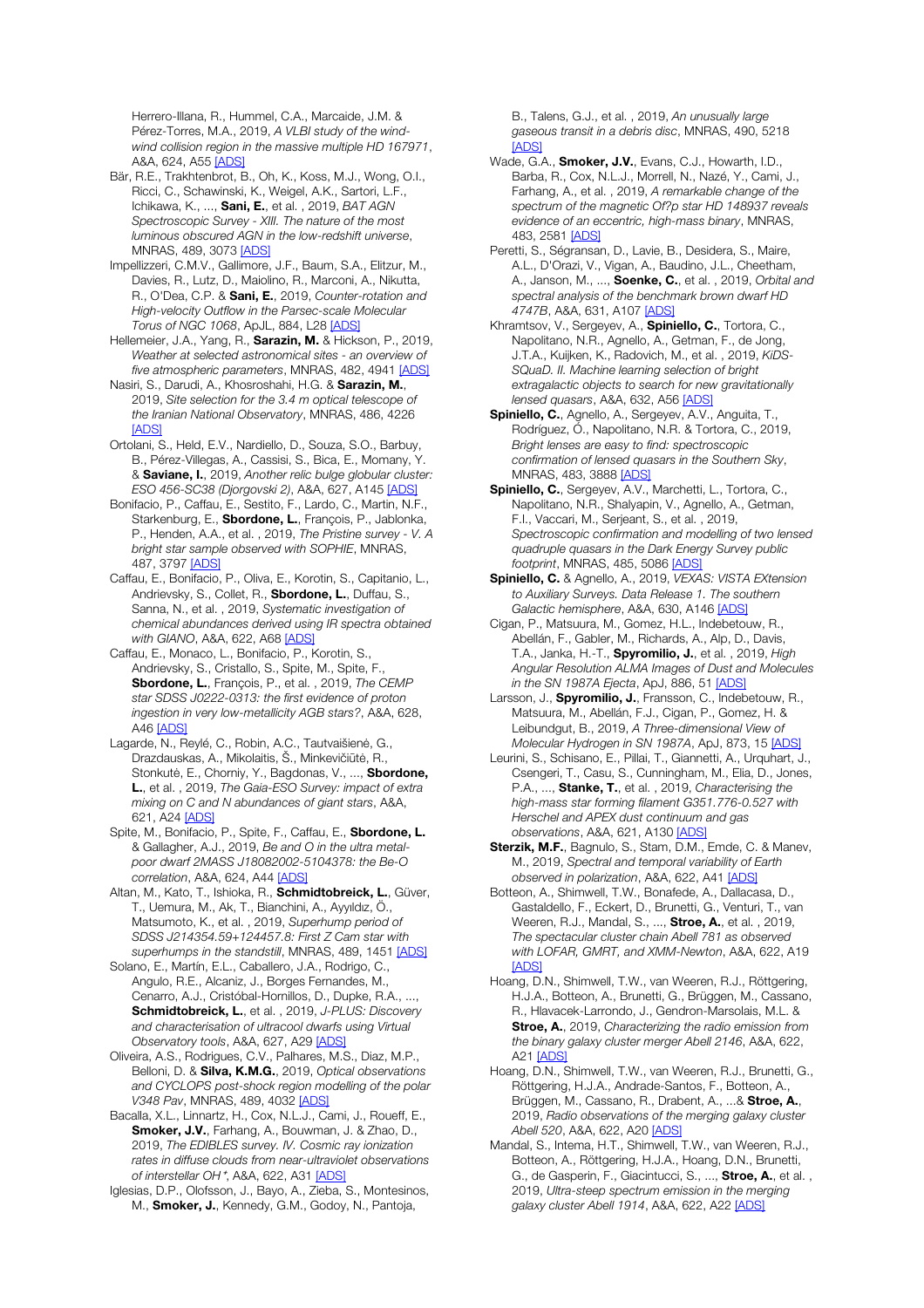van Weeren, R.J., de Gasperin, F., Akamatsu, H., Brüggen, M., Feretti, L., Kang, H., Stroe, A. & Zandanel, F., 2019, *Diffuse Radio Emission from Galaxy Clusters*, SSRv, 215, 16 [ADS]

Surot, F., Valenti, E., Hidalgo, S.L., Zoccali, M., Sökmen, E., Rejkuba, M., Minniti, D., Gonzalez, O.A., Cassisi, S. & Renzini, A., 2019, *Mapping the stellar age of the Milky Way bulge with the VVV. I. The method*, A&A, 623, A168 [ADS]

Galbany, L., Ashall, C., Höflich, P., González-Gaitán, S., Taubenberger, S., Stritzinger, M., Hsiao, E.Y., Mazzali, P., Baron, E., Blondin, S., et al. , 2019, *Evidence for a Chandrasekhar-mass explosion in the Ca-strong 1991bg-like type Ia supernova 2016hnk*, A&A, 630, A76 [ADS]

Pastorello, A., Mason, E., Taubenberger, S., Fraser, M., Cortini, G., Tomasella, L., Botticella, M.T., Elias-Rosa, N., Kotak, R., Smartt, S.J., et al. , 2019, *Luminous red novae: Stellar mergers or giant eruptions?*, A&A, 630, A75 [ADS]

Taubenberger, S., Floers, A., Vogl, C., Kromer, M., Spyromilio, J., Aldering, G., Antilogus, P., Bailey, S., Baltay, C., Bongard, S., et al. , 2019, *SN 2012dn from early to late times: 09dc-like supernovae reassessed*, MNRAS, 488, 5473 [ADS]

Agurto-Gangas, C., Pineda, J.E., Szűcs, L., Testi, L., Tazzari, M., Miotello, A., Caselli, P., Dunham, M., Stephens, I.W. & Bourke, T.L., 2019, *Revealing the dust grain size in the inner envelope of the Class I protostar Per-emb-50*, A&A, 623, A147 [ADS]

Favre, C., Fedele, D., Maud, L., Booth, R., Tazzari, M., Miotello, A., Testi, L., Semenov, D. & Bruderer, S., 2019, *Gas Density Perturbations Induced by One or More Forming Planets in the AS 209 Protoplanetary Disk as Seen with ALMA*, ApJ, 871, 107 [ADS]

Galametz, M., Maury, A.J., Valdivia, V., Testi, L., Belloche, A. & André, P., 2019, *Low dust emissivities and radial variations in the envelopes of Class 0 protostars: possible signature of early grain growth*, A&A, 632, A5 **[ADS]** 

Maury, A.J., André, P., Testi, L., Maret, S., Belloche, A., Hennebelle, P., Cabrit, S., Codella, C., Gueth, F., Podio, L., et al. , 2019, *Characterizing young protostellar disks with the CALYPSO IRAM-PdBI survey: large Class 0 disks are rare*, A&A, 621, A76 [ADS]

Pineda, J.E., Szulágyi, J., Quanz, S.P., van Dishoeck, E.F., Garufi, A., Meru, F., Mulders, G.D., Testi, L., Meyer, M.R. & Reggiani, M., 2019, *High-resolution ALMA Observations of HD 100546: Asymmetric Circumstellar Ring and Circumplanetary Disk Upper Limits*, ApJ, 871, 48 [ADS]

Podio, L., Bacciotti, F., Fedele, D., Favre, C., Codella, C., Rygl, K.L.J., Kamp, I., Guidi, G., Bianchi, E., Ceccarelli, C., ...& Testi, L., 2019, *Organic molecules in the protoplanetary disk of DG Tauri revealed by ALMA*, A&A, 623, L6 [ADS]

Rosotti, G.P., Booth, R.A., Tazzari, M., Clarke, C., Lodato, G. & Testi, L., 2019, *On the millimetre continuum fluxradius correlation of proto-planetary discs*, MNRAS, 486, L63 [ADS]

Rosotti, G.P., Tazzari, M., Booth, R.A., Testi, L., Lodato, G. & Clarke, C., 2019, *The time evolution of dusty protoplanetary disc radii: observed and physical radii differ*, MNRAS, 486, 4829 [ADS]

Turrini, D., Marzari, F., Polychroni, D. & Testi, L., 2019, *Dust-to-gas Ratio Resurgence in Circumstellar Disks Due to the Formation of Giant Planets: The Case of HD 163296*, ApJ, 877, 50 [ADS]

Urso, R.G., Palumbo, M.E., Ceccarelli, C., Balucani, N., Bottinelli, S., Codella, C., Fontani, F., Leto, P., Trigilio, C., Vastel, C., ...& Testi, L., 2019, *C*₂*O and C*₃*O in lowmass star-forming regions*, A&A, 628, A72 [ADS]

Zeng, S., Quénard, D., Jiménez-Serra, I., Martín-Pintado, J., Rivilla, V.M., Testi, L. & Martín-Doménech, R., 2019,

*First detection of the pre-biotic molecule glycolonitrile (HOCH*₂*CN) in the interstellar medium*, MNRAS, 484, L43 [ADS]

Hoag, A., Treu, T., Pentericci, L., Amorin, R., Bolzonella, M., Bradač, M., Castellano, M., Cullen, F., Fynbo, J.P.U., Garilli, B., ...& Thomas, R., 2019, *Constraining Lymanalpha spatial offsets at 3 < z < 5.5 from VANDELS slit spectroscopy*, MNRAS, 488, 706 [ADS]

Thomas, R., Le Fèvre, O., Zamorani, G., Lemaux, B.C., Hibon, P., Koekemoer, A., Hathi, N., Maccagni, D., Cassata, P., Cassarà, L.P., et al. , 2019, *The most massive, passive, and oldest galaxies at 0.5 < z < 2.1: Downsizing signature from galaxies selected from MgUV index*, A&A, 630, A145 [ADS]

Fernández-Ontiveros, J.A., López-Gonzaga, N., Prieto, M.A., Acosta-Pulido, J.A., Lopez-Rodriguez, E., Asmus, D. & Tristram, K.R.W., 2019, *A compact jet at the infrared heart of the prototypical low-luminosity AGN in NGC 1052*, MNRAS, 485, 5377 [ADS]

Leftley, J.H., Hönig, S.F., Asmus, D., Tristram, K.R.W., Gandhi, P., Kishimoto, M., Venanzi, M. & Williamson, D.J., 2019, *Parsec-scale Dusty Winds in Active Galactic Nuclei: Evidence for Radiation Pressure Driving*, ApJ, 886, 55 [ADS]

Stalevski, M., Tristram, K.R.W. & Asmus, D., 2019, *Dissecting the active galactic nucleus in Circinus - II. A thin dusty disc and a polar outflow on parsec scales*, MNRAS, 484, 3334 [ADS]

Tulloch, S., George, E. & ESO Detector Systems Group, 2019, *Predictive model of persistence in H2RG detectors*, JATIS, 5, 036004 [ADS]

Ubeira Gabellini, M.G., Miotello, A., Facchini, S., Ragusa, E., Lodato, G., Testi, L., Benisty, M., Bruderer, S., T. Kurtovic, N., Andrews, S., et al. , 2019, *A dust and gas cavity in the disc around CQ Tau revealed by ALMA*, MNRAS, 486, 4638 [ADS]

Bono, G., Iannicola, G., Braga, V.F., Ferraro, I., Stetson, P.B., Magurno, D., Matsunaga, N., Beaton, R.L., Buonanno, R., Chaboyer, B., ..., Valenti, E., et al., 2019, *On a New Method to Estimate the Distance, Reddening, and Metallicity of RR Lyrae Stars Using Optical/Near-infrared (B, V, I, J, H, K) Mean Magnitudes: ω Centauri as a First Test Case*, ApJ, 870, 115 [ADS]

Braga, V.F., Stetson, P.B., Bono, G., Dall'Ora, M., Ferraro, I., Fiorentino, G., Iannicola, G., Inno, L., Marengo, M., Neeley, J., ..., Valenti, E., et al. , 2019, *New nearinfrared JHK*<sup>ₛ</sup> *light-curve templates for RR Lyrae variables*, A&A, 625, A1 [ADS]

Fabrizio, M., Bono, G., Braga, V.F., Magurno, D., Marinoni, S., Marrese, P.M., Ferraro, I., Fiorentino, G., Giuffrida, G., Iannicola, G., ..., Valenti, E., et al. , 2019, *On the Use of Field RR Lyrae as Galactic Probes. I. The Oosterhoff Dichotomy Based on Fundamental Variables*, ApJ, 882, 169 [ADS]

Gran, F., Zoccali, M., Contreras Ramos, R., Valenti, E., Rojas-Arriagada, A., Carballo-Bello, J.A., Alonso-García, J., Minniti, D., Rejkuba, M. & Surot, F., 2019, *Globular cluster candidates in the Galactic bulge: Gaia and VVV view of the latest discoveries*, A&A, 628, A45 [ADS]

Surot, F., Valenti, E., Hidalgo, S.L., Zoccali, M., Gonzalez, O.A., Sökmen, E., Minniti, D., Rejkuba, M. & Lucas, P.W., 2019, *Mapping the stellar age of the Milky Way bulge with the VVV. II. Deep JK*<sup>ₛ</sup> *catalog release based on PSF photometry*, A&A, 629, A1 [ADS]

Barišić, I., van der Wel, A., van Houdt, J., Maseda, M.V., Bell, E.F., Bezanson, R., Chang, Y.-Y., Röttgering, H., van de Ven, G. & Wu, P.-F., 2019, *An Absence of Radio-loud Active Galactic Nuclei in Geometrically Flat Quiescent Galaxies: Implications for Maintenance-mode Feedback Models*, ApJ, 872, L12 [ADS]

Iodice, E., Spavone, M., Capaccioli, M., Peletier, R.F., van de Ven, G., Napolitano, N.R., Hilker, M., Mieske, S., Smith, R., Pasquali, A., et al. , 2019, *The Fornax Deep Survey with the VST. V. Exploring the faintest regions of*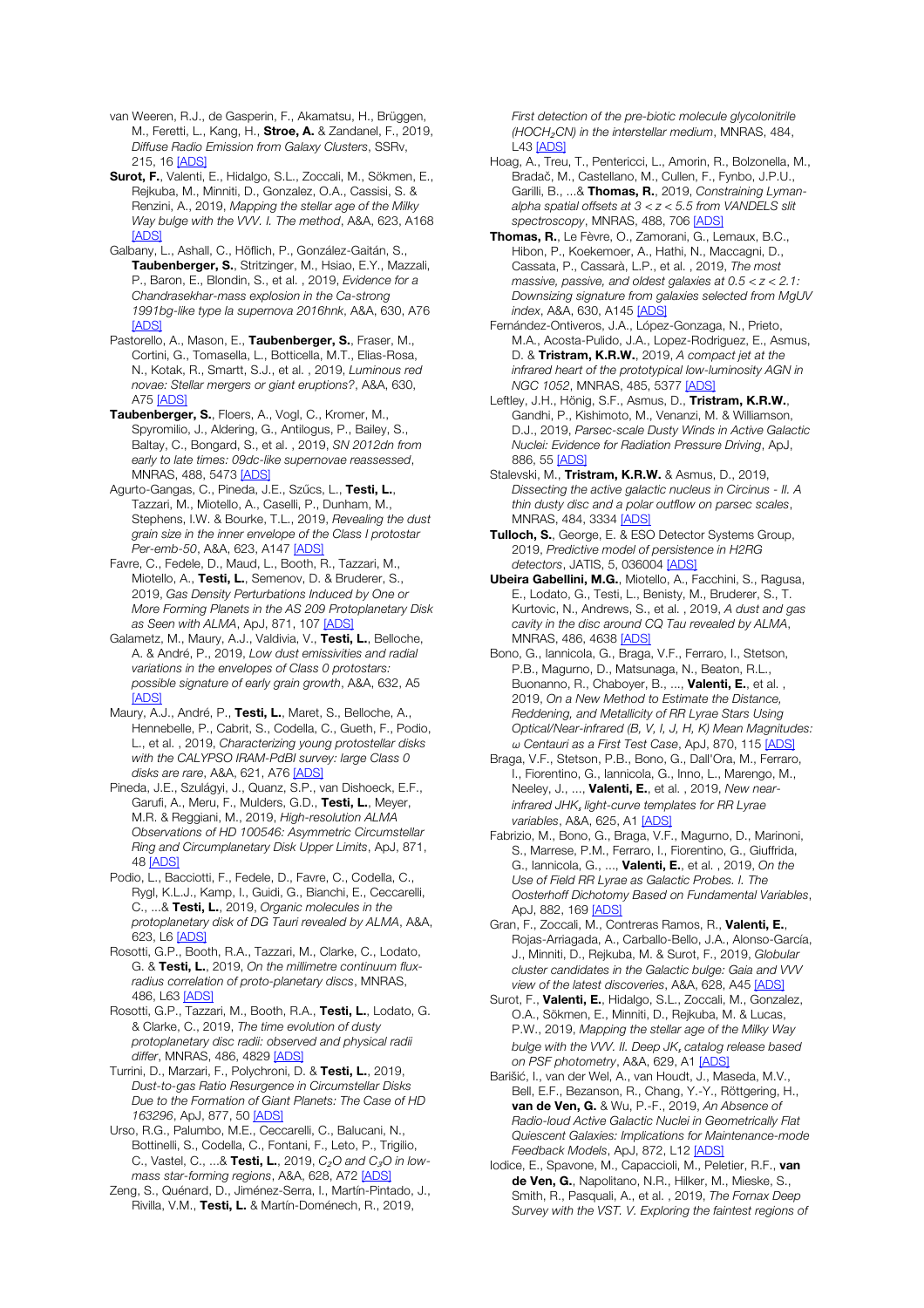*the bright early-type galaxies inside the virial radius*, A&A, 623, A1 [ADS]

- Jin, Y., Zhu, L., Long, R.J., Mao, S., Xu, D., Li, H. & van de Ven, G., 2019, *Evaluating the ability of triaxial Schwarzschild modelling to estimate properties of galaxies from the Illustris simulation*, MNRAS, 486, 4753 **[ADS]**
- Martín-Navarro, I., van de Ven, G. & Yıldırım, A., 2019, *Star formation quenching imprinted on the internal structure of naked red nuggets*, MNRAS, 487, 4939 [ADS]
- Norris, M.A., van de Ven, G., Kannappan, S.J., Schinnerer, E. & Leaman, R., 2019, *Is there a fundamental upper limit to the mass of a star cluster?*, MNRAS, 488, 5400 [ADS]
- Poci, A., McDermid, R.M., Zhu, L. & van de Ven, G., 2019, *Combining stellar populations with orbit-superposition dynamical modelling: the formation history of the lenticular galaxy NGC 3115*, MNRAS, 487, 3776 [ADS]
- Zhuang, Y., Leaman, R., van de Ven, G., Zibetti, S., Gallazzi, A., Zhu, L., Falcón-Barroso, J. & Lyubenova, M., 2019, *A dynamical view on stellar metallicity gradient diversity across the Hubble sequence with CALIFA*, MNRAS, 483, 1862 [ADS]
- Obreja, A., Dutton, A.A., Macciò, A.V., Moster, B., Buck, T., van den Ven, G., Wang, L., Stinson, G.S. & Zhu, L., 2019, *NIHAO XVI: the properties and evolution of kinematically selected discs, bulges, and stellar haloes*, MNRAS, 487, 4424 [ADS]
- Chan, J.C.C., Wilson, G., Rudnick, G., Muzzin, A., Balogh, M., Nantais, J., van der Burg, R.F.J., Cerulo, P., Biviano, A., Cooper, M.C., et al. , 2019, *The Rest-frame H-band Luminosity Function of Red-sequence Galaxies in Clusters at 1.0 < z < 1.3*, ApJ, 880, 119 [ADS]
- Matharu, J., Muzzin, A., Brammer, G.B., van der Burg, R.F.J., Auger, M.W., Hewett, P.C., van der Wel, A., van Dokkum, P., Balogh, M., Chan, J.C.C., et al. , 2019, *HST/WFC3 grism observations of z ̃1 clusters: the cluster versus field stellar mass-size relation and evidence for size growth of quiescent galaxies from minor mergers*, MNRAS, 484, 595 [ADS]
- Zohren, H., Schrabback, T., van der Burg, R.F.J., Arnaud, M., Melin, J.-B., van den Busch, J.L., Hoekstra, H. & Klein, M., 2019, *Optical follow-up study of 32 highredshift galaxy cluster candidates from Planck with the William Herschel Telescope*, MNRAS, 488, 2523 [ADS]
- Amvrosiadis, A., Valiante, E., Gonzalez-Nuevo, J., Maddox, S.J., Negrello, M., Eales, S.A., Dunne, L., Wang, L., van Kampen, E., De Zotti, G., et al. , 2019, *Herschel-ATLAS : the spatial clustering of low- and high-redshift submillimetre galaxies*, MNRAS, 483, 4649 [ADS]
- Noble, A.G., Muzzin, A., McDonald, M., Rudnick, G., Matharu, J., Cooper, M.C., Demarco, R., Lidman, C., Nantais, J., van Kampen, E., et al. , 2019, *Resolving CO (2*−*1) in z* <sup>∼</sup> *1.6 Gas-rich Cluster Galaxies with ALMA: Rotating Molecular Gas Disks with Possible Signatures of Gas Stripping*, ApJ, 870, 56 [ADS]
- Bruni, G., Piconcelli, E., Misawa, T., Zappacosta, L., Saturni, F.G., Vietri, G., Vignali, C., Bongiorno, A., Duras, F., Feruglio, C., et al. , 2019, *The WISSH quasars project. VI. Fraction and properties of BAL quasars in the hyperluminosity regime, A&A, 630, A111* [ADS]
- Espada, D., Verley, S., Miura, R.E., Israel, F.P., Henkel, C., Matsushita, S., Vila-Vilaro, B., Ott, J., Morokuma-Matsui, K., Peck, A.B., et al. , 2019, *Star Formation Efficiencies at Giant Molecular Cloud Scales in the Molecular Disk of the Elliptical Galaxy NGC 5128 (Centaurus A)*, ApJ, 887, 88 [ADS]
- Molina, J., Ibar, E., Smail, I., Swinbank, A.M., Villard, E., Escala, A., Sobral, D. & Hughes, T.M., 2019, *The kiloparsec-scale gas kinematics in two star-forming galaxies at z ̃1.47 seen with ALMA and VLT-SINFONI*, MNRAS, 487, 4856 [ADS]
- Villenave, M., Benisty, M., Dent, W.R.F., Ménard, F., Garufi, A., Ginski, C., Pinilla, P., Pinte, C., Williams, J.P., de

Boer, J., et al. , 2019, *Spatial segregation of dust grains in transition disks. SPHERE observations of 2MASS J16083070-3828268 and RXJ1852.3-3700*, A&A, 624, A7 [ADS]

- Borthakur, S., Momjian, E., Heckman, T.M., Catinella, B., Vogt, F.P.A. & Tumlinson, J., 2019, *Discovery of a Damped Lyα System in a Low-z Galaxy Group: Possible Evidence for Gas Inflow and Nuclear Star Formation*, ApJ, 871, 239 [ADS]
- Dopita, M.A., Seitenzahl, I.R., Sutherland, R.S., Nicholls, D.C., Vogt. F.P.A., Ghavamian, P. & Ruiter, A.J., 2019, *Calibrating Interstellar Abundances Using Supernova Remnant Radiative Shocks*, AJ, 157, 50 [ADS]
- Kuuttila, J., Gilfanov, M., Seitenzahl, I.R., Woods, T.E. & Vogt, F.P.A., 2019, *Excluding supersoft X-ray sources as progenitors for four Type Ia supernovae in the Large Magellanic Cloud*, MNRAS, 484, 1317 [ADS]
- Vogt, F.P.A., Kerber, F., Mehner, A., Yu, S., Pfrommer, T., Lo Curto, G., Figueira, P., Parraguez, D., Pepe, F.A., Mégevand, D., et al. , 2019, *Rotational and Rotational-Vibrational Raman Spectroscopy of Air to Characterize Astronomical Spectrographs*, PhRvL, 123, 061101 [ADS]
- Christiaens, V., Casassus, S., Absil, O., Cantalloube, F., Gomez Gonzalez, C., Girard, J., Ramírez, R., Pairet, B., Salinas, V., Price, D.J., ...& Wahhaj, Z., 2019, *Separating extended disc features from the protoplanet in PDS 70 using VLT/SINFONI*, MNRAS, 486, 5819 **[ADS]**
- Maire, A.L., Rodet, L., Cantalloube, F., Galicher, R., Brandner, W., Messina, S., Lazzoni, C., Mesa, D., Melnick, D., Carson, J., ..., Wahhaj, Z., et al. , 2019, *Hint of curvature in the orbital motion of the exoplanet 51 Eridani b using 3 yr of VLT/SPHERE monitoring*, A&A, 624, A118 [ADS]
- Montillaud, J., Juvela, M., Vastel, C., He, J., Liu, T., Ristorcelli, I., Eden, D.J., Kang, S.-j., Kim, K.-T., Koch, P.M., ...& Wang, K., 2019, *Multi-scale analysis of the Monoceros OB 1 star-forming region. I. The dense core population*, A&A, 631, L1 [ADS]
- Montillaud, J., Juvela, M., Vastel, C., He, J., Liu, T., Ristorcelli, I., Eden, D.J., Kang, S.-j., Kim, K.-T., Koch, P.M., ...& Wang, K., 2019, *Multi-scale analysis of the Monoceros OB 1 star-forming region. II. Colliding filaments in the Monoceros OB1 molecular cloud*, A&A, 631, A3 [ADS]
- Pillai, T., Kauffmann, J., Zhang, Q., Sanhueza, P., Leurini, S., Wang, K., Sridharan, T.K. & König, C., 2019, *Massive and low-mass protostars in massive ''starless'' cores*, A&A, 622, A54 [ADS]
- Sokolov, V., Wang, K., Pineda, J.E., Caselli, P., Henshaw, J.D., Barnes, A.T., Tan, J.C., Fontani, F. & Jiménez-Serra, I., 2019, *Multicomponent Kinematics in a Massive Filamentary Infrared Dark Cloud*, ApJ, 872, 30 [ADS]
- Yuan, L., Zhu, M., Liu, T., Yuan, J., Wu, Y., Kim, K.-T., Wang, K., Zhou, C., Tatematsu, K. & Kuno, N., 2019, *Sequential star formation in the filamentary structures of the Planck Galactic cold clump G181.84+0.31*, MNRAS, 487, 1315 [ADS]
- Alfaro-Cuello, M., Kacharov, N., Neumayer, N., Lützgendorf, N., Seth, A.C., Böker, T., Kamann, S., Leaman, R., van de Ven, G., Bianchini, P., Watkins, L.L., et al. , 2019, *A Deep View into the Nucleus of the Sagittarius Dwarf Spheroidal Galaxy with MUSE. I. Data and Stellar Population Characterization*, ApJ, 886, 57 [ADS]
- de Boer, T.J.L., Gieles, M., Balbinot, E., Hénault-Brunet, V., Sollima, A., Watkins, L.L. & Claydon, I., 2019, *Globular cluster number density profiles using Gaia DR2*, MNRAS, 485, 4906 [ADS]
- Garavito-Camargo, N., Besla, G., Laporte, C.F.P., Johnston, K.V., Gómez, F.A. & Watkins, L.L., 2019, *Hunting for the Dark Matter Wake Induced by the Large Magellanic Cloud*, ApJ, 884, 51 [ADS]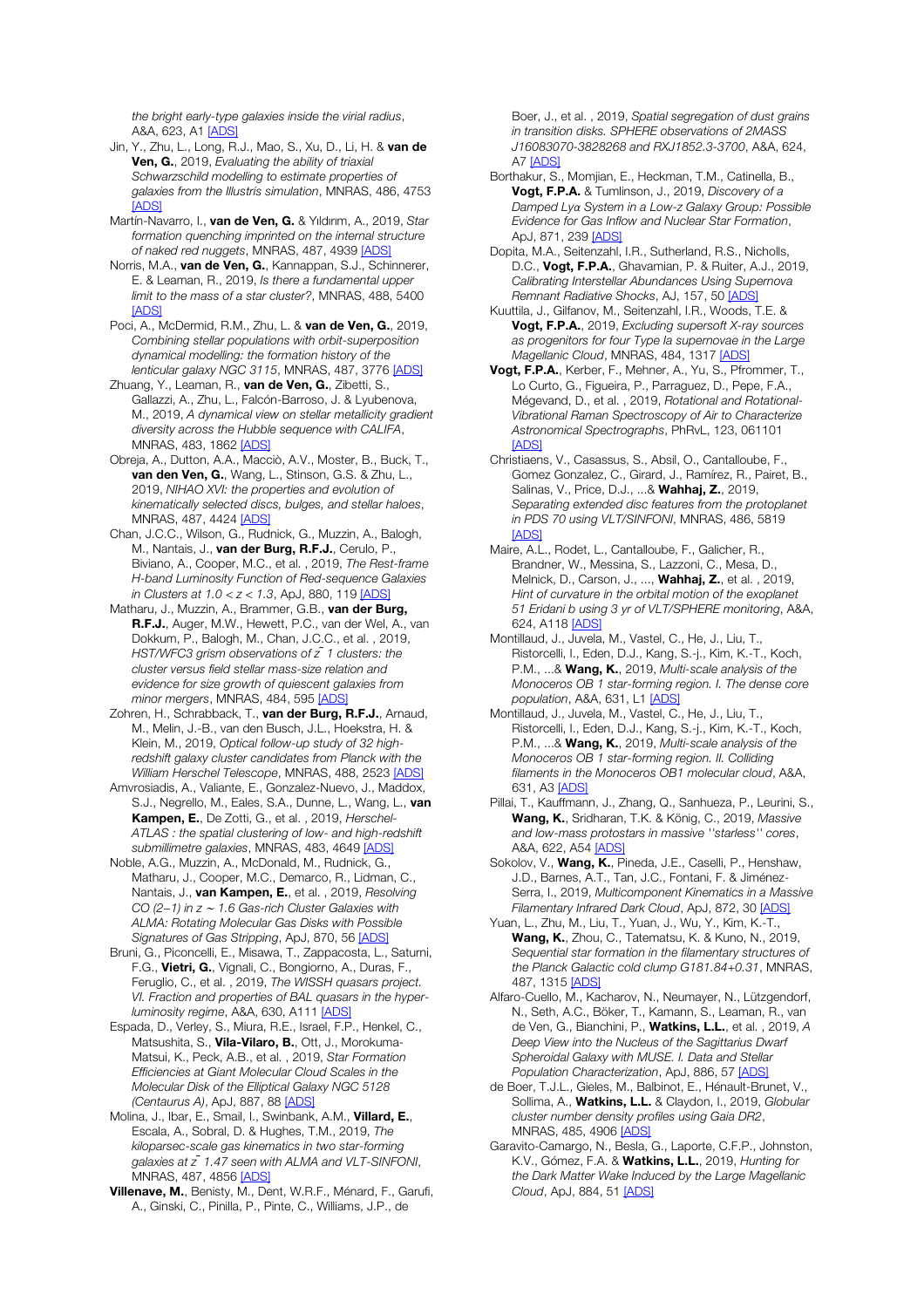Jones, M.G., Verdes-Montenegro, L., Damas-Segovia, A., Borthakur, S., Yun, M., del Olmo, A., Perea, J., Román, J., Luna, S., Lopez Gutierrez, D., **Williams, B.**, et al., 2019, *Evolution of compact groups from intermediate to final stages. A case study of the H I content of HCG 16*, A&A, 632, A78 [ADS]

Rau, G., Ohnaka, K., Wittkowski, M., Airapetian, V. & Carpenter, K.G., 2019, *Constraining Stellar Parameters and Atmospheric Dynamics of the Carbon AGB star V Oph*, ApJ, 882, 37 [ADS]

Ginsburg, A., Sipőcz, B.M., Brasseur, C.E., Cowperthwaite, P.S., Craig, M.W., Deil, C., Guillochon, J., Guzman, G., Liedtke, S., Lian Lim, P., ..., **Woillez, J.**, et al., 2019, *astroquery: An Astronomical Web-querying Package in Python*, AJ, 157, 98 [ADS]

Perrin, G. & Woillez, J., 2019, *Single-mode interferometric field of view in partial turbulence correction. Application to the observation of the environment of Sgr A\* with GRAVITY*, A&A, 625, A48 [ADS]

Woillez, J., Abad, J.A., Abuter, R., Aller Carpentier, E., Alonso, J., Andolfato, L., Barriga, P., Berger, J.P., Beuzit, J.L., Bonnet, H., et al. , 2019, *NAOMI: the adaptive optics system of the Auxiliary Telescopes of the VLTI*, A&A, 629, A41 [ADS]

Bing, L., Shi, Y., Chen, Y., Sánchez, S.F., Maiolino, R., Riffel, R., Riffel, R.A., **Wylezalek, D.**, Bizyaev, D. & Pan, K., 2019, *Mildly suppressed star formation in central regions of MaNGA Seyfert galaxies*, MNRAS, 482, 194 [ADS]

Decker, B., Brodwin, M., Abdulla, Z., Gonzalez, A.H., Marrone, D.P., O'Donnell, C., Stanford, S.A., Wylezalek, D., Carlstrom, J.E., Eisenhardt, P.R.M., et al. , 2019, *The Massive and Distant Clusters of WISE Survey. VI. Stellar Mass Fractions of a Sample of Highredshift Infrared-selected Clusters*, ApJ, 878, 72 [ADS]

Gonzalez, A.H., Gettings, D.P., Brodwin, M., Eisenhardt, P.R.M., Stanford, S.A., Wylezalek, D., Decker, B., Marrone, D.P., Moravec, E., O'Donnell, C., et al. , 2019, *The Massive and Distant Clusters of WISE Survey. I. Survey Overview and a Catalog of >2000 Galaxy Clusters at z* <sup>≃</sup> *1*, ApJS, 240, 33 [ADS]

Ilha, G.S., Riffel, R.A., Schimoia, J.S., Storchi-Bergmann, T., Rembold, S.B., Riffel, R., Wylezalek, D., Shi, Y., da Costa, L.N., Machado, A.D., et al. , 2019, *The first 62 AGN observed with SDSS-IV MaNGA - III: stellar and gas kinematics*, MNRAS, 484, 252 [ADS]

Moravec, E., Gonzalez, A.H., Stern, D., Brodwin, M., Clarke, T., Decker, B., Eisenhardt, P.R.M., Mo, W., O'Donnell, C., Pope, A., ...& Wylezalek, D., 2019, *The Massive and Distant Clusters of WISE Survey. V. Extended Radio Sources in Massive Galaxy Clusters at z* <sup>∼</sup> *1*, ApJ, 871, 186 [ADS]

Perrotta, S., Hamann, F., Zakamska, N.L., Alexandroff, R.M., Rupke, D. & Wylezalek, D., 2019, *ERQs are the BOSS of quasar samples: the highest velocity [O III] quasar outflows*, MNRAS, 488, 4126 [ADS]

Zakamska, N.L., Sun, A.-L., Strauss, M.A., Alexandroff, R.M., Brandt, W.N., Chiaberge, M., Greene, J.E., Hamann, F., Liu, G., Perrotta, S., ...& Wylezalek, D., 2019, *Host galaxies of high-redshift extremely red and obscured quasars*, MNRAS, 489, 497 [ADS]

Carry, B., Vachier, F., Berthier, J., Marsset, M., Vernazza, P., Grice, J., Merline, W.J., Lagadec, E., Fienga, A., Conrad, A., ..., Yang, B., et al. , 2019, *Homogeneous internal structure of CM-like asteroid (41) Daphne*, A&A, 623, A132 [ADS]

Fétick, R.J., Jorda, L., Vernazza, P., Marsset, M., Drouard, A., Fusco, T., Carry, B., Marchis, F., Hanuš, J., Viikinkoski, M., ...& Yang, B., 2019, *Closing the gap between Earth-based and interplanetary mission observations: Vesta seen by VLT/SPHERE*, A&A, 623, A6 [ADS]

Hanuš, J., Marsset, M., Vernazza, P., Viikinkoski, M., Drouard, A., Brož, M., Carry, B., Fetick, R., Marchis, F., Jorda, L., ...& Yang, B., 2019, *The shape of (7) Iris as evidence of an ancient large impact?*, A&A, 624, A121 [ADS]

- Yang, B., Jehin, E., Pozuelos, F.J., Moulane, Y., Shinnaka, Y., Opitom, C., Hsieh, H.H., Hutsemékers, D. & Manfroid, J., 2019, *Comet 66P/du Toit: not a near-Earth main belt comet*, A&A, 631, A168 [ADS]
- Greenslade, J., Aguilar, E., Clements, D.L., Dannerbauer, H., Cheng, T., Petitpas, G., Yang, C., Messias, H., Oteo, I., Farrah, D., et al. , 2019, *A SCUBA-2 selected Herschel-SPIRE dropout and the nature of this population*, MNRAS, 490, 5317 [ADS]

Lamperti, I., Saintonge, A., De Looze, I., Accurso, G., Clark, C.J.R., Smith, M.W.L., Wilson, C.D., Brinks, E., Brown, T., Bureau, M., ...& Yang, C., 2019, *JINGLE - V. Dust properties of nearby galaxies derived from hierarchical Bayesian SED fitting*, MNRAS, 489, 4389 [ADS]

Yang, C., Gavazzi, R., Beelen, A., Cox, P., Omont, A. Lehnert, M.D., Gao, Y., Ivison, R.J., Swinbank, A.M., Barcos-Muñoz, L., et al. , 2019, *CO, H*₂*O, H*₂*O*<sup>⁺</sup> *line and dust emission in a z = 3.63 strongly lensed starburst merger at sub-kiloparsec scales*, A&A, 624, A138 [ADS]

Coudé, S., Bastien, P., Houde, M., Sadavoy, S., Friesen, R., Di Francesco, J., Johnstone, D., Mairs, S., Hasegawa, T., Kwon, W., ..., Yen, H.-W., et al. , 2019, *The JCMT BISTRO Survey: The Magnetic Field of the Barnard 1 Star-forming Region*, ApJ, 877, 88 [ADS]

Liu, J., Qiu, K., Berry, D., Di Francesco, J., Bastien, P., Koch, P.M., Furuya, R.S., Kim, K.-T., Coudé, S., Lee, C.W., ..., Yen, H.-W., et al. , 2019, *The JCMT BISTRO Survey: The Magnetic Field in the Starless Core ρ Ophiuchus C*, ApJ, 877, 43 [ADS]

Yen, H.-W., Zhao, B., Hsieh, I.T., Koch, P., Krasnopolsky, R., Lee, C.-F., Li, Z.-Y., Liu, S.-Y., Ohashi, N. & Takakuwa, S., 2019, *JCMT POL-2 and ALMA Polarimetric Observations of 6000─100 au Scales in the Protostar B335: Linking Magnetic Field and Gas Kinematics in Observations and MHD Simulations*, ApJ, 871, 243 [ADS]

Yen, H.-W., Takakuwa, S., Gu, P.-G., Hirano, N., Lee, C.-F., Liu, H.B., Liu, S.-Y. & Wu, C.-J., 2019, *Signs of outflow feedback from a nearby young stellar object on the protostellar envelope around HL Tauri*, A&A, 623, A96 [ADS]

Calabrò, A., Daddi, E., Puglisi, A., Oliva, E., Gobat, R., Cassata, P., Amorín, R., Arimoto, N., Boquien, M., Carraro, R., ...& Zanella, A., 2019, *Deciphering an evolutionary sequence of merger stages in infraredluminous starburst galaxies at z ̃0.7*, A&A, 623, A64 [ADS]

Kohandel, M., Pallottini, A., Ferrara, A., Zanella, A., Behrens, C., Carniani, S., Gallerani, S. & Vallini, L., 2019, *Kinematics of z* ≥ *6 galaxies from [C II] line emission*, MNRAS, 487, 3007 [ADS]

Zanella, A., Le Floc'h, E., Harrison, C.M., Daddi, E., Bernhard, E., Gobat, R., Strazzullo, V., Valentino, F., Cibinel, A., Sánchez Almeida, J., et al. , 2019, *A contribution of star-forming clumps and accreting satellites to the mass assembly of z ̃2 galaxies*, MNRAS, 489, 2792 [ADS]

Jiao, Q., Zhao, Y., Lu, N., Gao, Y., Salak, D., Zhu, M., Zhang, Z.-Y., Jiang, X.-J. & Tan, Q., 2019, *Resolved Neutral Carbon Emission in Nearby Galaxies: [C I] Lines as Total Molecular Gas Tracers*, ApJ, 880, 133 [ADS]

Li, S., Wang, J., Fang, M., Zhang, Q., Li, F., Zhang, Z.-Y., Li, J., Zhu, Q. & Zeng, S., 2019, *A SiO J = 5 → 4 Survey Toward Massive Star Formation Regions*, ApJ, 878, 29 **[ADS]** 

Romano, D., Matteucci, F., Zhang, Z.-Y., Ivison, R.J. & Ventura, P., 2019, *The evolution of CNO isotopes: the impact of massive stellar rotators*, MNRAS, 490, 2838 [ADS]

Allison, J.R., Mahony, E.K., Moss, V.A., Sadler, E.M., Whiting, M.T., Allison, R.F., Bland-Hawthorn, J., Curran,